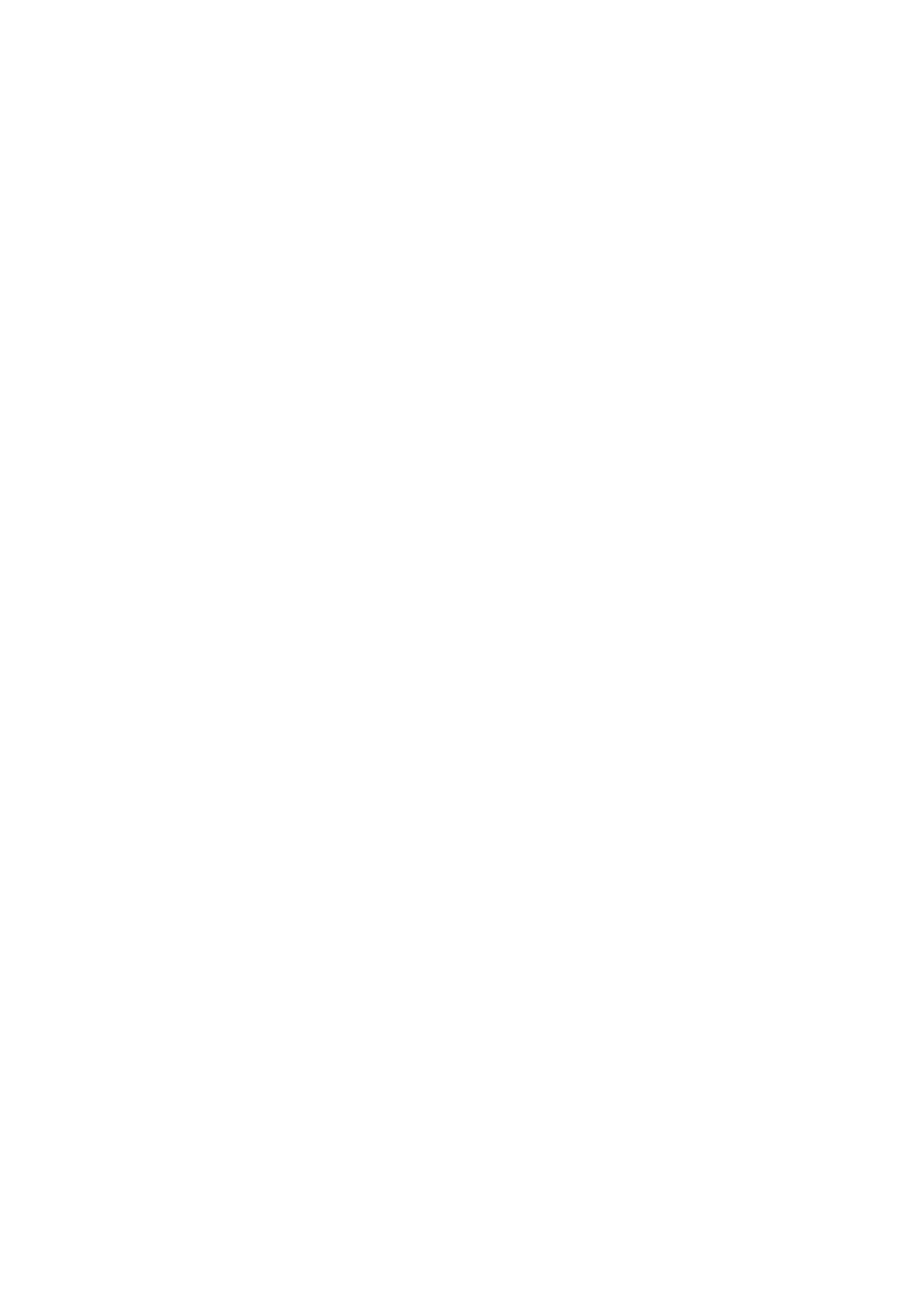

# House of Commons Foreign Affairs Committee

# **Moscow's Gold: Russian Corruption in the UK**

### **Eighth Report of Session 2017–19**

*Report, together with formal minutes relating to the report*

*Ordered by the House of Commons to be printed 15 May 2018*

> **HC 932** Published on 21 May 2018 by authority of the House of Commons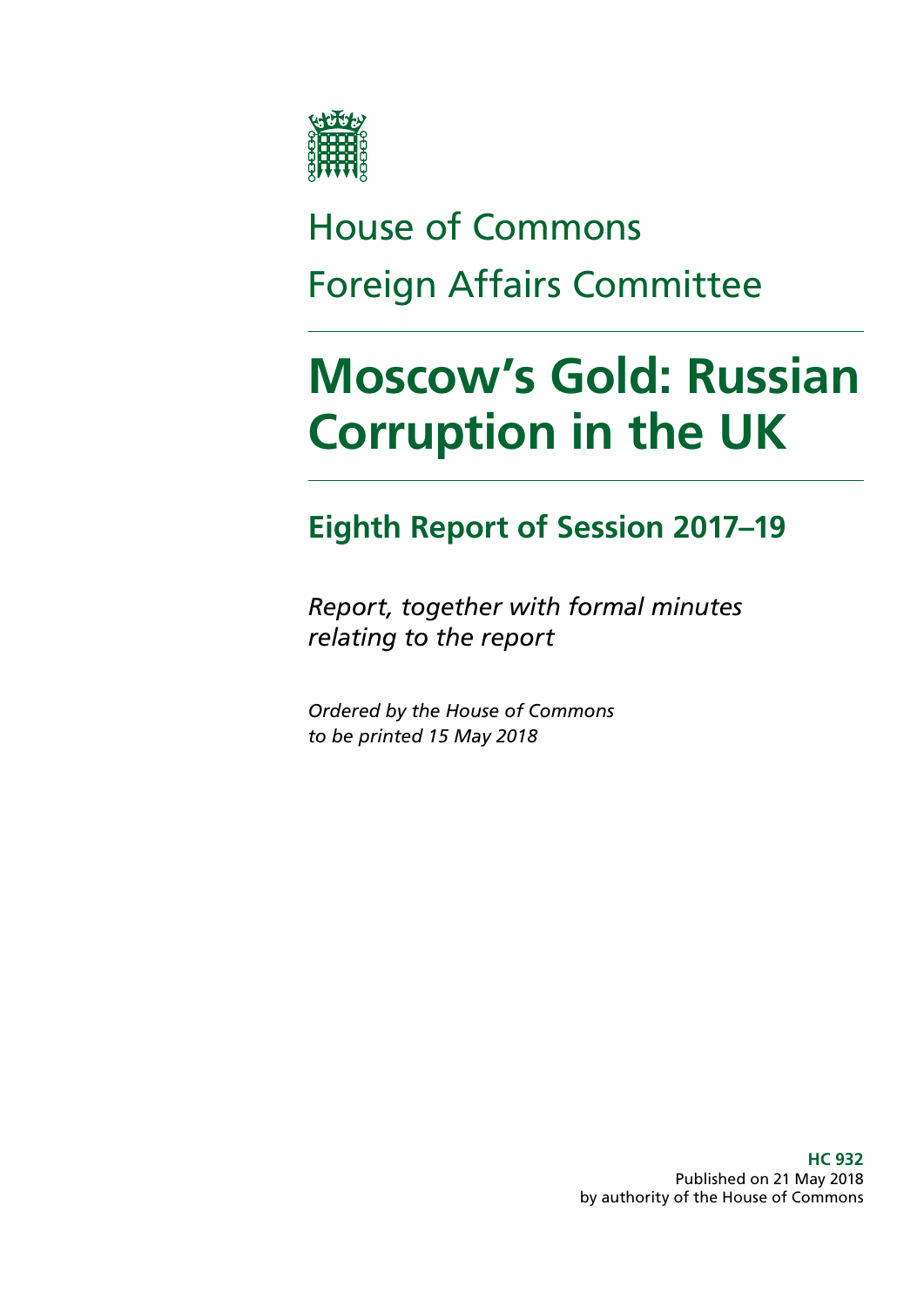#### **The Foreign Affairs Committee**

The Foreign Affairs Committee is appointed by the House of Commons to examine the expenditure, administration, and policy of the Foreign and Commonwealth Office and its associated public bodies.

#### **Current membership**

[Tom Tugendhat MP](http://www.parliament.uk/biographies/commons/tom-tugendhat/4462) (*Conservative, Tonbridge and Malling*) (Chair) [Ian Austin MP](http://www.parliament.uk/biographies/commons/ian-austin/1511) (*Labour, Dudley North*) [Chris Bryant MP](http://www.parliament.uk/biographies/commons/chris-bryant/1446) (*Labour, Rhondda*) [Ann Clwyd MP](http://www.parliament.uk/biographies/commons/ann-clwyd/553) (*Labour, Cynon Valley*) [Mike Gapes MP](http://www.parliament.uk/biographies/commons/mike-gapes/184) (*Labour (Co-op), Ilford South*) [Stephen Gethins MP](http://www.parliament.uk/biographies/commons/stephen-gethins/4434) (*Scottish National Party, North East Fife*) [Ian Murray MP](http://www.parliament.uk/biographies/commons/ian-murray/3966) *(Labour, Edinburgh South)* [Priti Patel MP](https://www.parliament.uk/biographies/commons/priti-patel/4066) (*Conservative, Witham*) [Andrew Rosindell MP](http://www.parliament.uk/biographies/commons/andrew-rosindell/1447) (*Conservative, Romford*) [Mr Bob Seely MP](https://www.parliament.uk/biographies/commons/mr-bob-seely/4681) (*Conservative, Isle of Wight*) [Royston Smith MP](http://www.parliament.uk/biographies/commons/royston-smith/4478) (*Conservative, Southampton, Itchen*)

The following Members were also members of the Committee during the Parliament: Ms Nusrat Ghani MP and Nadhim Zahawi MP

#### **Powers**

The Committee is one of the departmental select committees, the powers of which are set out in House of Commons Standing Orders, principally in SO No 152. These are available on the internet via [www.parliament.uk.](http://www.parliament.uk)

#### **Publication**

Committee reports are published on the Committee's website at [www.parliament.uk/facom](http://www.parliament.uk/facom) and in print by Order of the House.

Evidence relating to this report is published on the [inquiry page](https://www.parliament.uk/business/committees/committees-a-z/commons-select/foreign-affairs-committee/inquiries1/parliament-2017/inquiry7/) of the Committee's website.

#### **Committee staff**

The current staff of the Committee are Tom Goldsmith (Clerk), Zoe Oliver-Watts (Second Clerk), Hannah Bryce (Clerk), Dr Ariella Huff (Senior Committee Specialist), Ashlee Godwin, Dr Eoin Martin and Hannah Stone (Committee Specialists), Clare Genis (Senior Committee Assistant), Zara Emmett and Matthew Chappell (Committee Assistants) and Estelle Currie (Media Officer).

#### **Contacts**

All correspondence should be addressed to the Clerk of the Foreign Affairs Committee, House of Commons, London SW1A 0AA. The telephone number for general enquiries is 020 7219 6105; the Committee's email address is [fac@parliament.uk.](mailto:fac%40parliament.uk?subject=)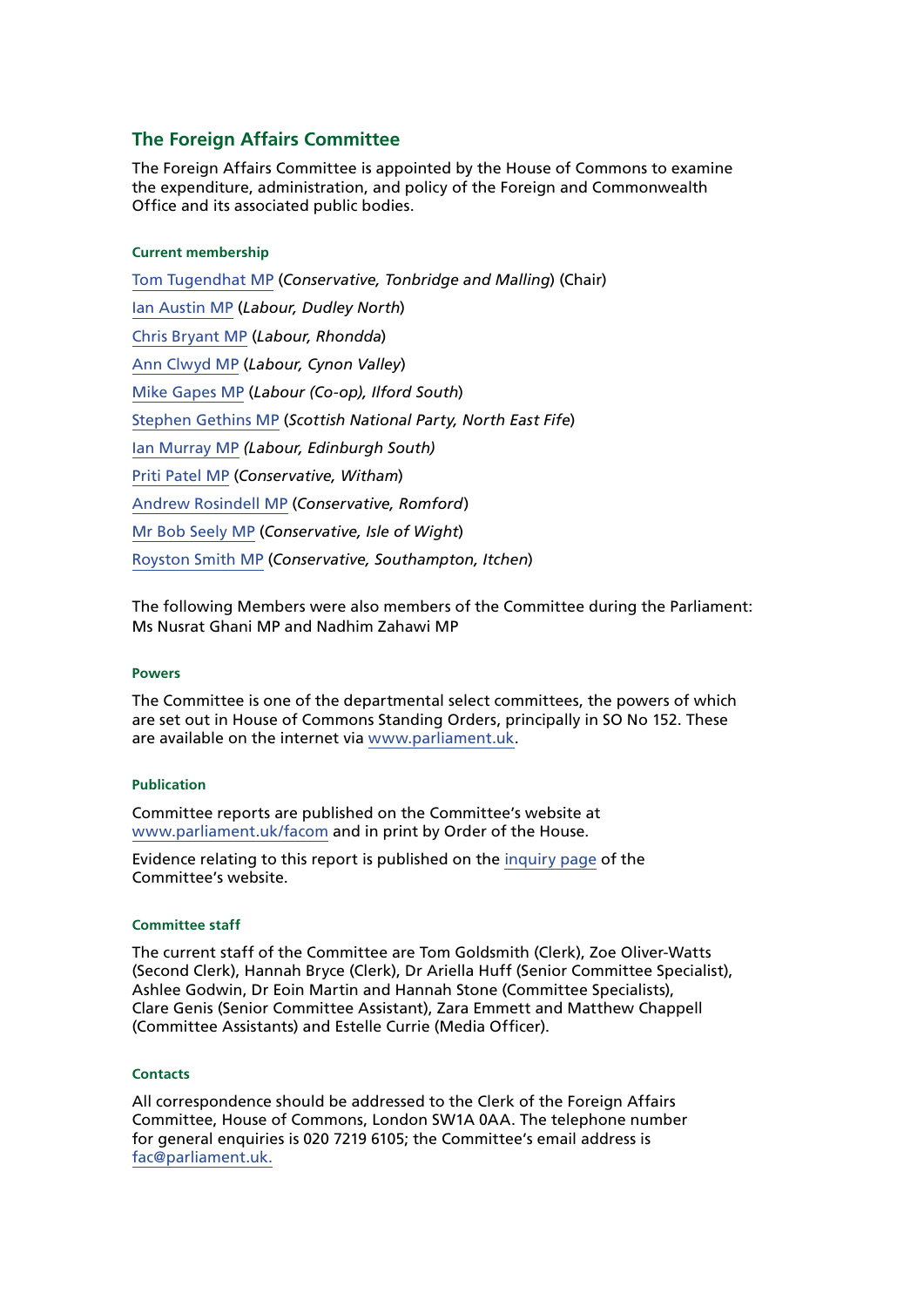### **Contents**

| <b>Summary</b>                                                   |                                                               | 3  |
|------------------------------------------------------------------|---------------------------------------------------------------|----|
| 1                                                                | <b>London and the oligarchs</b>                               | 4  |
|                                                                  | Government response to the Salisbury attack                   | 4  |
|                                                                  | Financing Russia's foreign policy                             | 4  |
|                                                                  | The Kremlin's coffers                                         | 6  |
|                                                                  | Mixed messages: En+ and the Russian sovereign debt auction    | 8  |
| $\overline{2}$                                                   | <b>Making sanctions more effective</b>                        | 11 |
|                                                                  | Devising a better sanctions regime                            | 11 |
|                                                                  | A UK Magnitsky list                                           | 14 |
|                                                                  | Russian sovereign debt                                        | 15 |
| 3                                                                | <b>Closing the "laundromat"</b>                               | 17 |
|                                                                  | Exposing hidden wealth and property ownership                 | 17 |
|                                                                  | Beneficial ownership register for foreign-owned companies     | 18 |
|                                                                  | Resources, information and political will                     | 19 |
|                                                                  | The Overseas Territories and Crown Dependencies               | 21 |
|                                                                  | Conclusion: towards a coherent strategy on the Kremlin's loot | 25 |
| <b>Conclusions and recommendations</b>                           |                                                               | 27 |
| <b>Formal minutes</b>                                            |                                                               | 31 |
| <b>Witnesses</b>                                                 |                                                               |    |
| <b>Published written evidence</b>                                |                                                               |    |
| List of Reports from the Committee during the current Parliament |                                                               |    |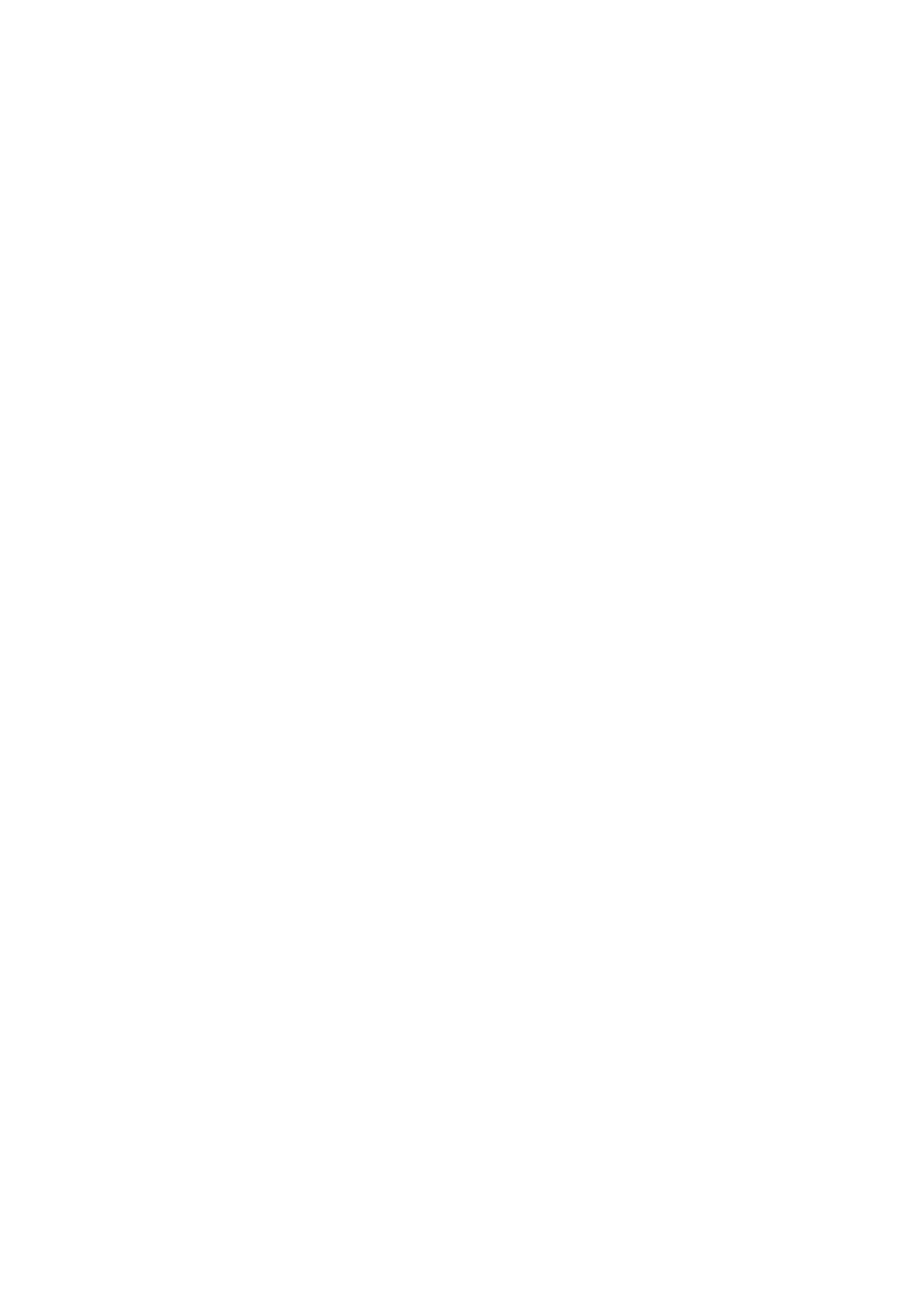### <span id="page-6-0"></span>Summary

The Government responded robustly to the attack on Sergei Skripal and his daughter, Yulia, in Salisbury in March 2018. But despite the strong rhetoric, President Putin and his allies have been able to continue "business as usual" by hiding and laundering their corrupt assets in London. These assets, on which the Kremlin can call at any time, both directly and indirectly support President Putin's campaign to subvert the international rules-based system, undermine our allies, and erode the mutually-reinforcing international networks that support UK foreign policy.

This has clear implications for our national security. Turning a blind eye to London's role in hiding the proceeds of Kremlin-connected corruption risks signalling that the UK is not serious about confronting the full spectrum of President Putin's offensive measures. We therefore call on the Government to sanction more Kremlin-connected individuals, including by using the powers outlined in the Sanctions and Anti-Money Laundering Bill, once available, to sanction individuals responsible for gross human rights violations. We also ask the Government to work with the EU, US and G7 to tighten loopholes in the sanctions regime that allow Russia to issue new sovereign debt with the assistance of sanctioned entities such as VTB Bank.

The Government must show stronger political leadership in ending the flow of dirty money into the UK. This should include allocating sufficient resources and capacity to the relevant law enforcement agencies, and improving mechanisms for informationsharing. The scale of the problem and its implications for the UK's security also demand a greater response from the Overseas Territories and Crown Dependencies, through which some of this money enters the UK. We therefore welcome the Government's commitment to assist the Overseas Territories in establishing publicly accessible registers of beneficial ownership. We urge the Government to do everything in its power to enable the Overseas Territories to put these registers in place voluntarily, before the end of 2020, and to set out clear plans for supporting the economies of the Overseas Territories as they do so.

The UK's role as a financial centre and G7 member gives it significant leverage in seeking to counter the Kremlin's aggressive behaviour. But reacting in an ad hoc way to the Kremlin's behaviour has led to a disjointed approach. The UK must set out a coherent and pro-active strategy on Russia, led by the Foreign and Commonwealth Office and co-ordinated across the whole of Government, that clearly links together the diplomatic, military and financial tools that the UK can use to counter Russian state aggression.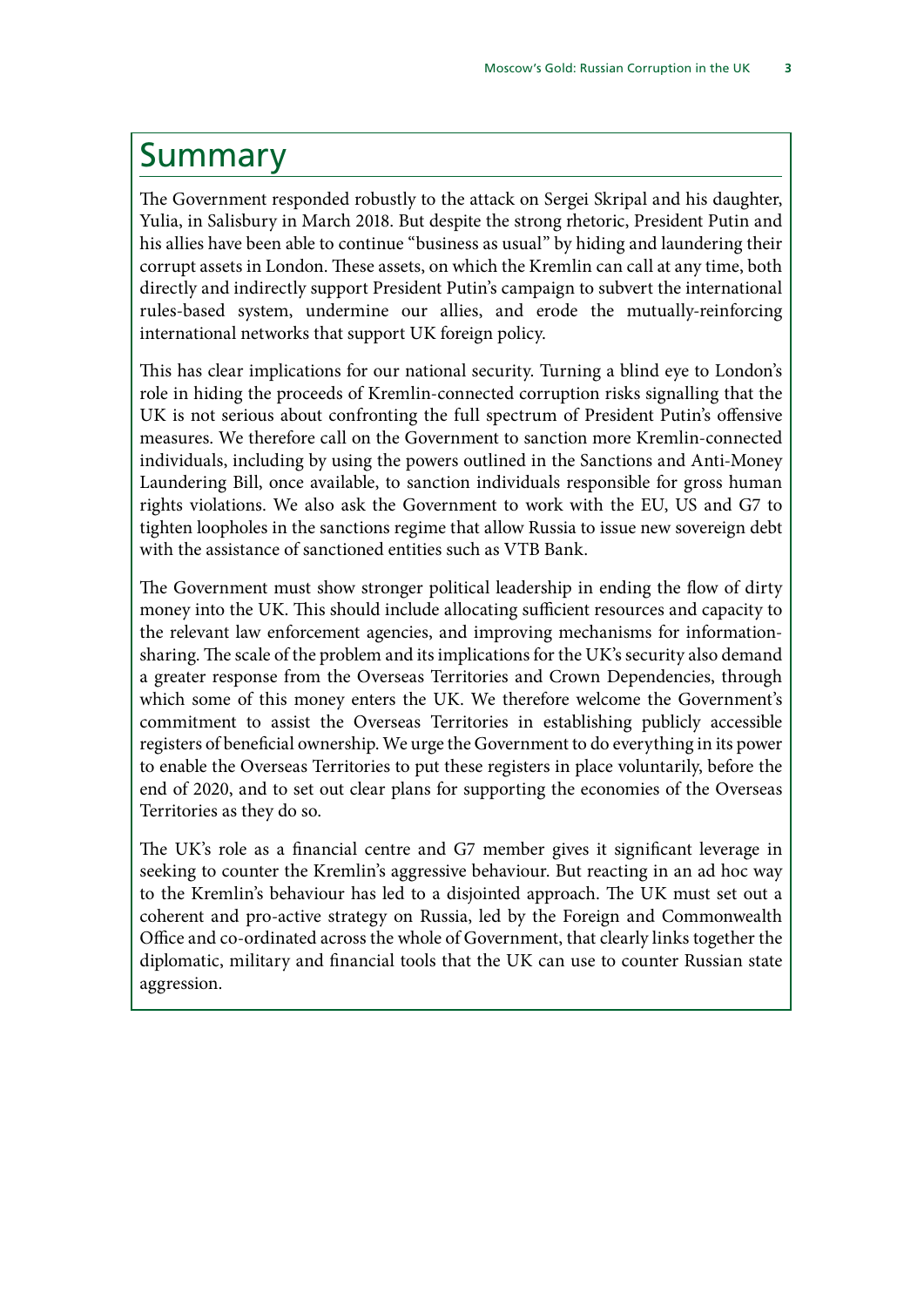# <span id="page-7-0"></span>**1** London and the oligarchs

#### **Government response to the Salisbury attack**

1. On 4 March 2018, former Russian military intelligence officer Sergei Skripal and his daughter Yulia were poisoned in Salisbury by a Novichok nerve agent. The Prime Minister told the House of Commons on 14 March that

> There is no alternative conclusion other than that the Russian state was culpable for the attempted murder of Mr Skripal and his daughter, and for threatening the lives of other British citizens in Salisbury, including Detective Sergeant Nick Bailey. This represents an unlawful use of force by the Russian state against the United Kingdom. As I set out on Monday, it has taken place against the backdrop of a well-established pattern of Russian state aggression across Europe and beyond.<sup>1</sup>

In response to the attack, the Prime Minister told the House that the Government would expel 23 Russian diplomats identified as undeclared intelligence officers, and take a range of other actions.2 In solidarity with the UK, 27 other countries and NATO also expelled a combined total of over 150 Russian diplomats.<sup>3</sup>

#### **Financing Russia's foreign policy**

2. In a letter to the Committee on 4 May 2018, the Foreign Secretary wrote:

In response to blatant aggression by the Russian state, the UK has consistently responded with strength and determination. As the Salisbury response highlighted, we are united with our partners in our determination to confront Russia's destabilising actions, which undermine international law and threaten our collective security and the international institutions that protect us.<sup>4</sup>

3. This robust rhetoric, however, is somewhat undermined by, as Transparency International argued in evidence to us, London remaining a "top destination" for Russian oligarchs with links to the Kremlin to launder proceeds of corruption and to hide their assets.<sup>5</sup> Most Russians in the UK have no links to corruption or to the Putin regime.

HC Deb, 14 March 2018, [col 885](https://hansard.parliament.uk/commons/2018-03-14/debates/071C37BB-DF8F-4836-88CA-66AB74369BC1/SalisburyIncidentFurtherUpdate) [Commons chamber]

<sup>2</sup> These included: an amendment to the Sanctions and Anti-Money Laundering Bill to strengthen powers to impose sanctions in response to the violation of human rights (a so-called "Magnitsky" amendment); new legislative powers to counter hostile state activity, including the power to detain those suspected of hostile state activity at the UK border; increasing checks on private flights, customs and freight; freezing Russian state assets if they are used to threaten the life or property of UK nationals or residents; proposals for new counterespionage powers; and the suspension of all planned high-level bilateral contacts between the UK and Russia, including revoking the invitation to Sergei Lavrov, Russia's Foreign Minister, to pay a reciprocal visit to the UK following the Foreign Secretary's visit to Moscow in April 2017. Ministers or members of the royal family will not attend the World Cup in Russia this summer.

<sup>3</sup> Sky News, [Russian expulsions: The countries kicking out diplomats,](https://news.sky.com/story/russian-expulsions-the-countries-kicking-out-diplomats-11305069) 30 March 2018

<sup>4</sup> Foreign and Commonwealth Office [\(RSC0010\)](http://data.parliament.uk/writtenevidence/committeeevidence.svc/evidencedocument/foreign-affairs-committee/russian-corruption-and-the-uk/written/82534.html) para 3

<sup>5</sup> Transparency International UK [\(RSC0002](http://data.parliament.uk/writtenevidence/committeeevidence.svc/evidencedocument/foreign-affairs-committee/russian-corruption-and-the-uk/written/81825.html)) Summary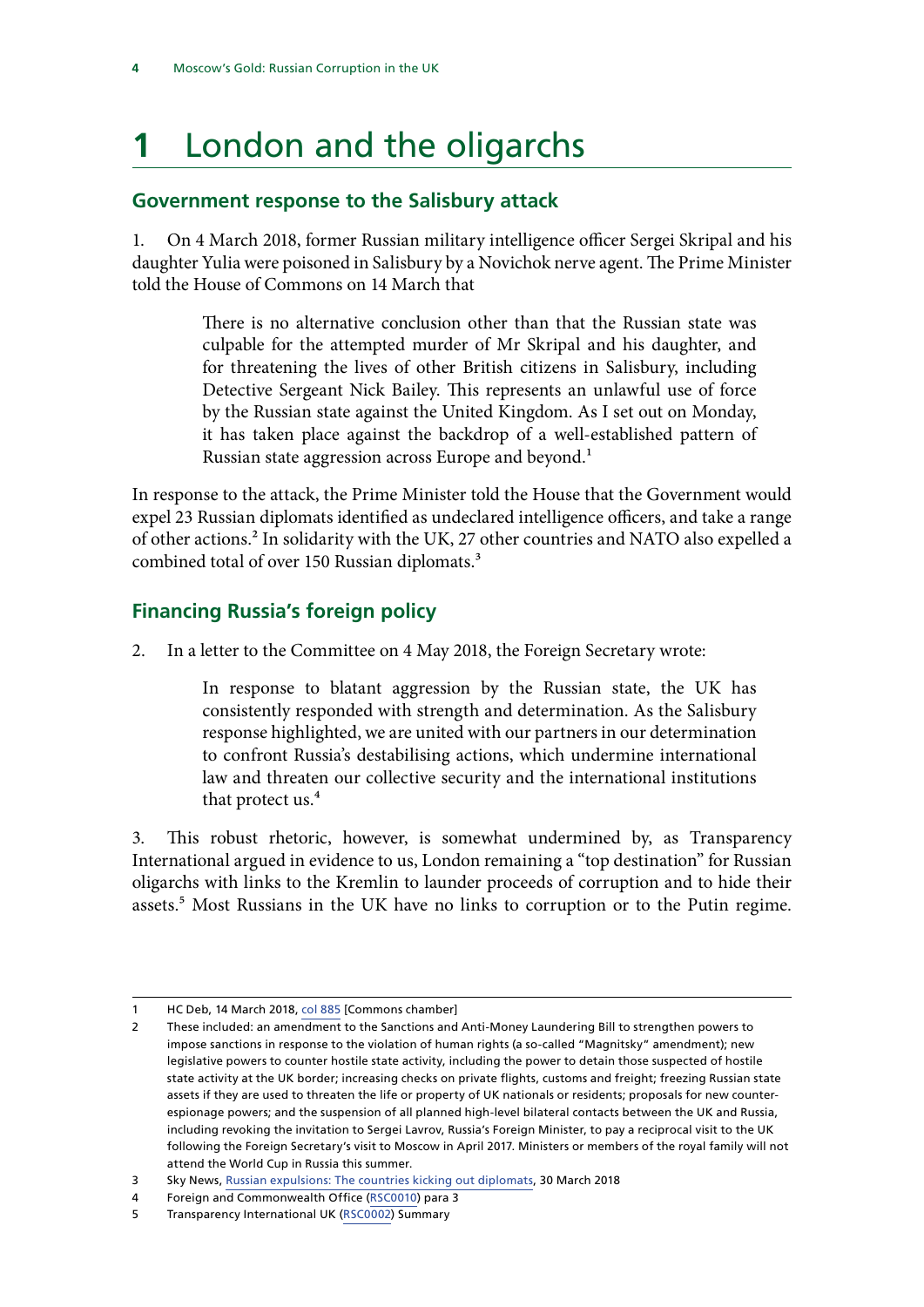However, as Tom Keatinge of the Royal United Services Institute told the Committee, "the fact of the matter is that there is an agglomeration of Russian money in the UK, and with that comes people and activity that I am not sure we want to have here."6

4. Attempting to quantify the extent of the problem remains challenging, because it is difficult to establish for certain that individuals of concern obtained some or all their wealth through corrupt practices. According to the National Crime Agency, "many hundreds of billions of pounds of international criminal money is laundered through UK banks, including their subsidiaries, each year".<sup>7</sup> Vladimir Ashurkov of the Anti-Corruption Foundation told us that

> there have been some estimates of money coming from Russia to Britain over the last 20 years—100 billion is probably a good number. Most of that money is legitimate; I think only a fraction of that is the proceeds of corruption and crime.<sup>8</sup>

5. Witnesses emphasised that oligarchs have sought to bring their money to London for many years, not least because the UK actively encouraged them to do so until recently. Tom Keatinge said that

> we have had the welcome mat out to money—it has been financial investment as opposed to industrial investment over the past 20 years. We have had a regulatory stance that has welcomed that money—it is not something that we have been particularly concerned about, so why would we consider it a security risk?<sup>9</sup>

Later, he added:

I worked in investment banking for 20 years, and I do not mind saying that I look back on some of the deals that happened during that time and wonder whether we would have done those deals today. There are assets that have been listed on the London stock market over the past 20 years, where London wanted to win that business rather than seeing it go to New York or anywhere else, and London facilitated those transactions in London rather than somewhere else.10

6. Vladimir Ashurkov of the Anti-Corruption Foundation also stressed the general attractiveness of London for wealthy Russians, telling the Committee:

> The UK is a natural magnet for Russians. If they learn any foreign language, it is likely to be English, which comes in handy here. London is a large metropolitan city, similar to Moscow. It has a lot to offer in many respects. London is the capital of finance and business. People trust the British education system and the British court system.<sup>11</sup>

- 8 089
- $9 \overline{Q3}$  $9 \overline{Q3}$  $9 \overline{Q3}$
- 10  $\overline{Q4}$  $\overline{Q4}$  $\overline{Q4}$
- 11 [Q131](http://data.parliament.uk/writtenevidence/committeeevidence.svc/evidencedocument/foreign-affairs-committee/russian-corruption-and-the-uk/oral/81007.html)

<sup>6</sup> [Q10](http://data.parliament.uk/writtenevidence/committeeevidence.svc/evidencedocument/foreign-affairs-committee/russian-corruption-and-the-uk/oral/81007.html)

<sup>7</sup> National Crime Agency, [Money laundering](http://www.nationalcrimeagency.gov.uk/crime-threats/money-laundering), last accessed 23 April 2018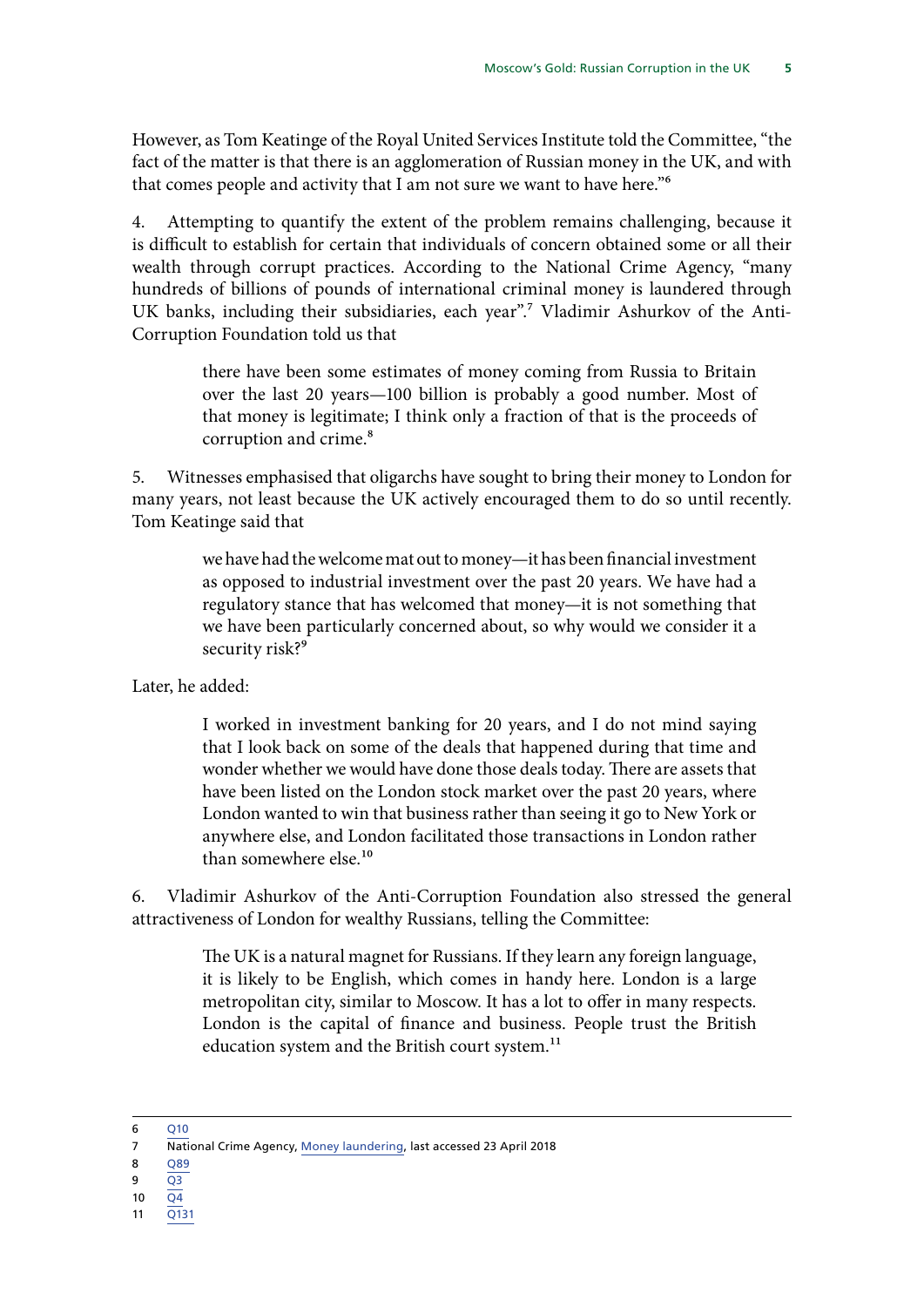<span id="page-9-0"></span>7. Witnesses told the Committee that the UK financial system was seen as an easy target for Kremlin-connected oligarchs seeking to hide assets in London and to launder money obtained through corrupt means in Russia. Journalist Luke Harding said that

> there is a view that basically we—the UK—are suckers, and that you can take advantage of all the freedoms and legal protections you have here while stealing at home. So you steal in a place of legal nihilism and you offshore in a place of legal solidity.<sup>12</sup>

#### *The Kremlin's coffers*

8. There is a direct relationship between the oligarchs' wealth and the ability of President Putin to execute his aggressive foreign policy and domestic agenda. The contemporary oligarchs owe their wealth to the President and act, in exchange, as a source of private finance for the Kremlin. Oliver Bullough told us:

> Essentially, rather in the way that aristocrats in the middle ages held property at the pleasure of the king, oligarchs hold property at the pleasure of Mr Putin. They get to own it and enjoy it in return for the fact that he gets whatever he wants whenever he wants.<sup>13</sup>

Anti-corruption campaigner Roman Borisovich described the relationship in similar terms:

> You have to look at the Russian oligarchs as a class. No matter how different they seem to you—one owns a football club, another donated money to Oxford for a school of government, another sat in a Russian jail for six years under communism, another was a civil servant—they all have very particular things in common. They can all be measured with the same yardstick … They are not self-made businessmen in the American sense. Every one of them made money through a relationship with the Russian Government … That bond forces them to do all sorts of chores for Putin, whether hidden, visible or invisible. It might be donating \$7 million to the GOP in the year of the presidential election in the States, or supporting an anti-EU think tank in Germany. They all do something; it is just that we don't see most of it.<sup>14</sup>

9. In a written submission to the Committee, Garry Kasparov, author and anti-Putin activist, said that the oligarchs were "gangsters". He told us:

> They are agents of a rogue Russian criminal regime, not businessmen. They are complicit in Putin's countless crimes. Their money is not truly theirs, it is Russia's. Their companies are not mere international corporations, but the means to launder money and spread corruption and influence.<sup>15</sup>

10. Dr Mark Galeotti of the Institute of International Relations in Prague expanded on the role of the oligarchs in advancing the Kremlin's foreign policy goals:

<sup>12</sup> [Q14](http://data.parliament.uk/writtenevidence/committeeevidence.svc/evidencedocument/foreign-affairs-committee/russian-corruption-and-the-uk/oral/81007.html)

<sup>13</sup>  $\overline{Q47}$  $\overline{Q47}$  $\overline{Q47}$ 

<sup>14</sup> [Q98](http://data.parliament.uk/writtenevidence/committeeevidence.svc/evidencedocument/foreign-affairs-committee/russian-corruption-and-the-uk/oral/81007.html)

<sup>15</sup> Garry Kasparov [\(RSC0011\)](http://data.parliament.uk/writtenevidence/committeeevidence.svc/evidencedocument/foreign-affairs-committee/russian-corruption-and-the-uk/written/82543.html) paras 2.1–2.1.1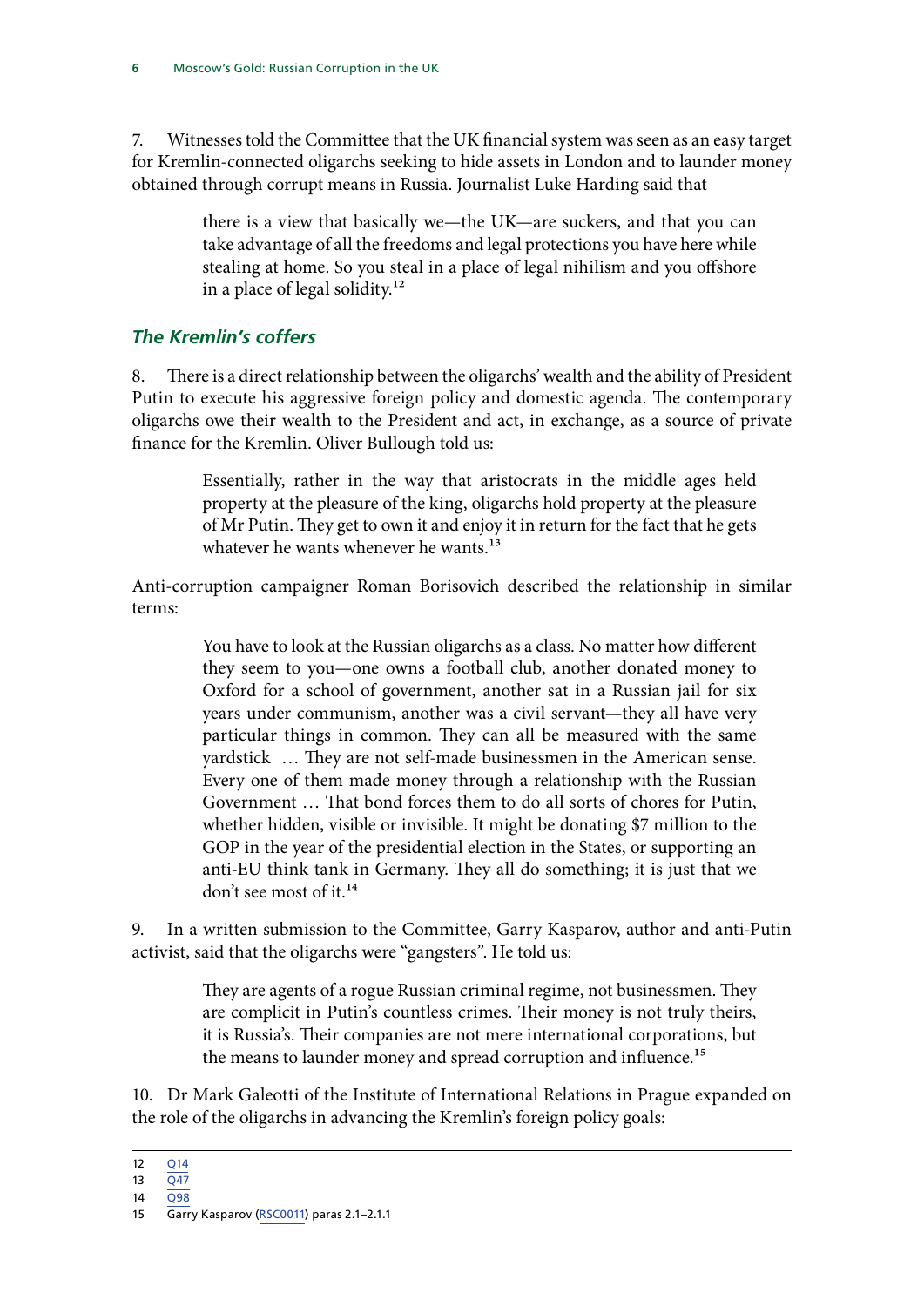If you look, for example, at the western Balkans, it is clear there is a certain nudging towards "We would like you to buy lots of real estate in Serbia or invest in the pharmaceuticals industry in Bosnia" because this gives useful leverage. Going back to this point about the oligarchs having their money because the state allows them, there is clearly also a willingness to put requirements on them … It is often in small-scale stuff, such as "Wouldn't it be nice if you thought it was worthwhile donating some money to this particular alternative media website or to that particular populist politician?" What they are trying to do is create the illusion that this is individual activity rather than a part of a state campaign.<sup>16</sup>

11. Roman Borisovich said that the best way to stand up to Russian aggression would be to target the Kremlin's illegal sources of finance. He said:

> You have to understand that Russia is an absolute kleptocracy. That means that the political elite is plundering the country—robbing their fellow taxpayers blind—but the money doesn't stay in Russia. As soon as it is stolen it comes out immediately, and after a quick spin in the laundromat of British offshore territories, it comes here. It doesn't sit under a palm tree in the Cayman Islands; it is invested in stocks, shares, bonds, properties, yachts, planes and reputation laundering. It all comes here, so we must cut the link that allows the elite to export their loot. Killing the laundromat is how you fight the regime. There is no other way.<sup>17</sup>

12. Mr Borisovich also told us that the Government's diplomatic response to the Skripal attack would not be seen as serious by the oligarchs, because their ability to hide money in London would remain unchanged. He said:

> I think the lack of serious response to [money laundering], which has been evidenced over years, has completely emboldened the Russian kleptocratic elites, to the extent that they think that they own Britain. It is true that is anecdotal evidence, but when, instead of going after where it hurts the kleptocracy—by hitting it in its wallet—Britain sends out 23 diplomats, 123 Russian oligarchs have a party, because their assets have been preserved. Their influence and place in society has not changed. It's the status quo: business as usual. That means that they have a legitimate claim to come here and do business. That has to change not only for the sake of the UK, but for the sake of Russia. Money laundering should be a foreign policy issue, rather than criminal.<sup>18</sup>

Asked to elaborate on the foreign policy dimension of the money-laundering and financial corruption issue, he added:

> You have a system that is built on exporting illegal wealth. That system has become aggressive to its neighbours. It can become aggressive in going against multilateral—unilateralism. It is going against democracy. It is undermining democratic processes in the US, in the UK and in Europe. It is totally emboldened by the fact that, unlike in the time of the cold war—in

<sup>16</sup> [Qq138–139](http://data.parliament.uk/writtenevidence/committeeevidence.svc/evidencedocument/foreign-affairs-committee/russian-corruption-and-the-uk/oral/82929.html)

<sup>17 097</sup> 

<sup>18</sup> [Q123](http://data.parliament.uk/writtenevidence/committeeevidence.svc/evidencedocument/foreign-affairs-committee/russian-corruption-and-the-uk/oral/81007.html)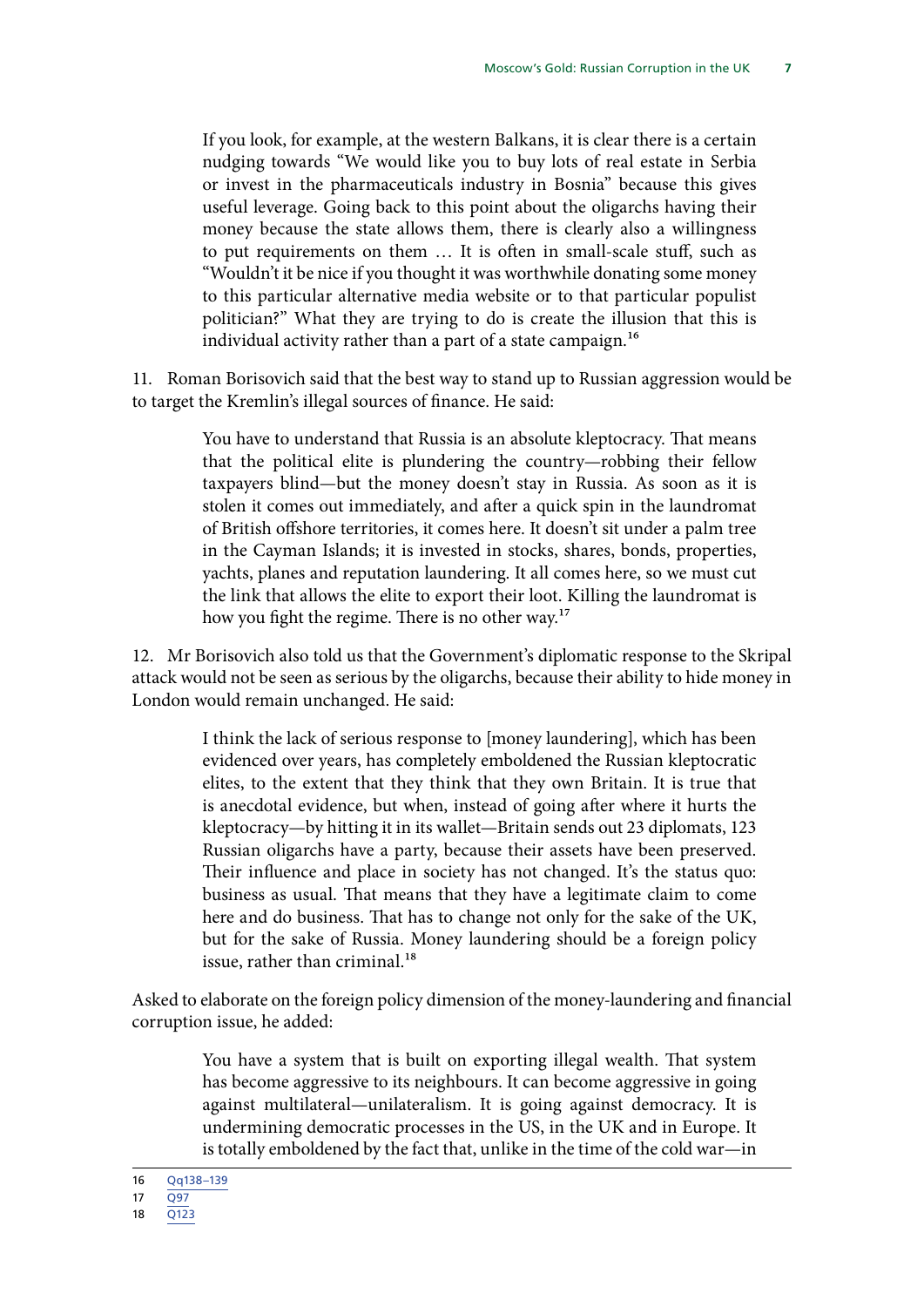<span id="page-11-0"></span>the Soviet era—people who are perceived to be new enemies are allowed to access banks and all financial instruments of the west. Their money is hidden somewhere in plain sight, somewhere here, and nothing is being done to them.<sup>19</sup>

#### *Mixed messages: En+ and the Russian sovereign debt auction*

13. The flotation of En+ Group on the London Stock Exchange in November 2017, which raised around £1bn in share sales, provides an example of the contradictions inherent in UK Government policy towards Russia. En+ Group is an energy firm that, at the time of its initial public offering (IPO) on the London Stock Exchange, was controlled by billionaire and Kremlin associate Oleg Deripaska. En+, in turn, held a controlling stake in Rusal, a major Russian aluminium firm. VTB Capital and Gazprombank—both subject to sanctions since 2014—were among the banks involved in the listing, which was facilitated by UK legal firm Linklaters. Emile Simpson, Research Fellow at Harvard University, explained the key issues around the flotation of En+ as follows:

> in terms of the controversies surrounding that IPO in November last year, one issue was that En+ is the holding company for Rusal … Rusal's own website says that it supplied military material to the Russian military that was potentially used in Syria. That arguably should have attracted the attention of the regulators, given that the EU has sectoral sanctions on the Russian defence sector. The second reason it was controversial was because VTB Bank, which is a sanctioned Russian bank, has a stake in En+. The third reason it was controversial was that En+ had a loan of almost \$1 billion from VTB. Using the proceeds of the IPO, which raised £1.5 billion [in London], En+ repaid that loan to VTB in a way that did not breach sanctions<sup>20</sup>

14. Oleg Deripaska was placed on a new list of sanctioned individuals by the United States Treasury on 6 April 2018.<sup>21</sup> Although Mr Deripaska was not subject to sanctions at the time of the En+ IPO, his proximity to the Kremlin was well known; Roman Borisovich, for example, noted that Deripaska had been asked to build the international airport in Sochi for the 2014 Winter Olympics.<sup>22</sup> Asked whether the flotation should have been allowed, Emile Simpson told us that was "a good question for the regulator", adding: "I think there needs to be an investigation into what processes failed in the regulator. There needs to be a look at the regulator's code."23

15. In February 2018, press reports emerged suggesting that both MI6 and US security officials had expressed serious concern about the IPO.<sup>24</sup> One unnamed US official reportedly told the Telegraph: "What is the point of the U.S. imposing sanctions on Russia

<sup>19</sup> [Q124](http://data.parliament.uk/writtenevidence/committeeevidence.svc/evidencedocument/foreign-affairs-committee/russian-corruption-and-the-uk/oral/81007.html)

<sup>20</sup> [Q162](http://data.parliament.uk/writtenevidence/committeeevidence.svc/evidencedocument/foreign-affairs-committee/russian-corruption-and-the-uk/oral/82929.html)

<sup>21</sup> Deripaska stepped down as President of both EN+ and Rusal in February 2018, but at the time of the IPO retained controlling stakes in both companies (Financial Times, [Deripaska to give up direct control of EN+ and](https://www.ft.com/content/907ce5c0-1543-11e8-9376-4a6390addb44)  [Rusal,](https://www.ft.com/content/907ce5c0-1543-11e8-9376-4a6390addb44) 19 February 2018).

<sup>22</sup> [Q96](http://data.parliament.uk/writtenevidence/committeeevidence.svc/evidencedocument/foreign-affairs-committee/russian-corruption-and-the-uk/oral/81007.html)

<sup>23</sup> [Qq161–162](http://data.parliament.uk/writtenevidence/committeeevidence.svc/evidencedocument/foreign-affairs-committee/russian-corruption-and-the-uk/oral/82929.html)

<sup>24</sup> The Evening Standard, [Jim Armitage: Questions to be asked about why Russia's energy firm EN+ floated on the](https://www.standard.co.uk/business/jim-armitage-questions-to-be-asked-about-why-russias-energy-firm-en-floated-on-the-london-stock-a3760376.html)  [London Stock Exchange,](https://www.standard.co.uk/business/jim-armitage-questions-to-be-asked-about-why-russias-energy-firm-en-floated-on-the-london-stock-a3760376.html) 7 February 2018; The Telegraph, [US official says Britain undermined American sanctions](https://www.telegraph.co.uk/news/2018/02/11/us-official-says-britain-undermined-american-sanctions-letting/)  [by letting Russian firm raise £1bn on stock exchange](https://www.telegraph.co.uk/news/2018/02/11/us-official-says-britain-undermined-american-sanctions-letting/), 11 February 2018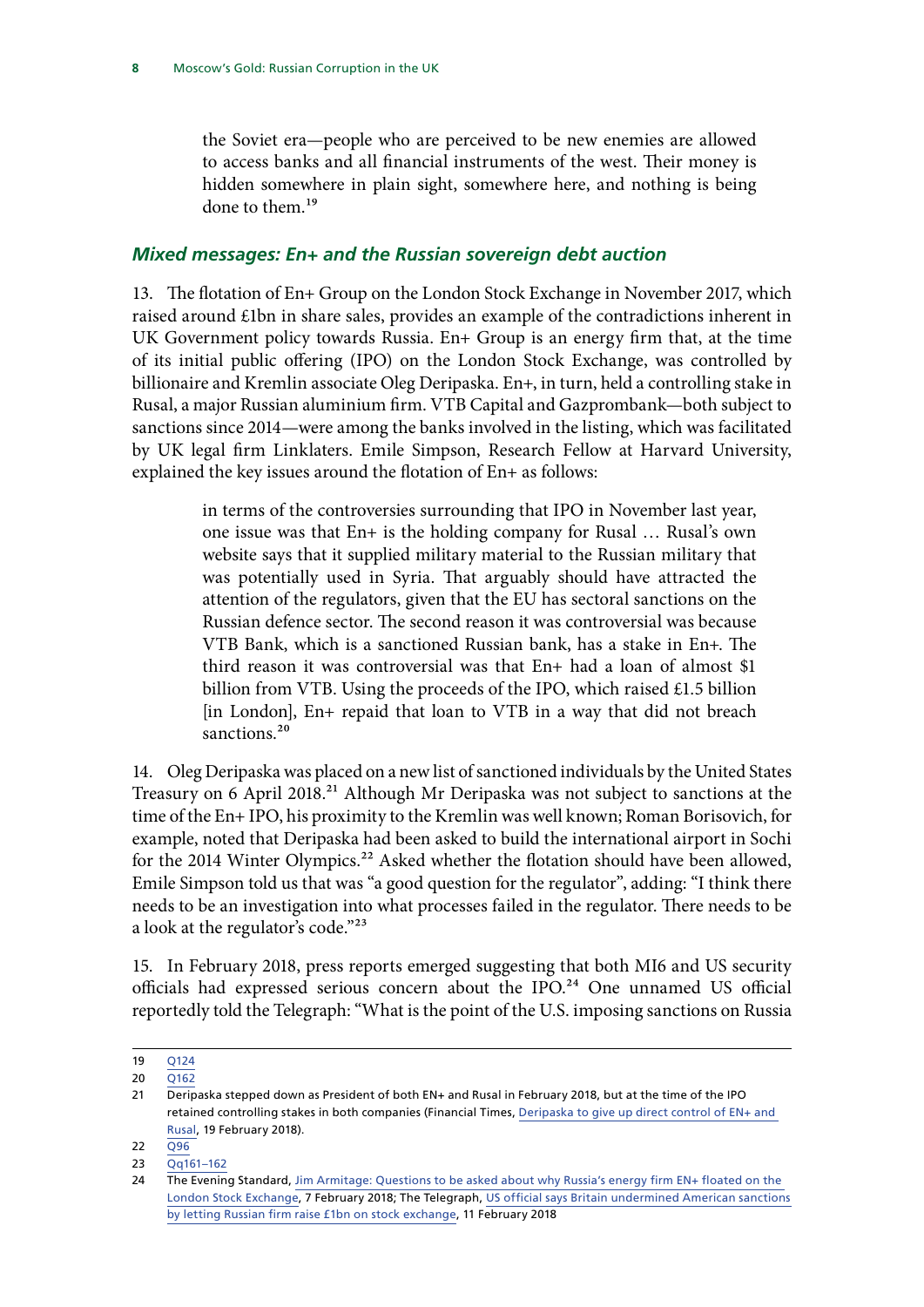if the Russians can then get round them in Britain?"25 When the addition of Deripaska to the US sanctions list re-kindled interest in the En+ case, the Telegraph reported a spokesman for the Financial Conduct Authority as saying: "We consulted with the relevant authorities according to the usual protocols. Having done so, there were no grounds for the application to be refused".<sup>26</sup>

16. The sale of Russian sovereign debt in London is another example of the inconsistency in UK strategy towards the Russian regime. On 16 March 2018—two days after the Government announced the expulsion of 23 Russian diplomats from the UK—Russia raised \$4bn in eurobond issuances, nearly half of which were bought by investors from the UK.27 VTB Bank acted as the book runner for the sale, taking advantage of a loophole in the EU sanctions regime that allows it to do so despite being a sanctioned entity unable to access EU capital markets in its own right.<sup>28</sup> Moreover, this came only a day after Gazprom PJSC made a €750m bond sale of which some bonds were bought by UK investors, according to the book-runner VTB Capital.29 In response to that sale, the Russian Embassy in the UK tweeted:



Russian Embassy, UK **CRussianEmbassy** 



Successeful @GazpromEN bonds sales in London with demand three times higher than the placing (€750 mln). Business as usual?



2:49 PM - 15 Mar 2018

Source: [Russian Embassy, UK, 15 March 2018](https://twitter.com/RussianEmbassy/status/974296493355126785)

<sup>25</sup> The Telegraph, [US official says Britain undermined American sanctions by letting Russian firm raise £1bn on](https://www.telegraph.co.uk/news/2018/02/11/us-official-says-britain-undermined-american-sanctions-letting/)  [stock exchange](https://www.telegraph.co.uk/news/2018/02/11/us-official-says-britain-undermined-american-sanctions-letting/), 11 February 2018

<sup>26</sup> The Telegraph, [Why was Putin's crony allowed to float his £1bn company on the London Stock Exchange?](http://subscriber.telegraph.co.uk/news/2018/04/06/oleg-deripaskas-1bn-london-flotation-questioned-us-freezes-assets/), 6 April 2018

<sup>27</sup> Financial Times, [Russia raises \\$4bn in eurobond issuances](https://www.ft.com/content/d23d1584-295c-11e8-b27e-cc62a39d57a0), 16 March 2018; Bloomberg, Russia's \$4 billion bond [sale defines UK spat as bids roll in](https://www.bloomberg.com/news/articles/2018-03-16/russia-s-bond-sale-defies-u-k-spat-as-bids-reach-4-5-billion), 16 March 2018

<sup>28</sup> Emile Simpson ([RSC0008\)](http://data.parliament.uk/writtenevidence/committeeevidence.svc/evidencedocument/foreign-affairs-committee/russian-corruption-and-the-uk/written/82277.html) para 39

<sup>29</sup> Bloomberg, [As UK condemns Russia, investors pile into Gazprom bond sale,](https://www.bloomberg.com/news/articles/2018-03-15/as-u-k-condemns-russia-investors-pile-into-gazprom-bond-sale) 15 March 2018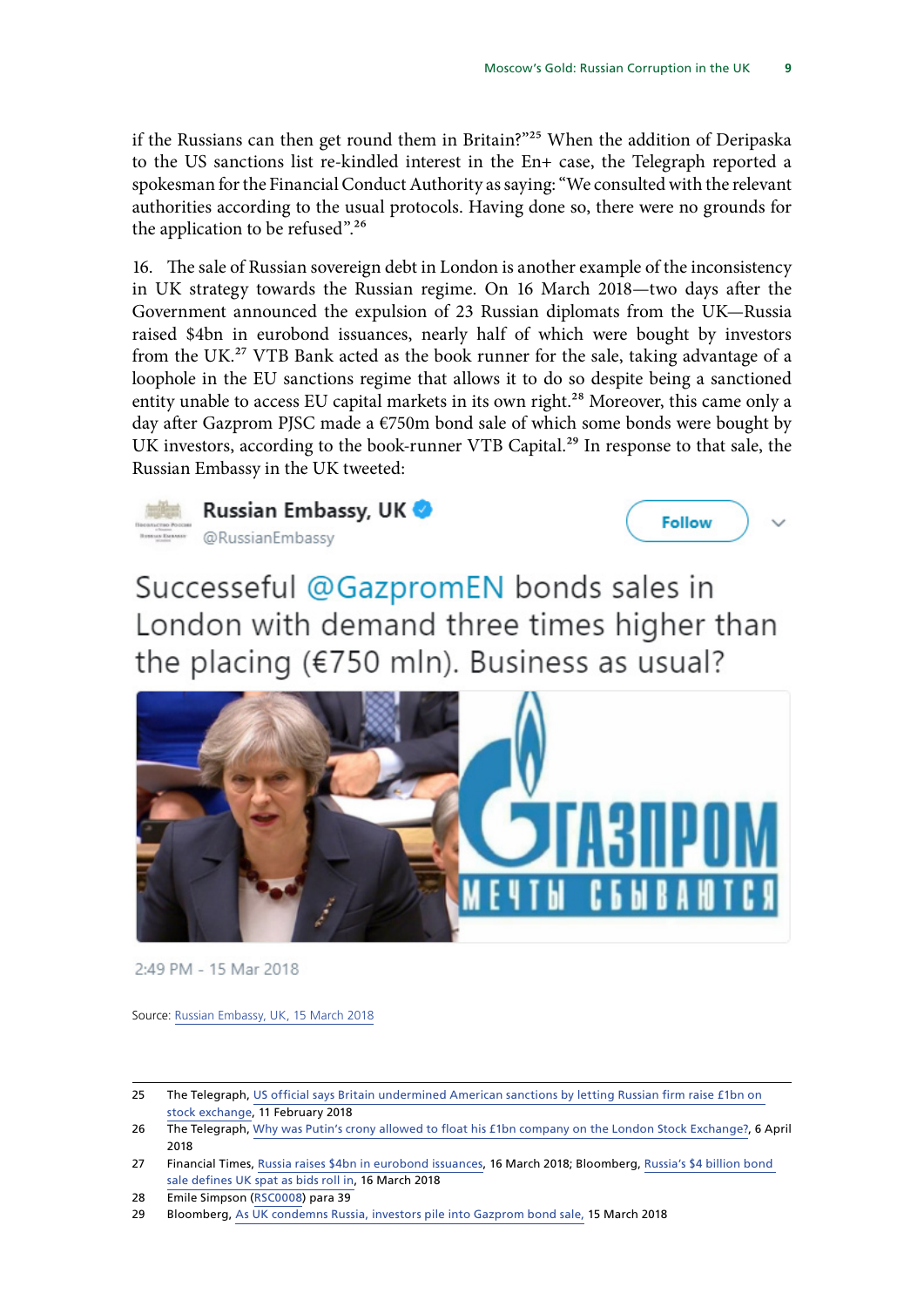17. The ease with which the Russian government was able to raise funds in London despite the strong measures that the Government took in the wake of the Salisbury attack raises serious questions about the Government's commitment to combating Russian state aggression. As Dr Mark Galeotti told the Committee:

> If I can put this in a political context … I think it is clear from the conversations in Moscow that the presence of loopholes in the existing sanctions regime is one of the things that they point to to "prove" that the West is either not serious about sanctions, or just incompetent.<sup>30</sup>

We address the question of whether Russian sovereign debt should be allowed to be sold in the UK later in this report.

18. Both the En+ IPO and the sale of Russian debt in London appear to have been carried out in accordance with the relevant rules and regulatory systems, and there is no obvious evidence of impropriety in a legal sense.<sup>31</sup> However, the ease with which such largescale transactions occur also sends political messages that undermine the Government's condemnation of what the Prime Minister has called the "well-established pattern of Russian state aggression", encouraging President Putin and his associates to conclude that the money supporting that aggression is safe and welcome in London.<sup>32</sup>

19. We asked Linklaters to appear before the Committee to explain their involvement in the flotation of En+ and to give their assessment of the regulatory framework that enabled the flotation to take place. They refused. We regret their unwillingness to engage with our inquiry and must leave others to judge whether their work at "the forefront of financial, corporate and commercial developments in Russia" has left them so entwined in the corruption of the Kremlin and its supporters that they are no longer able to meet the standards expected of a UK-regulated law firm.<sup>33</sup>

20. The use of London as a base for the corrupt assets of Kremlin-connected **individuals is now clearly linked to a wider Russian strategy and has implications for our national security. Combating it should be a major UK foreign policy priority. The assets stored and laundered in London both directly and indirectly support President Putin's campaign to subvert the international rules-based system, undermine our allies, and erode the mutually-reinforcing international networks that support UK foreign policy. The size of London's financial markets and their importance to Russian investors gives the UK considerable leverage over the Kremlin. But turning a blind eye to London's role in hiding the proceeds of Kremlin-connected corruption risks signalling that the UK is not serious about confronting the full spectrum of President Putin's offensive measures.**

21. *We call on the Government to investigate the gaps in the sanctions regime that allowed a company such as En+ to float on the London Stock Exchange, and to work*  with the G7, whose markets dominate the financial world, and other international *partners, to close those gaps as soon as possible.*

32 HC Deb, 14 March 2018, [col 885](https://hansard.parliament.uk/commons/2018-03-14/debates/071C37BB-DF8F-4836-88CA-66AB74369BC1/SalisburyIncidentFurtherUpdate) [Commons chamber]

<sup>30</sup> [Q152](http://data.parliament.uk/writtenevidence/committeeevidence.svc/evidencedocument/foreign-affairs-committee/russian-corruption-and-the-uk/oral/82929.html)

<sup>31</sup> See oral evidence taken before the Treasury Select Committee, 25 April 2018, [HC \(2017–19\) 424](http://data.parliament.uk/writtenevidence/committeeevidence.svc/evidencedocument/treasury-committee/the-work-of-the-chancellor-of-the-exchequer/oral/82056.html), Qq122–123

<sup>33</sup> [Linklaters in Russia](https://www.linklaters.com/en/locations/russia), last accessed 8 May 2018. The standards expected of UK-regulated law firms are set out in the main in the Legal Services Act 2007, and the Solicitors' Regulatory Authority Principles, Code of Conduct and Overseas Rules.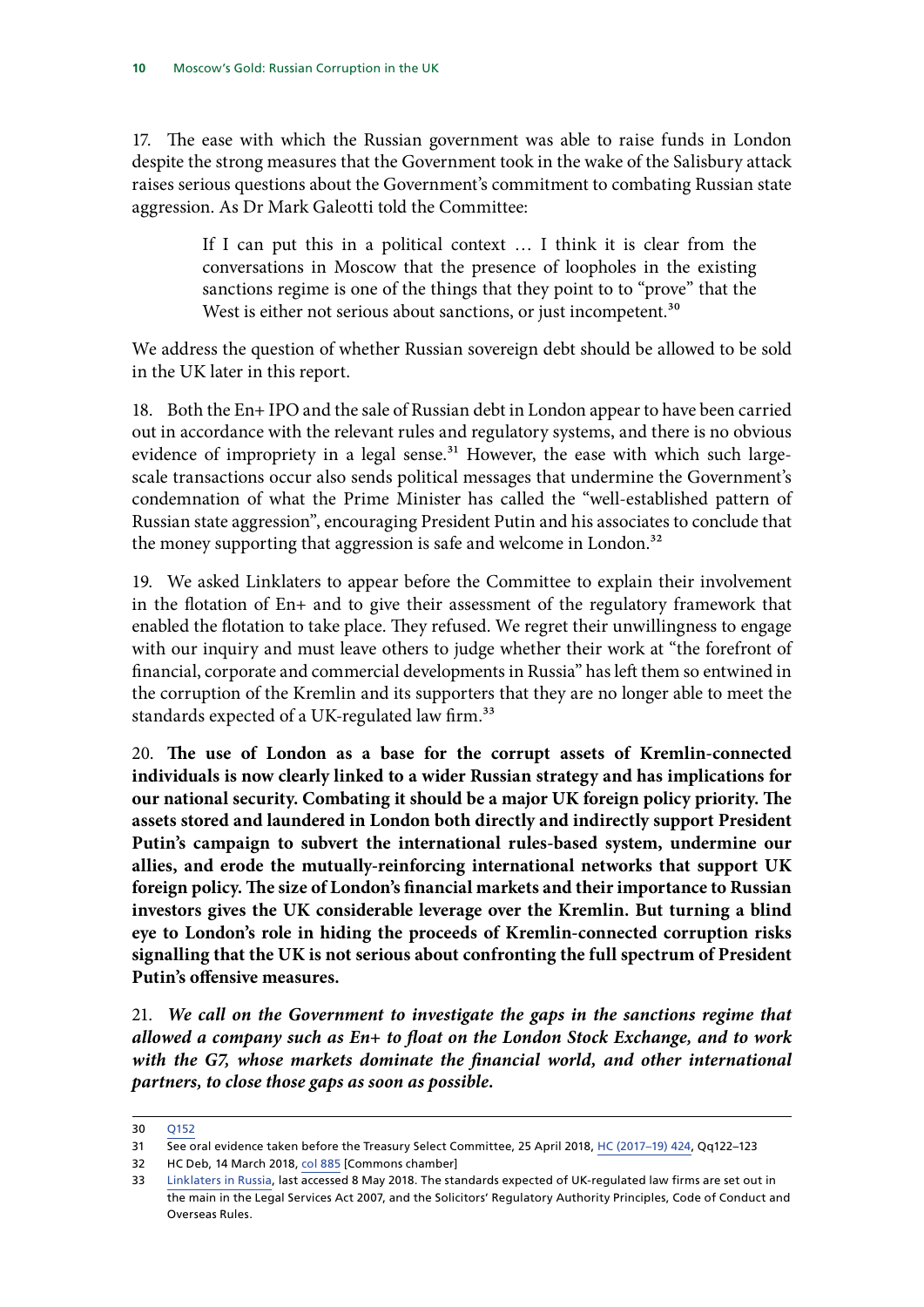## <span id="page-14-0"></span>**2** Making sanctions more effective

22. The EU and US introduced the first set of sanctions against Russia in March 2014 in reaction to the annexation of Crimea, targeting

> persons and entities responsible for action against Ukraine's territorial integrity, persons providing support to or benefitting Russian decisionmakers and 13 entities in Crimea and Sevastopol that were confiscated or that have benefitted from a transfer of ownership contrary to Ukrainian  $law.<sup>34</sup>$

Wider sectoral sanctions were then introduced in July 2014, and reinforced in September 2014, in response to Russian activity in eastern Ukraine. The EU sectoral sanctions, to which the UK is bound until its exit from the EU, target five Russian banks, three energy companies, and three defence companies.<sup>35</sup>

#### **Devising a better sanctions regime**

23. Sanctions are most effective when allies act together. The EU and US have been relatively united on the need to maintain sanctions against Russia since 2014. However, the US and EU take slightly different political and legal approaches to sanctions, particularly since the passage of the Countering America's Adversaries Through Sanctions Act (CAATSA) in August 2017. The EU ties both sectoral and individual sanctions to particular Russian state actions in Crimea and Ukraine, meaning that sanctions can be lifted if specific and named actions are taken (e.g. compliance with the Minsk Agreements). The US, meanwhile, has begun to issue sanctions more generally against any actors associated with the Russian regime, in response to Russia's aggressive foreign policy, disinformation campaigns and interference in Western democratic processes.<sup>36</sup>

24. On 6 April 2018, the US Treasury announced the introduction of new sanctions targeting seven oligarchs thought to be close to the Kremlin and 12 of their businesses, as well as 17 Russian Government officials and two state-owned companies.<sup>37</sup> The impact was immediate. On 9 April, the first trading day after the sanctions were announced, Russian stocks suffered their worst session since the 2014 invasion of Crimea, and the rouble slid by 4.1% against the dollar.<sup>38</sup> As Dr Emile Simpson told the Committee:

> There are two lists within the US sanctions regime. One is the ["Specially Designated and Blocked Persons" (SDN)] list … which targets individuals, and individual entities and companies. That is very serious, because US persons cannot really engage in the vast majority of business transactions with that entity. Then there are the sectoral sanctions. Both the EU and the US sanctions prohibit buying or dealing in bonds and equity, with some exceptions, but otherwise one can engage in normal business with those entities.

<sup>34</sup> European Union, [EU sanctions against Russia over Ukraine crisis](https://europa.eu/newsroom/highlights/special-coverage/eu_sanctions_en)

<sup>35</sup> Emile Simpson ([RSC0008\)](http://data.parliament.uk/writtenevidence/committeeevidence.svc/evidencedocument/foreign-affairs-committee/russian-corruption-and-the-uk/written/82277.html) para 5

<sup>36</sup> Emile Simpson ([RSC0008\)](http://data.parliament.uk/writtenevidence/committeeevidence.svc/evidencedocument/foreign-affairs-committee/russian-corruption-and-the-uk/written/82277.html) paras 8–10

<sup>37</sup> US Treasury, [Treasury Designates Russian Oligarchs, Officials, and Entities in Response to Worldwide Malign](file:https://home.treasury.gov/news/press-releases/sm0338)  [Activity,](file:https://home.treasury.gov/news/press-releases/sm0338) 6 April 2018

<sup>38</sup> Financial Times, [Russian markets hit by US sanctions and Syria](https://www.ft.com/content/412e9d88-3bd6-11e8-b7e0-52972418fec4), 9 April 2018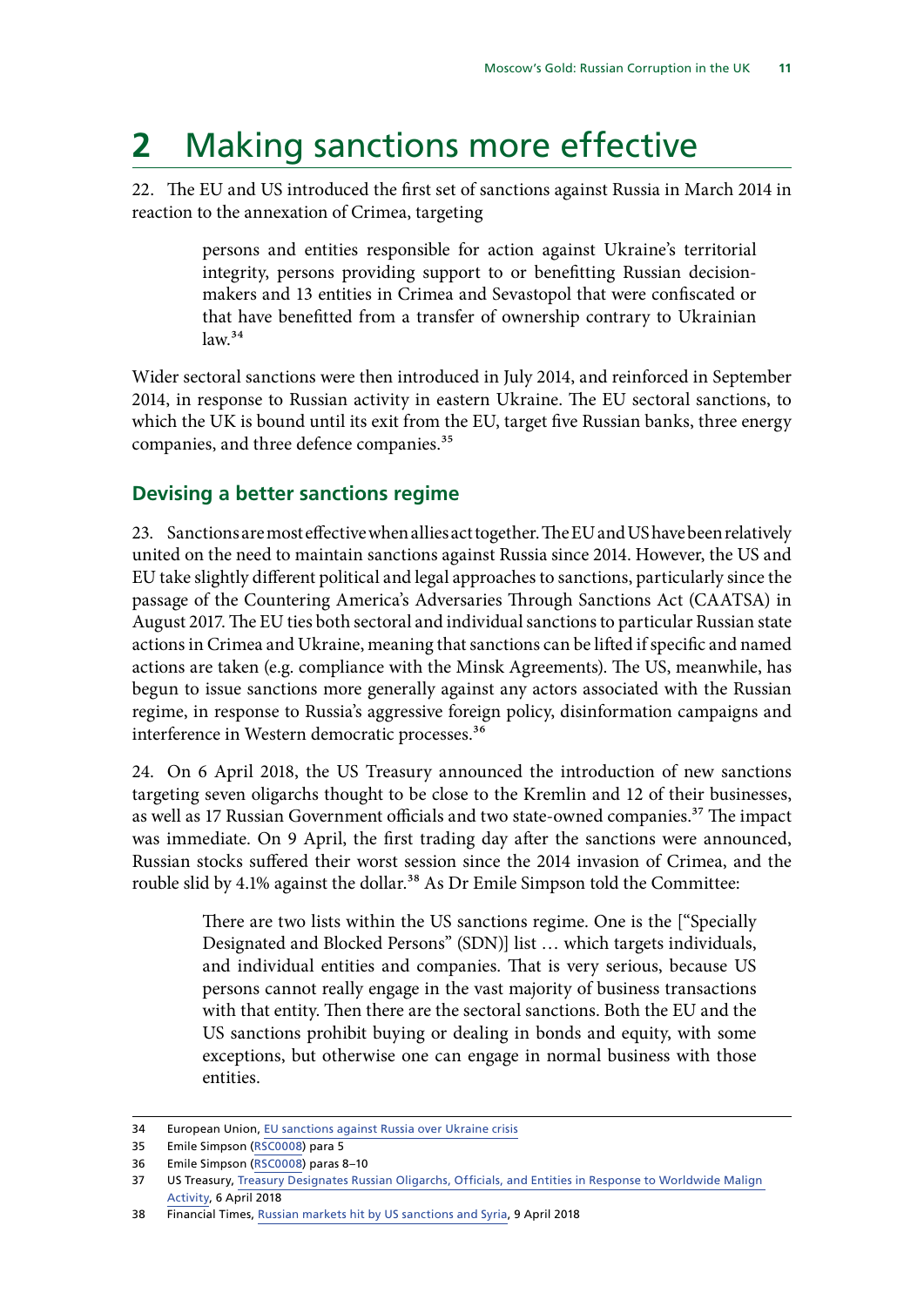The really key element of the 6 April move by the US Treasury was to put not just people such as Oleg Deripaska but his companies, such as Rusal and En+, on the SDN list. That is what created a huge ripple in the markets— Rusal lost 50% of its value within almost a week.<sup>39</sup>

At the time of their issue, the 6 April sanctions did not outline what the sanctioned entities would need to do in order to see the restrictions lifted. However, on 23 April—following a global spike in the price of aluminium—the US Treasury announced that it would cut or lift the sanctions against Rusal if Oleg Deripaska sold his stake in the company by 7 May.<sup>40</sup> On 27 April, reports suggested that Mr Deripaska had agreed to reduce his share in En+ to below 50% in an effort to have the sanctions lifted, $41$  and on 2 May the US Treasury extended until 6 June the deadline for Deripaska to divest from the company.<sup>42</sup>

25. Witnesses suggested that the US approach, as signalled in its most recent sanctions, is useful insofar as it has had a clear and direct impact on the Russian economy and on the Kremlin. Dr Emile Simpson, for example, said:

> When a major Russian aluminium company takes that much of a hit, it is hard to imagine that it doesn't have an effect, but we will see. What is objectively clear is that this move is far more materially significant than anything the EU has done thus far and perhaps alerts us to the need to toughen our own part and get the UK to toughen EU sanctions, if that is politically possible—if the UK does want to send a tougher message.<sup>43</sup>

26. Similarly, Dr Mark Galeotti said:

May I make a plea for being more aggressive and carnivorous in our approach? … Now, when I look at how the Russians perceive it, the Russians consider themselves to be in a political war with us—the number of times that Russians are absolutely open about saying that. In those circumstances, we should be thinking about asymmetric responses ourselves and not thinking purely that we have to be sort of slaves to a direct connection across. Okay, it would be vastly harder in the context of the European Union to broaden the sanctions regime under the current circumstances, but on the other hand the UK could. … Russian interests do not have to be involved directly with attacking UK interests to be considered to be potential targets.<sup>44</sup>

27. Dr Galeotti also warned, however, that the EU approach of linking sanctions relief to specific behavioural changes should be maintained. He said:

> Well, it would be nice to think we can change the whole nature of the Putin regime and save Russians from Putin, but we are not going to do that. Instead, we have to define a set of realistic, specific goals and make it absolutely clear that we have specific requirements, because so much of this at the moment is not clear.45

39 [Q154](http://data.parliament.uk/writtenevidence/committeeevidence.svc/evidencedocument/foreign-affairs-committee/russian-corruption-and-the-uk/oral/82929.html)

- 42 Evening Standard, [London listed En+ given extra time over US led Oleg Deripaska sanctions](https://www.standard.co.uk/business/london-listed-en-given-extra-time-over-us-led-oleg-deripaska-sanctions-a3829316.html), 2 May 2018
- 43 [Q157](http://data.parliament.uk/writtenevidence/committeeevidence.svc/evidencedocument/foreign-affairs-committee/russian-corruption-and-the-uk/oral/82929.html)
- 44 [Q163](http://data.parliament.uk/writtenevidence/committeeevidence.svc/evidencedocument/foreign-affairs-committee/russian-corruption-and-the-uk/oral/82929.html)
- 45 [Q158](http://data.parliament.uk/writtenevidence/committeeevidence.svc/evidencedocument/foreign-affairs-committee/russian-corruption-and-the-uk/oral/82929.html)

<sup>40</sup> Financial Times, [Aluminium falls on US signals over Rusal sanctions](https://www.ft.com/content/fdc08266-46f0-11e8-8ae9-4b5ddcca99b3), 23 April 2018

<sup>41</sup> Financial Times, [Deripaska agrees to relinquish control of sanction-hit Rusal,](https://www.ft.com/content/b98bbe8c-4a31-11e8-8ae9-4b5ddcca99b3) 27 April 2018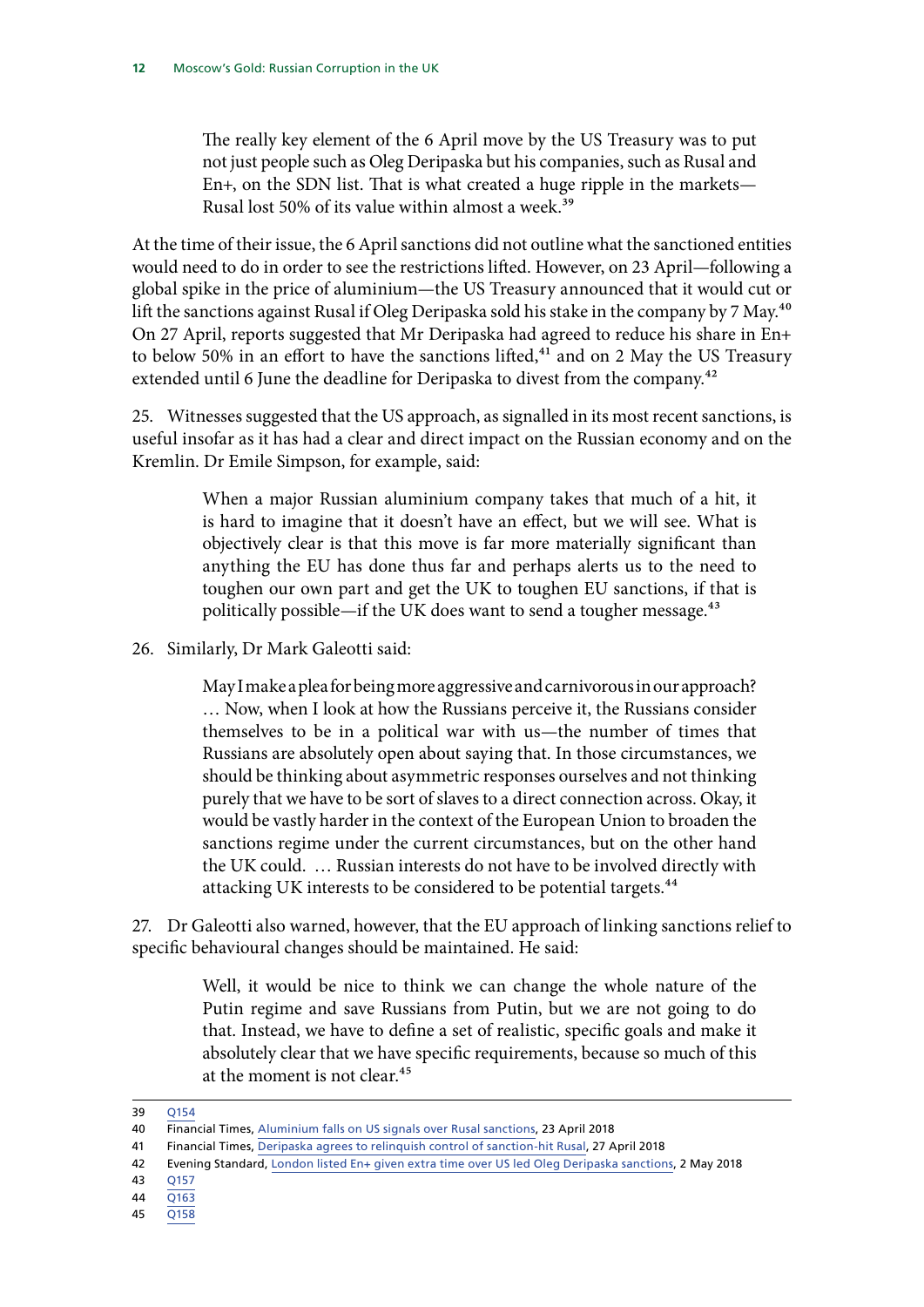Asked what kinds of goals could be included, he said:

They will range from the negative ones, such as: stop the following series of behaviours that we are clearly seeing, such as state-sanctioned cyberattacks, state-sanctioned disinformation of a certain level and so on. Those are the negative, "stop it" ones. Then there are the more positive ones, which are things such as what we expect to see in Syria and elsewhere. It needs to be very clear. There is no point in having a secret policy. It needs to be explicit.46

28. The Sanctions and Anti-Money Laundering Bill, introduced in the House of Lords on 18 October 2017, is among the major items of legislation that the Government considers necessary to put in place before the UK leaves the EU. The vast majority of UK sanctions are currently implemented through EU legal acts, so the Bill is necessary to put in place a legal framework for the UK to impose, implement and amend its own sanctions regimes after leaving the EU. The Bill arrived in the House of Commons in January 2018, and completed its Report stage on 1 May 2018. At the time of publication of this report, the Bill has returned to the House of Lords, where it awaits consideration of the amendments made in the Commons.

29. **At the time of publication of this report, the Sanctions and Anti-Money Laundering Bill (2018) is entering the final stages of its passage through Parliament. The passage of the Bill marks an important opportunity for Parliament and the Government to assess the strengths and weaknesses of our existing sanctions regime, and to ensure that sanctions remain an effective part of the UK's foreign policy toolkit. We welcome the Bill's broad definition of the purpose of sanctions regulations, which will give the Government the power to introduce sanctions for a range of reasons including to further UK foreign policy objectives, to promote national and international peace and security, and to promote respect for human rights, democracy, the rule of law and good governance.**

30. The significant impact of the newest US sanctions on Russia demonstrates the **potential value in targeting Kremlin-linked individuals as a way of putting pressure on the regime to change its aggressive and destabilising behaviour. At the same time, making sanctions relief conditional on specific actions enables the EU to send clearer signals than the US does about how that behaviour should change. Since sanctions are most effective when the US and EU act together, the UK should make it a priority to identify ways to encourage and adopt best practices from both types of sanctions regime. The Government should also use the G7 format to encourage unity of action among the world's largest economies, in order to exert maximum financial and economic leverage over the Kremlin.**

31. *We call on the Government to broaden its approach to sanctions by including individuals closely connected to hostile regimes, where appropriate, while retaining the practice of linking sanctions relief to specific actions. The UK should work with EU partners, both before and after leaving the EU, to identify and sanction the individuals and entities on whom the Kremlin relies in carrying out its acts of aggression—including, but not limited to, destabilisation of its neighbours, disinformation campaigns, interference in democratic processes and assassination attempts on foreign soil. This*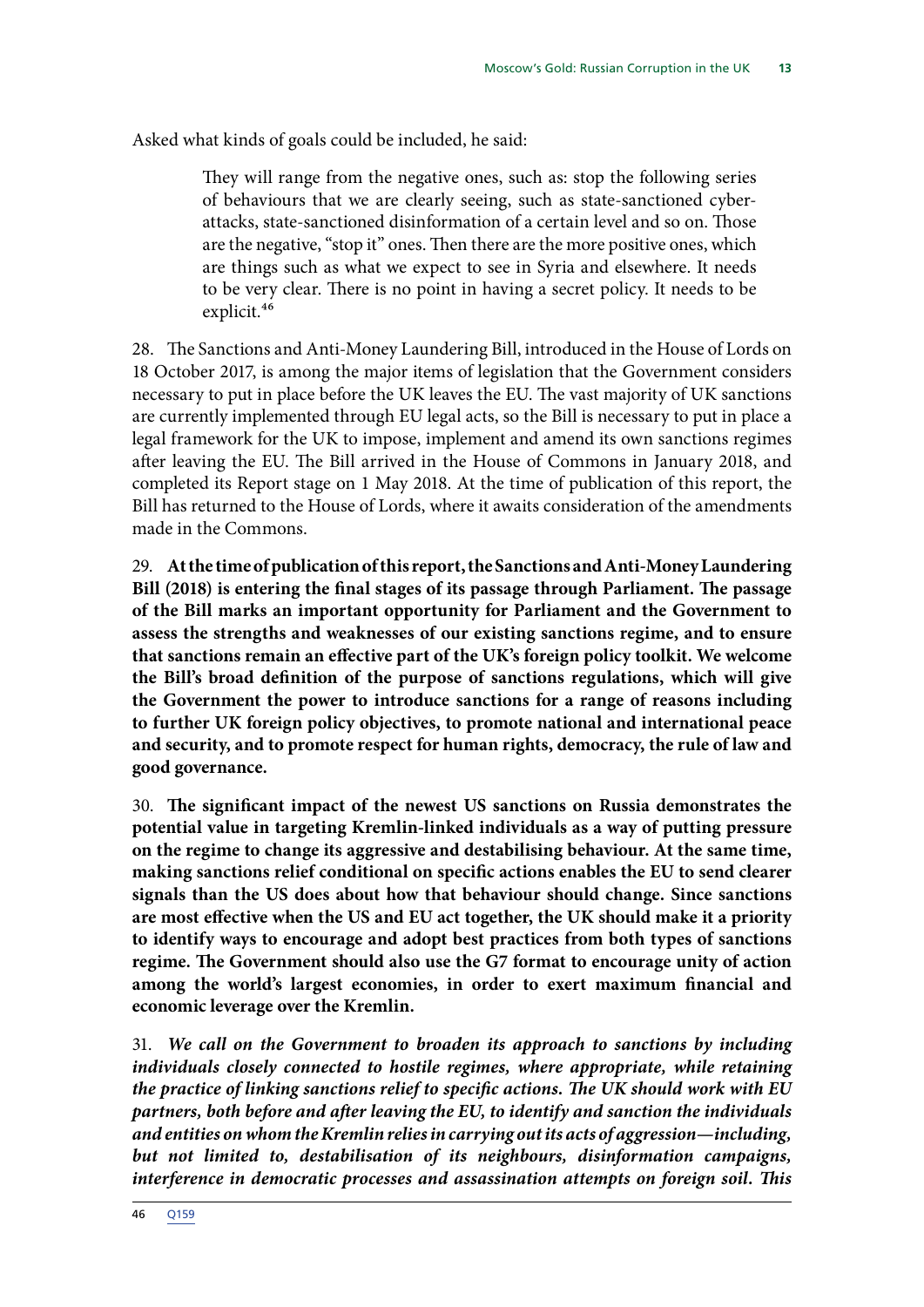<span id="page-17-0"></span>*should be done in close consultation with the US Treasury and intelligence agencies. Such sanctions should be linked to specific desired changes in the Russian state's behaviour, and should be reviewed annually against progress towards those outcomes.*

#### *A UK Magnitsky list*

32. Witnesses were united in their view that the inclusion of a Magnitsky-style amendment in the Sanctions and Anti-Money Laundering Bill would be a positive step in enabling the UK to hold human rights abusers accountable for their actions.<sup>47</sup> Journalist Luke Harding said:

> It seriously annoys Vladimir Putin, and I therefore think it would be a very effective measure. I think it would have to be public. It could be a template not only for the Russian Federation but for human rights abusers everywhere. You have to have a named list, and you have to give a reason, as the US has done, for why you are including someone on the list, but I think it would be a deterrent and also a message to the Russian elite that, in a way, they have to choose. It is this old dilemma between wanting to live the lifestyle of members of the international super-elite, while being patriots and nationalists at home. You can't have it both ways if you are going to support a regime with an egregious human rights record.<sup>48</sup>

33. On 1 May 2018, during the report stage of the Sanctions and Anti-Money Laundering Bill, the House of Commons unanimously agreed to a cross-party amendment to the Bill that would enable the Government to sanction individuals in order to

> Provide accountability for or be a deterrent to gross violations of human rights, or otherwise promote—

- i) Compliance with international human rights law, or
- ii) Respect for human rights.<sup>49</sup>

The FCO Minister of State, Sir Alan Duncan, told the Chamber that "any person sanctioned under this Bill will have their name published on an administrative list, which will be publicly available."50 It is not yet clear, however, where that list will be published, how it will be maintained, or how it will differ (if at all) from the existing consolidated list of financial sanctions targets in the UK, maintained by the Treasury.<sup>51</sup>

34. It is also not yet clear which Minister or Department will take the lead in identifying and designating individuals who have committed, or are likely to commit, gross violations of human rights. When we asked the Foreign Secretary on 23 March 2018 who would be responsible for such a designation, he said, "That will obviously be a matter for our law

48 [Q58](http://data.parliament.uk/writtenevidence/committeeevidence.svc/evidencedocument/foreign-affairs-committee/russian-corruption-and-the-uk/oral/81007.html)

<sup>47</sup> In 2012, the US passed the world's first "Magnitsky Act"—the Russia and Moldova Jackson-Vanik Repeal and Sergei Magnitsky Rule of Law Accountability Act. Named for the Russian lawyer Sergei Magnitsky, who was arrested in 2008 and died in 2009 after alleging large-scale corruption on the part of the Russian state, a Magnitsky Act gives a government the power to freeze or seize the assets and impose visa bans on specific individuals involved in gross human rights abuses. The names of the individuals sanctioned for gross human rights abuse are published on a publicly-available list.

<sup>49</sup> [Sanctions and Anti Money Laundering Bill,](https://services.parliament.uk/bills/2017-19/sanctionsandantimoneylaundering.html) Clause 1

<sup>50</sup> HC Deb, 1 May 2018, [col 144](https://hansard.parliament.uk/commons/2018-05-01/debates/9BE03BAC-2539-4951-88A2-9A8A20D7A1A3/SanctionsAndAnti-MoneyLaunderingBill(Lords)) [Commons Chamber]

<sup>51</sup> HM Treasury, [Consolidated list of financial sanctions targets in the UK](http://hmt-sanctions.s3.amazonaws.com/sanctionsconlist.htm), last updated 15 May 2018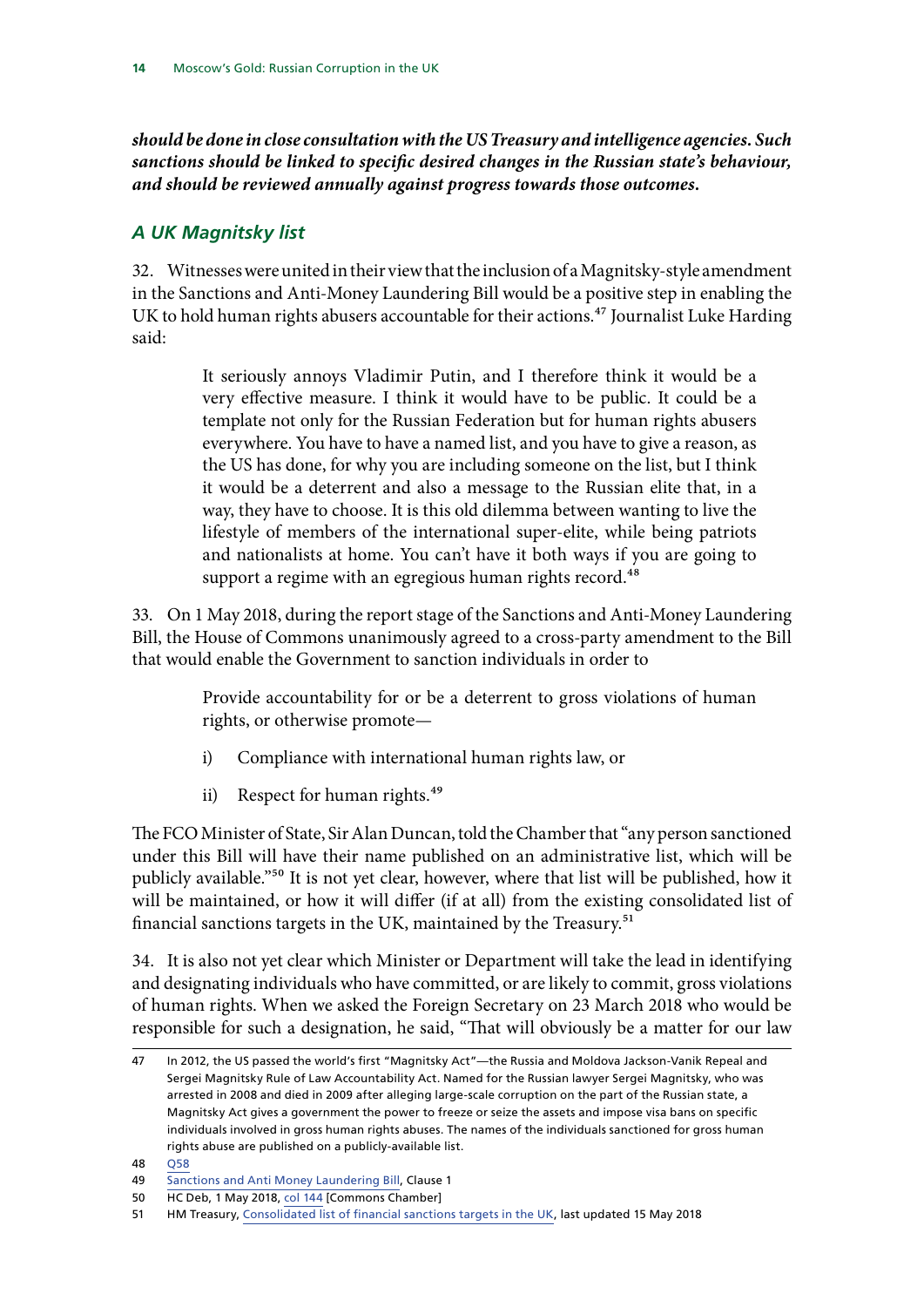<span id="page-18-0"></span>enforcement agencies to determine".<sup>52</sup> This may be true for the final designation, but the information required for the agencies to determine this will require assistance and the detailed knowledge of individuals' activities abroad that can only come from the FCO and intelligence agencies.

35. The Bill also requires the Government to report regularly to Parliament on the use of the power to make sanctions regulations, identifying specifically regulations relating to gross human rights violations. Moreover, it makes provision for the sanctions to be reviewed by a Parliamentary committee, and requires the Government to respond to any recommendations made by that committee. This may be an existing committee of either or both Houses, a joint committee, or a new structure.<sup>53</sup>

36. **Human rights abusers and their money are not welcome in the UK. We applaud the inclusion of a Magnitsky clause in the Sanctions and Anti-Money Laundering Bill, allowing sanctions regulations to be made for the purpose of preventing, or in response to, a gross human rights abuse or violation. This long-overdue measure sends a powerful signal of support to victims of human rights abuse around the world.**

37. *We welcome the Government's promise to publish a list of individuals sanctioned specifically because of gross human rights violations, comparable to the US Magnitsky*  list. This list should be published and maintained by the FCO and should be distinct *from the general list of individuals under financial sanction that is maintained by HM Treasury.*

38. *In determining whether to sanction specific individuals to provide accountability for or be a deterrent to gross violations of human rights, the Government should coordinate as closely as possible with the US, EU, G7 and other allies. Individual sanctions are most effective when a united front can be presented.*

39. *We welcome the Government's recognition of the need for parliamentary scrutiny of the use of sanctions powers, and to respond to recommendations made by any committee undertaking such scrutiny. Sanctions are primarily an instrument of foreign policy, and only the FCO has the network and intelligence necessary to identify individuals and entities who should be subject to sanctions for the purposes set out in the Bill. The Foreign Affairs Committee is therefore the most appropriate committee to conduct reviews of the Government's use of sanctions and we stand ready to discuss how such reviews might most effectively be conducted.*

#### **Russian sovereign debt**

40. Unlike the major Russian banks, Russian state debt is not subject to sanctions. Russia is therefore free to raise funds, including hard currency, by selling bonds on US and EU markets. As Dr Emile Simpson told the Committee, this creates a major weakness in the global sanctions regime, because the Kremlin has used the money raised from sovereign debt issuances to support its sanctioned banks with loans (via intermediary banks).<sup>54</sup> Closing that loophole by sanctioning Russian sovereign debt would, Dr Simpson said, "send a significant political message about the seriousness of the sanctions regime".55

<sup>52</sup> Oral evidence taken on 21 March 2018, [HC \(2017–19\) 538,](http://data.parliament.uk/writtenevidence/committeeevidence.svc/evidencedocument/foreign-affairs-committee/oral-evidence-from-the-foreign-secretary-march-2018/oral/80781.html) Q187

<sup>53</sup> [Sanctions and Anti Money Laundering Bill,](https://services.parliament.uk/bills/2017-19/sanctionsandantimoneylaundering.html) Clause 3

<sup>54</sup> [Q152](http://data.parliament.uk/writtenevidence/committeeevidence.svc/evidencedocument/foreign-affairs-committee/russian-corruption-and-the-uk/oral/82929.html)

<sup>55</sup> [Q152](http://data.parliament.uk/writtenevidence/committeeevidence.svc/evidencedocument/foreign-affairs-committee/russian-corruption-and-the-uk/oral/82929.html)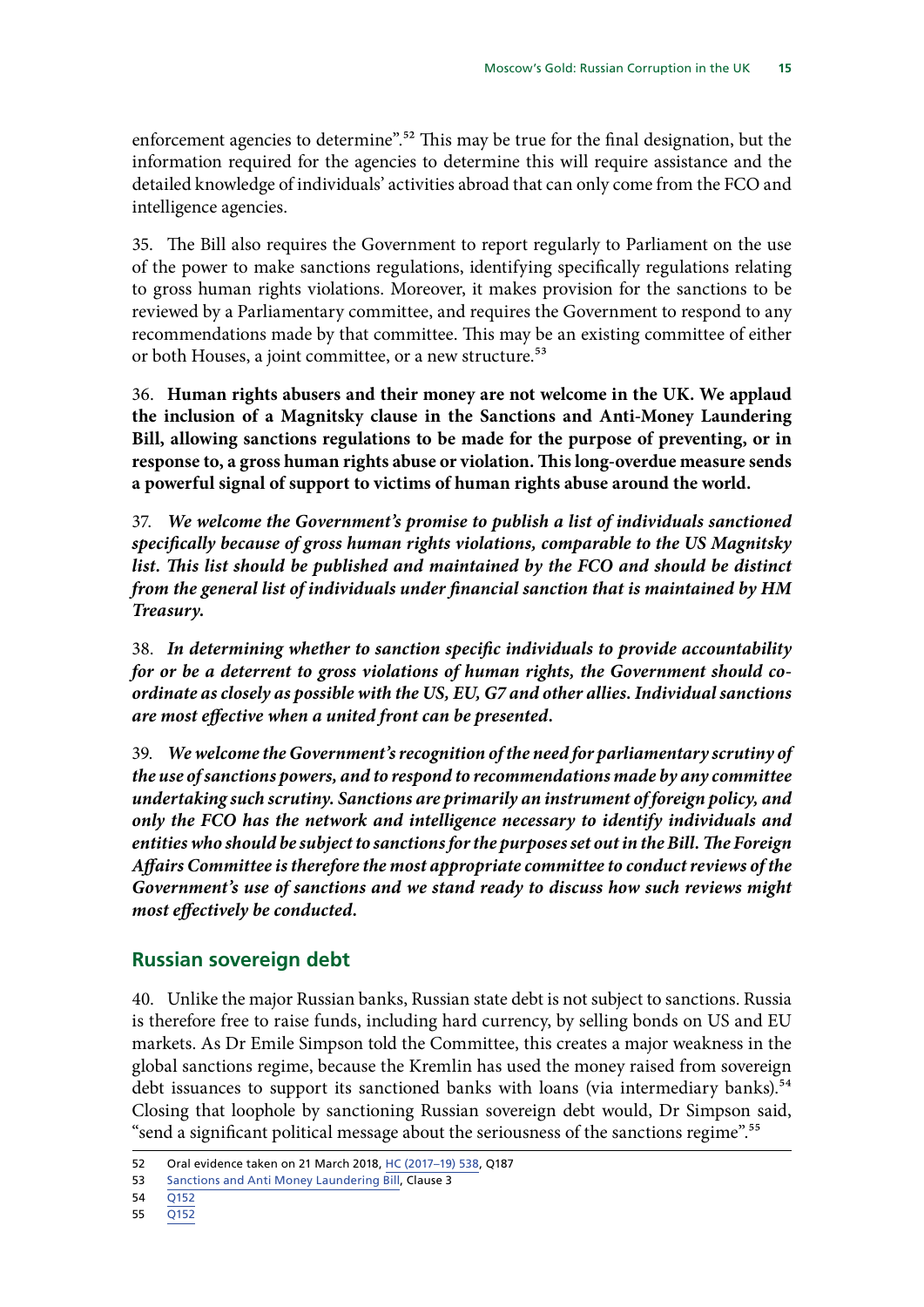41. Sanctioning Russian sovereign debt will only be effective if the US and EU act together. It is unclear, however, whether there would be international support for such a measure. In February 2018, the US Treasury Secretary Steven Mnuchin said the US would not pursue sanctions against Russian sovereign debt, days after the publication of an internal memo warning that such a move would have "negative spillover effects" on both the Russian and US economies.<sup>56</sup>

42. There are measures short of full sanctioning that could make it more difficult for Russia to issue new sovereign debt. Sanctioned Russian banks such as VTB, which are not allowed to access US and EU capital markets on their own behalf, are nevertheless permitted to act as book runners for the sale of Russian state bonds.<sup>57</sup> Russia depends on these banks, since western banks have been unwilling to act as book runners for the sale of Russian debt since 2014.<sup>58</sup> Dr Emile Simpson suggested to the Committee that prohibiting persons in the EU from buying Russian debt when the book runner is a sanctioned entity would make it much more difficult in practice for Russia to issue new bonds.<sup>59</sup> He also suggested banning the main clearing houses in Europe, Clearstream and Euroclear, from making Russian debt available on the secondary market.<sup>60</sup> This would be likely to require the support of the EU as a whole.

43. **Russia's ability to issue new sovereign debt on global markets with the assistance of sanctioned banks undermines the global sanctions regime and supports the aggressive behaviour of the Russian state. Any action taken to limit or prohibit the issuance of Russian debt on global markets, however, must be taken jointly by the EU, US and other international partners in order for it to be effective.**

44. The Government should work with the EU, and with the US, to prohibit the *purchase of bonds in which a sanctioned entity has acted as book runner. It should also seek EU agreement to bar the European clearing houses from making available Russian sovereign debt.*

<sup>56</sup> Bloomberg, [Mnuchin says US won't target Russian debt with sanctions](https://www.bloomberg.com/news/articles/2018-02-06/mnuchin-says-u-s-won-t-target-russian-debt-with-sanctions), 6 February 2018

<sup>57</sup> See para 16

<sup>58</sup> Emile Simpson ([RSC0008\)](http://data.parliament.uk/writtenevidence/committeeevidence.svc/evidencedocument/foreign-affairs-committee/russian-corruption-and-the-uk/written/82277.html) para 38

<sup>59</sup> [Q163](http://data.parliament.uk/writtenevidence/committeeevidence.svc/evidencedocument/foreign-affairs-committee/russian-corruption-and-the-uk/oral/82929.html)

<sup>60</sup> [Q163](http://data.parliament.uk/writtenevidence/committeeevidence.svc/evidencedocument/foreign-affairs-committee/russian-corruption-and-the-uk/oral/82929.html)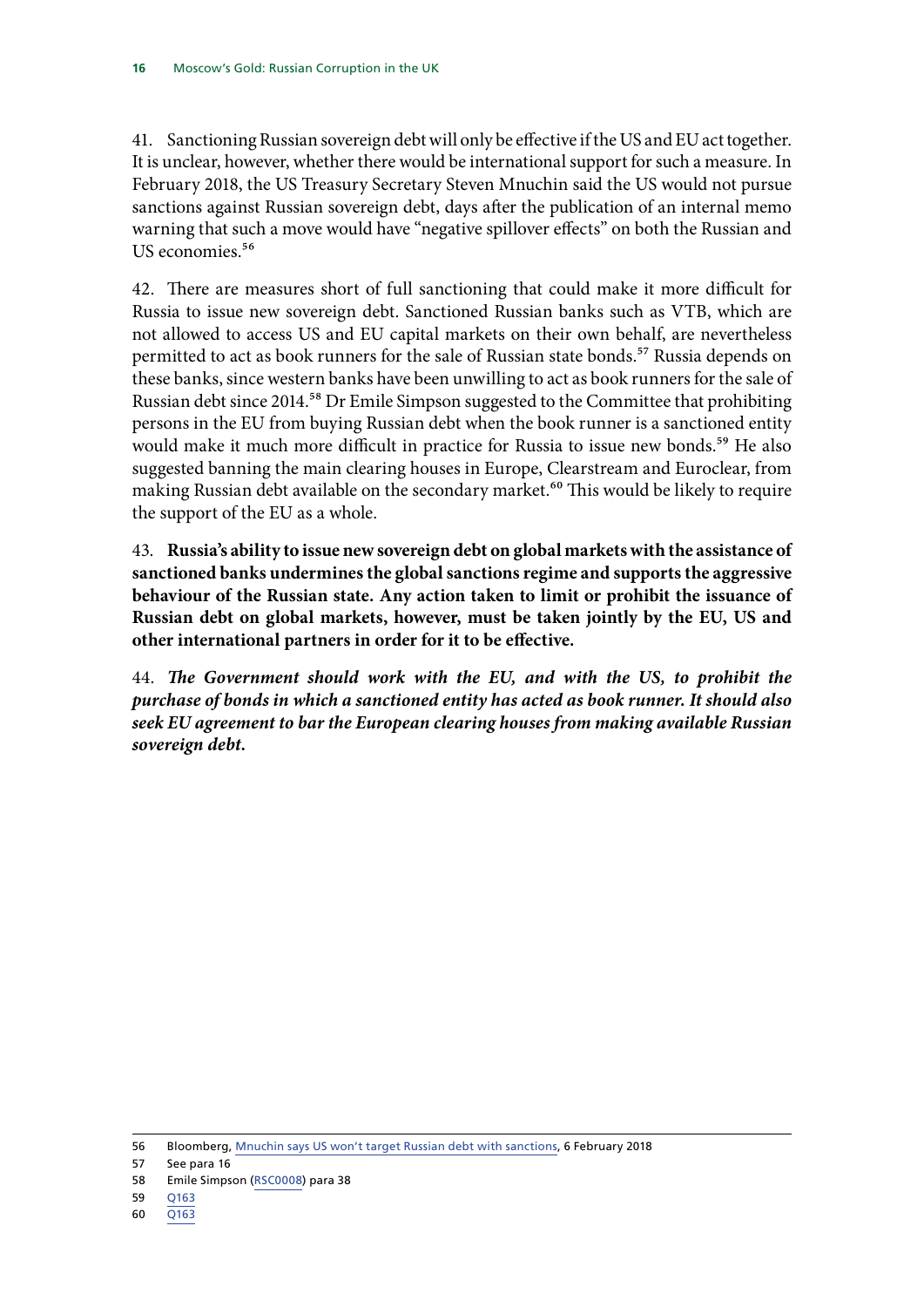# <span id="page-20-0"></span>**3** Closing the "laundromat"

#### **Exposing hidden wealth and property ownership**

45. Money laundering is a foreign policy issue, as the 2018 National Security Capability Review made clear.<sup>61</sup> It allows those who would do harm to the UK to obscure their sources of financial support, and enables human rights abusers and kleptocrats to hide money that they have stolen from their own people. Measures to combat money laundering should therefore form a central aspect of Government strategy towards hostile regimes, including that of President Putin.

46. In the light of the scale of the UK's financial services industry and the characteristics of the London property market, there is no single measure that can eliminate all of the so-called dirty money being laundered through London. The Government has taken several steps in recent years to crack down on money laundering in the UK, including introducing Unexplained Wealth Orders and a register of beneficial ownership for UK companies, and establishing the Joint Money Laundering Intelligence Taskforce (JMLIT) and the FCA-based Office for Professional Body Anti-Money Laundering Supervision (OPBAS). The National Security Capability Review also included a commitment to reform the Suspicious Activity Reports system,<sup>62</sup> which one witness to this inquiry described as a "major black hole",<sup>63</sup> and the Department for Business, Energy and Industrial Strategy has launched a review into the possible exploitation of Scottish limited partnerships for money-laundering purposes.<sup>64</sup>

47. Some witnesses to this inquiry said that the regulatory architecture for combating money laundering is fairly robust, and that the right laws and frameworks are by and large already in place.<sup>65</sup> However, witnesses also emphasised the need for the Government to dedicate sufficient resources to anti-money laundering (AML) measures, to co-ordinate more effectively, and to demonstrate greater political will in tackling the problem.<sup>66</sup>

48. This report focuses on the elements of the AML regime with a foreign affairs element and where there is a locus for the involvement of the FCO. The AML regime as a whole will be covered more extensively by the inquiry into Economic Crime launched by the Treasury Select Committee on 29 March 2018.<sup>67</sup> Their inquiry will examine the detail of the regulatory landscape in the UK, and will also explore the implementation side of the sanctions regime. We encourage the Government and those with an interest in combating illegal money-laundering to engage closely with that inquiry, and we look forward to its conclusions and recommendations.

66 [Q97](http://data.parliament.uk/writtenevidence/committeeevidence.svc/evidencedocument/foreign-affairs-committee/russian-corruption-and-the-uk/oral/81007.html)

<sup>61</sup> HM Government, [National Security Capability Review](https://assets.publishing.service.gov.uk/government/uploads/system/uploads/attachment_data/file/696305/6.4391_CO_National_Security_Review_web.pdf), p 23

<sup>62</sup> HM Government, [National Security Capability Review](https://assets.publishing.service.gov.uk/government/uploads/system/uploads/attachment_data/file/696305/6.4391_CO_National_Security_Review_web.pdf), p 24

<sup>63</sup> [Q40](http://data.parliament.uk/writtenevidence/committeeevidence.svc/evidencedocument/foreign-affairs-committee/russian-corruption-and-the-uk/oral/81007.html)

<sup>64</sup> Department for Business, Energy and Industrial Strategy, [Review of limited partnership: call for evidence,](https://www.gov.uk/government/consultations/review-of-limited-partnership-law-call-for-evidence) 16 January 2018

<sup>65</sup> [Q18, Q98](http://data.parliament.uk/writtenevidence/committeeevidence.svc/evidencedocument/foreign-affairs-committee/russian-corruption-and-the-uk/oral/81007.html)

<sup>67</sup> Treasury Select Committee, [Economic Crime inquiry terms of reference](https://www.parliament.uk/business/committees/committees-a-z/commons-select/treasury-committee/inquiries1/parliament-2017/economic-crime-17-19/)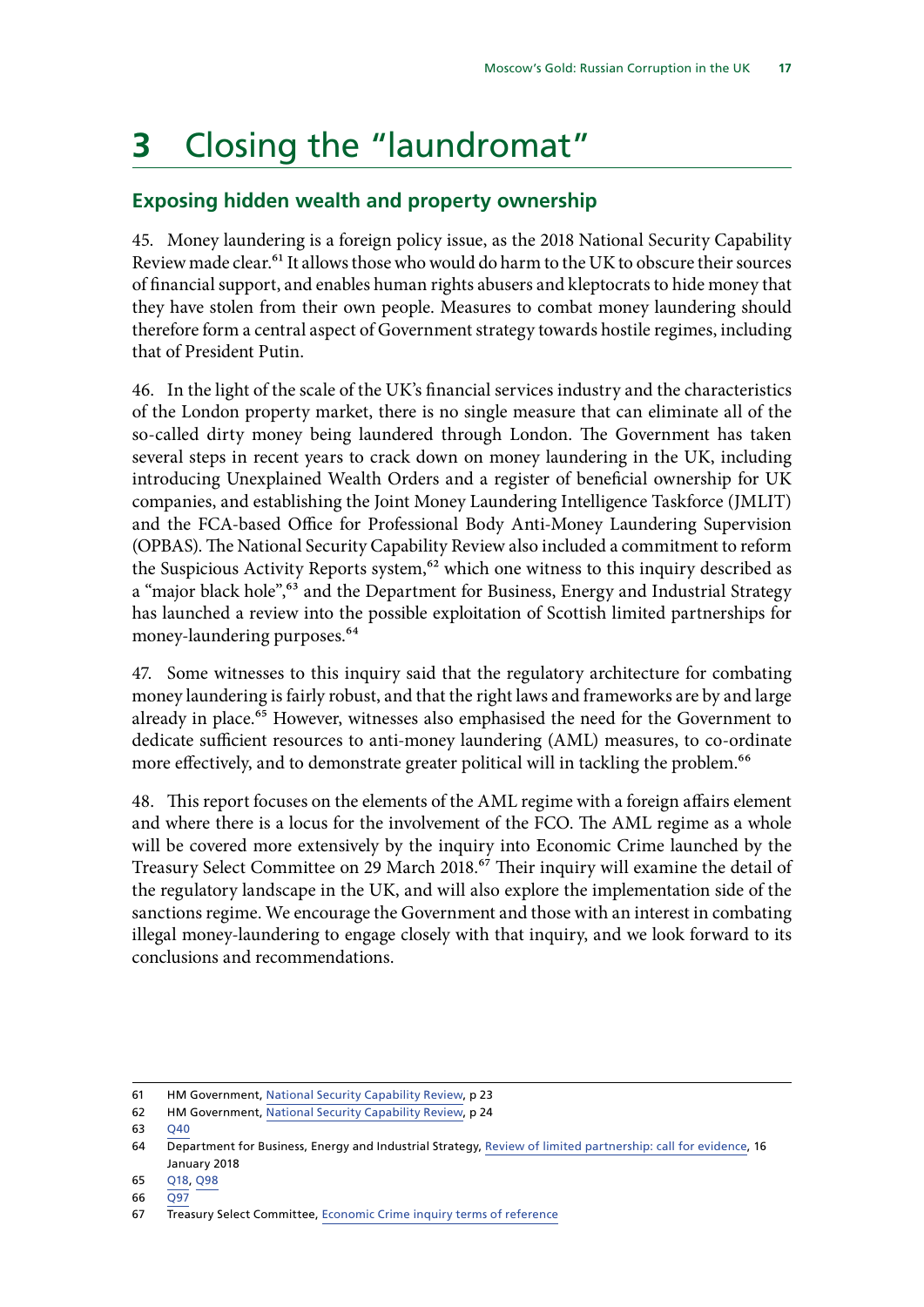#### <span id="page-21-0"></span>*Beneficial ownership register for foreign-owned companies*

49. Since 2016, UK companies and limited liability partnerships have been required to declare, in a public and searchable register, the names of any individuals controlling more than a 25% stake in them. However, this measure does not currently apply to owners of overseas companies operating or purchasing property in the UK. According to Transparency International:

> TI-UK has identified 176 properties worth £4.4 billion in the UK that have been bought with suspicious wealth—over a fifth of which is wealth from Russian individuals. The owners of these properties were only brought to light due to open source material, such as data leaks and court documents, and so this is likely to be just the tip of the iceberg.<sup>68</sup>

50. In 2016 the then-Prime Minister David Cameron announced plans to introduce a register for owners of overseas companies that own or purchase UK property, or are involved in Government contracts.<sup>69</sup> The Government initially committed to introducing legislation on this register by April 2018, although its timeline has now slipped.70 Tom Keatinge of RUSI called the delay "regrettable" in evidence to this inquiry.<sup>71</sup>

51. During the March 2018 debate on the Sanctions and Anti Money Laundering Bill, Economic Secretary to the Treasury John Glen told the House that the Government have "committed to publishing a draft Bill before the summer to introduce the Bill early in the second Session and for the register to be operational in 2021".72 Asked to explain why the register could not be put in place more quickly, he said:

> A 12-month timetable to draft and pass primary and secondary legislation, empower the responsible agencies and commence the obligations is not realistic. The rush to meet such an unrealistic deadline would inevitably lead to loopholes that would be readily exploited by those seeking to evade the new requirements.<sup>73</sup>

52. **We welcome the Government's commitment to establishing a register of ownership for overseas companies that own or wish to own property in the UK, or are involved in Government contracts. Such a measure will be essential in exposing individuals who purchase UK property through offshore shell companies, disguising their identities and the potentially corrupt sources of their funding.**

53. The delay in introducing legislation to establish a register of ownership for overseas *companies that own property in the UK is regrettable. The legislation should be put in place as early as possible, ideally enabling the register to be established before the Government's target date of 2021. We call on the Government to review this timescale, with a view to expediting it or setting out in more detail why the process needs to take so long.*

70 Transparency International UK [\(RSC0002](http://data.parliament.uk/writtenevidence/committeeevidence.svc/evidencedocument/foreign-affairs-committee/russian-corruption-and-the-uk/written/81825.html)) para 1

<sup>68</sup> Transparency International UK [\(RSC0002](http://data.parliament.uk/writtenevidence/committeeevidence.svc/evidencedocument/foreign-affairs-committee/russian-corruption-and-the-uk/written/81825.html)) para 1

<sup>69</sup> Registers of beneficial ownership, [Briefing Paper no 8259](http://researchbriefings.files.parliament.uk/documents/CBP-8259/CBP-8259.pdf), House of Commons Library, 15 March 2018

<sup>71</sup> Royal United Services Institute for Defence and Security Studies ([RSC0001](http://data.parliament.uk/writtenevidence/committeeevidence.svc/evidencedocument/foreign-affairs-committee/russian-corruption-and-the-uk/written/81824.html)) para 15

<sup>72</sup> HC Deb, 6 March 2018, [col 147](https://hansard.parliament.uk/Commons/2018-03-06/debates/57c3bd4b-0291-4c56-881a-a8ba128c6739/SanctionsAndAnti-MoneyLaunderingBill(Lords)(SixthSitting)) [Commons chamber]

<sup>73</sup> HC Deb, 6 March 2018, [col 146](https://hansard.parliament.uk/Commons/2018-03-06/debates/57c3bd4b-0291-4c56-881a-a8ba128c6739/SanctionsAndAnti-MoneyLaunderingBill(Lords)(SixthSitting)) [Commons chamber]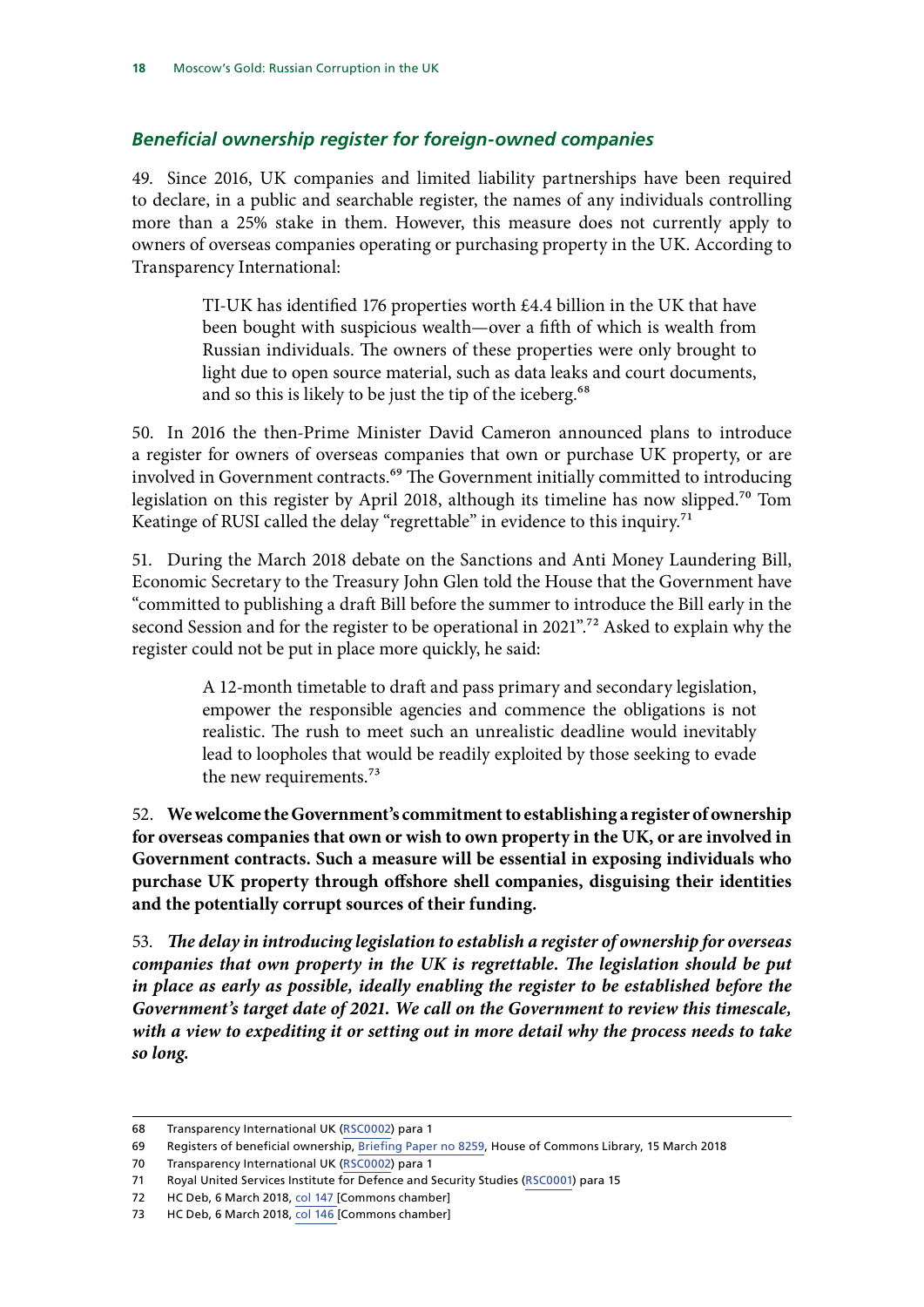#### <span id="page-22-0"></span>*Resources, information and political will*

54. Witnesses were clear that lack of resources was a major problem for law enforcement agencies involved in investigating and prosecuting money laundering.<sup>74</sup> In a written submission, journalist Oliver Bullough said:

> Parliament must properly resource our law enforcement bodies to allow them to enforce the laws Britain already has. Both the National Crime Agency and the City of London Police have testified to the fact they struggle to retain staff in the face of private sector competition. (In evidence to the Home Affairs Committee on the Proceeds of Crime, printed June 29, 2016). If the NCA and City police were resourced properly, they would secure more prosecutions, which would raise morale, help them retain staff, and thus work more efficiently, and hence secure further prosecutions. This is the top priority, without this, all other efforts can be at best a partial success.<sup>75</sup>

55. Tom Keatinge of RUSI made two additional points regarding the capabilities of law enforcement bodies. First, he noted the complexity of the issues with which they have to grapple:

> Fundamentally … we do not really understand the landscape here. We are quite good at what the NCA might call drugs and thugs and cash in the car park—that bit we are not bad at—but on what they call high-end money laundering, with the best will in the world, your average NCA officer is not going to understand the kinds of structures that we used to put together at J. P. Morgan. Simple as that. I have sat in rooms where lawyers and accountants have explained what they do. Law enforcement are very honest; they say, "Can you explain that again? We don't understand." So there is that capability point.<sup>76</sup>

He then referred to the lack of intelligence that the UK has on financial crime, comparing it unfavourably to Australia:

> In this country, the data we have to determine financial crime is based on the suspicious activity reports regime, and it is discussed extensively how behind the door that is. We do not have any other information. Take Australia as an example: they record every financial transaction that crosses their border; they record every financial transaction that is more than 10,000 Australian dollars, I think. They have a huge amount of data that they can use to understand where a cash flow is coming from, and so on. For me, that is something that we should be considering.<sup>77</sup>

56. Some witnesses said that political will has been the main element missing from the Government's attempts to stamp out money laundering. Journalist Juliette Garside said

> I think it comes down to political will. It comes down to these agencies the SFO, the NCA and HMRC—being given their head. They do not need

<sup>74</sup> [Q94,](http://data.parliament.uk/writtenevidence/committeeevidence.svc/evidencedocument/foreign-affairs-committee/russian-corruption-and-the-uk/oral/81007.html) Royal United Services Institute for Defence and Security Studies ([RSC0001\)](http://data.parliament.uk/writtenevidence/committeeevidence.svc/evidencedocument/foreign-affairs-committee/russian-corruption-and-the-uk/written/81824.html) para 5

<sup>75</sup> Oliver Bullough ([RSC0009\)](http://data.parliament.uk/writtenevidence/committeeevidence.svc/evidencedocument/foreign-affairs-committee/russian-corruption-and-the-uk/written/82279.html) para 1

<sup>76</sup> [Q37](http://data.parliament.uk/writtenevidence/committeeevidence.svc/evidencedocument/foreign-affairs-committee/russian-corruption-and-the-uk/oral/81007.html)

<sup>77</sup> [Q37](http://data.parliament.uk/writtenevidence/committeeevidence.svc/evidencedocument/foreign-affairs-committee/russian-corruption-and-the-uk/oral/81007.html)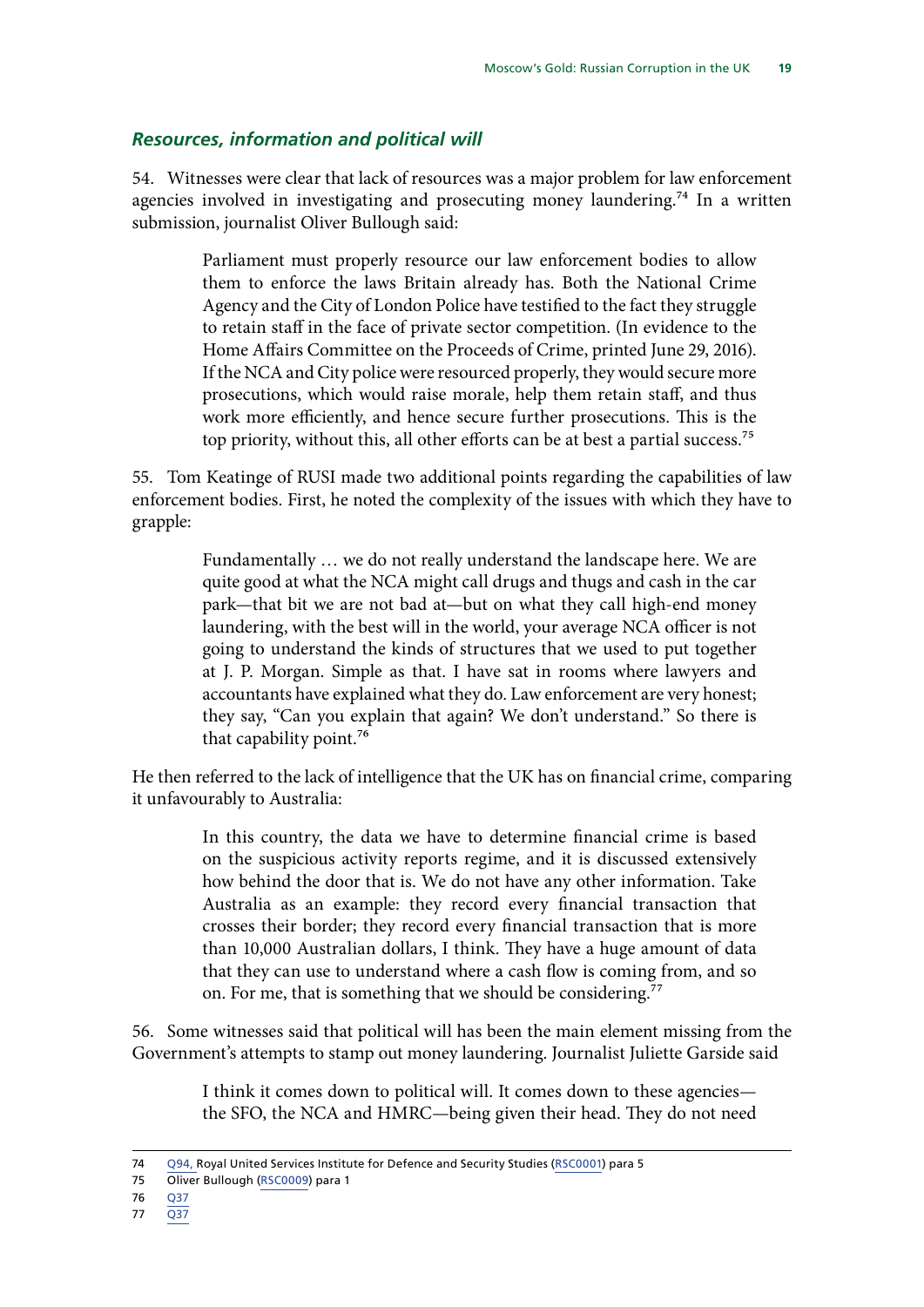to take down a lot of big scalps, but they need to do a few very public prosecutions every once in a while. In that sense, it is a question not so much of resource but of permission.78

In the same evidence session, Tom Keatinge noted that

The theme of a number of our comments is that we need the political will to engage with those ideas, to take them forward and to actually deliver on them and to invest in them.79

57. Vladimir Ashurkov of the Anti-Corruption Foundation told the Committee that the Serious Fraud Office (SFO) remained under-staffed and under-resourced, and that he was not receiving responses after bringing cases to the SFO's attention.<sup>80</sup> He told us:

> I think there are several reasons why the Serious Fraud Office and other regulators in Britain turn a blind eye towards Russian corrupt money flows. One is that they do not have enough resources: monetary, staffing etc. There is also a perceived need to get evidence from Russia if they are investigating a particular case of corruption, which may not be true. And there is no real political will to go after corrupt money flows. Maybe it will change in the current political situation. They can expect that the billionaires whom they will investigate will hire the best legal help available, and would the SFO want to compete with the best lawyers? So, on balance, I think they decide it is not very economical to pursue such cases.<sup>81</sup>

Asked whether new legislation or regulations were needed, he said:

Britain has existing legislation—the Bribery Act, the Proceeds of Crime Act and the recently introduced unexplained wealth orders—that, if there was the political will to apply it in a consistent manner, would go a long way to targeting and rooting out corruption.<sup>82</sup>

58. Tom Keatinge also noted that individuals applying for investor visas should be subject to enhanced due diligence procedures, which would require the Government to share their names with banks. He said:

> The government should help the financial sector in this regard by providing the names of such individuals. Concerns about privacy have previously restricted such cooperation from occurring, however the information sharing gateway provided to the Joint Money Laundering Intelligence Taskforce under Section 7 of the Crime and Courts Act offers an ideal mechanism for transferring this information to the banking community.<sup>83</sup>

59. We repeatedly asked the Foreign Secretary what the FCO and the Government more broadly could do to help stop the flow of corrupt money into the UK. He appeared to suggest, however, that there was no real role for Government in this process. He told us:

- 80  $\overline{O94}$
- 81  $\overline{Q94}$  $\overline{Q94}$  $\overline{Q94}$
- 82 [Q98](http://data.parliament.uk/writtenevidence/committeeevidence.svc/evidencedocument/foreign-affairs-committee/russian-corruption-and-the-uk/oral/81007.html)

<sup>78</sup> [Q6](http://data.parliament.uk/writtenevidence/committeeevidence.svc/evidencedocument/foreign-affairs-committee/russian-corruption-and-the-uk/oral/81007.html)

<sup>79</sup> [Q55](http://data.parliament.uk/writtenevidence/committeeevidence.svc/evidencedocument/foreign-affairs-committee/russian-corruption-and-the-uk/oral/81007.html)

<sup>83</sup> Royal United Services Institute for Defence and Security Studies ([RSC0001](http://data.parliament.uk/writtenevidence/committeeevidence.svc/evidencedocument/foreign-affairs-committee/russian-corruption-and-the-uk/written/81824.html)) para 15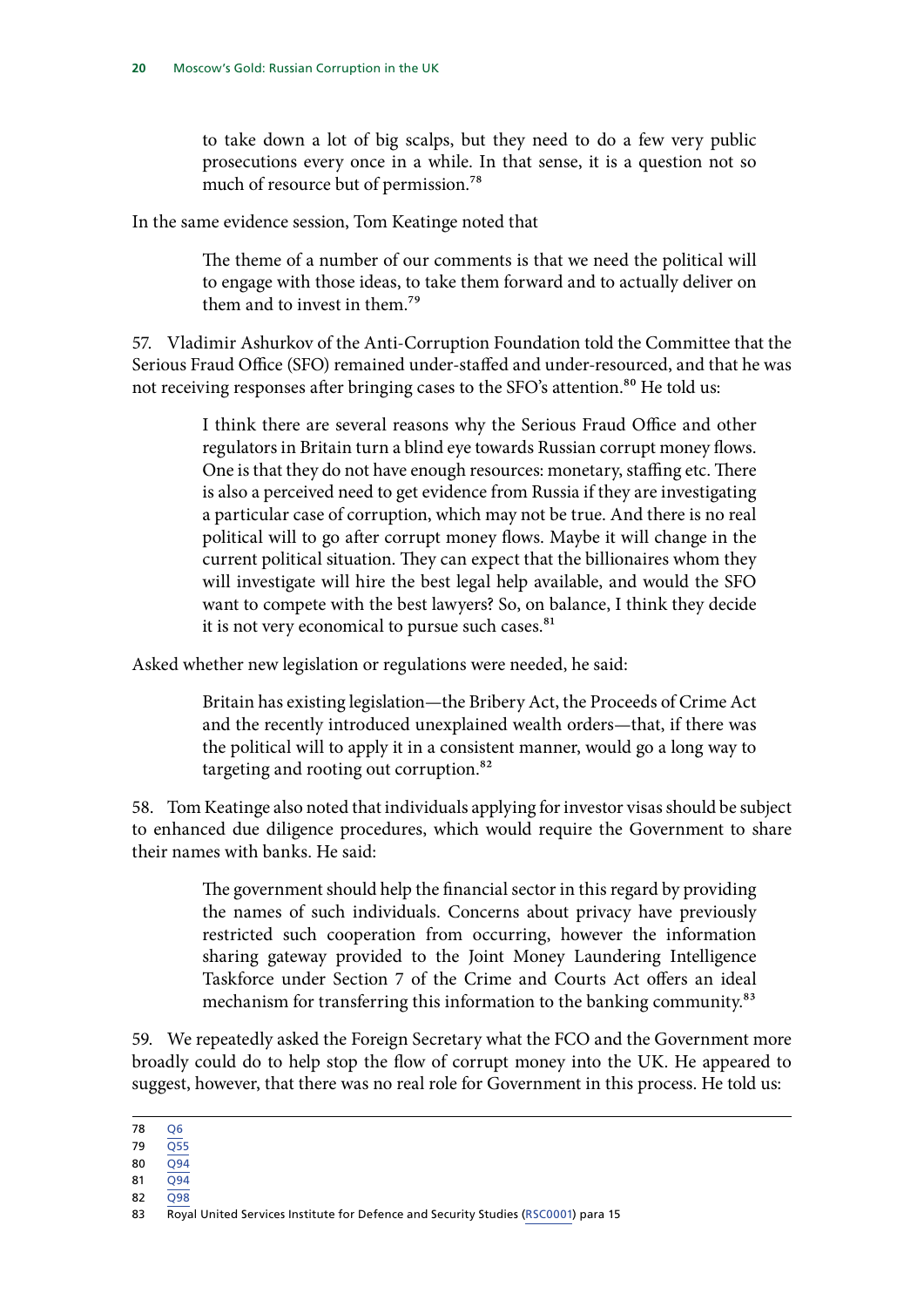<span id="page-24-0"></span>There are powers, under the Criminal Finances Act of April last year, to make unexplained wealth orders against people who law enforcement agencies determine have corruptly or illicitly obtained their wealth. We have the National Crime Agency currently working very hard on various lists of names, as you can imagine, of persons of interest to them. I should stress that they are persons of interest to them. We have to be clear about how this country works. This is not a country where we in the Government can say, "Oi! We think this so-and-so deserves to have his or her collar felt." That is not how it works here.<sup>84</sup>

Put to him that Government policy was an important element in ensuring that law enforcement agencies had the funding and support to carry out such investigations, he replied, "it is very important for the Committee to understand that it cannot be Government policy to single out individuals and to say that they are right for persecution, or prosecution."85

60. This was echoed by the Chancellor of the Exchequer in evidence to the Treasury Select Committee. Asked about HMRC's role in preventing money laundering, he said:

> we live in a country that is governed by the rule of law and HMRC does not operate on the basis of pounding down the door because it does not like the look of somebody. It operates on the basis of evidence and the rigorous interpretation of legal rules. That is why we have lawyers in HMRC. Any information that is provided to HMRC will be acted upon but only if there is a legal basis to do so.<sup>86</sup>

61. The UK is governed by the rule of law, and Ministers are right to assert that **they cannot order law enforcement agencies to investigate or prosecute individuals with no basis in evidence. But observing due process cannot be an excuse for inaction or lethargy. There is a clear need for stronger political leadership to show the Government's commitment to ending the flow of dirty money into the UK. This must be demonstrated by allocating sufficient resources and capacity to the relevant law enforcement agencies, and by ensuring that those running the agencies are able to draw on information from across Government departments. The Government also needs to consider more effective ways to share intelligence between Departments, including between the FCO and AML supervisors such as the FCA and HMRC, and with the banking sector.**

#### *The Overseas Territories and Crown Dependencies*

62. The role of the Overseas Territories and Crown Dependencies in illegal moneylaundering activity has come under increasing scrutiny in recent years, with the publication of the Panama papers data leak in 2015 and the Paradise papers in 2017. These investigations have demonstrated the key role that shell corporations, which can be used to disguise the real ownership of the assets that are transferred through them, play in

<sup>84</sup> Oral evidence taken on 21 March 2018, [HC \(2017–19\) 538,](http://data.parliament.uk/writtenevidence/committeeevidence.svc/evidencedocument/foreign-affairs-committee/oral-evidence-from-the-foreign-secretary-march-2018/oral/80781.html) Q181

<sup>85</sup> Oral evidence taken on 21 March 2018, [HC \(2017–19\) 538,](http://data.parliament.uk/writtenevidence/committeeevidence.svc/evidencedocument/foreign-affairs-committee/oral-evidence-from-the-foreign-secretary-march-2018/oral/80781.html) Q214

<sup>86</sup> Oral evidence taken before the Treasury Select Committee, 25 April 2018, HC (2017-19) 424, Q179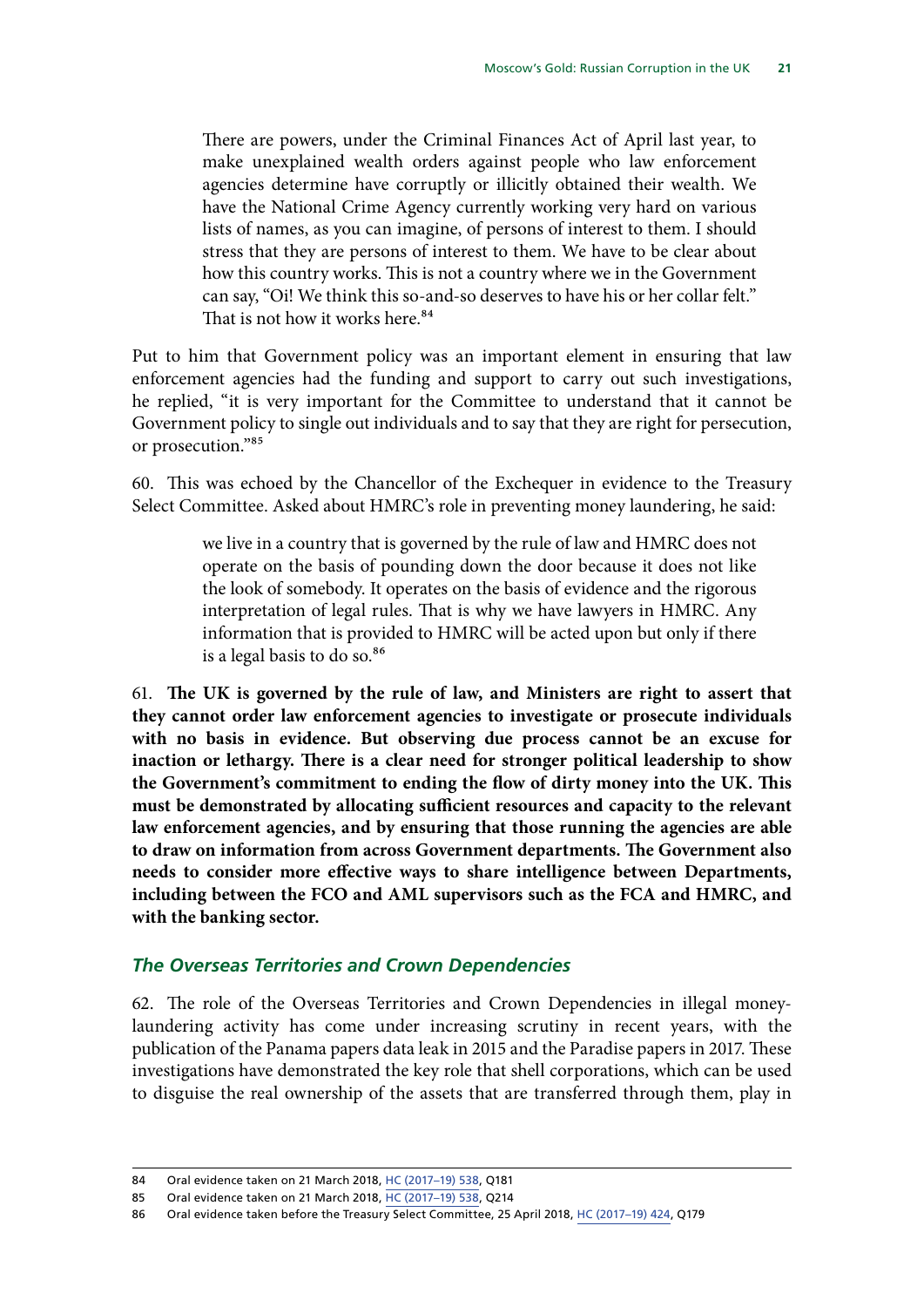funnelling dirty money into the UK. These are often registered in the OTs and Crown Dependencies. In a written submission to this inquiry, Transparency International stated that, in 2011,

> over 75 per cent of corruption cases involving property investigated by the (then) Metropolitan Police's Proceeds of Corruption Unit (POCU) involved anonymous companies registered in 'secrecy jurisdictions'. Of these, 78 per cent of the companies involved were registered in either the UK's Overseas Territories or Crown Dependencies.<sup>87</sup>

63. Journalist Juliette Garside, who investigated the Panama papers and Paradise papers for the Guardian, told the Committee that

> In Russia, one of the names for a shell company—one of the words people use—is BVI. They just call them BVIs as shorthand, whether they are registered in Saint Kitts or the British Virgin Islands. We have also noticed slightly more sophisticated set-ups recently in the Isle of Man. We can see there that certain corporate service providers have a very large number of Russian clients. Corporate service providers do what Mossack Fonseca used to do: they incorporate a shell company and offer their staff to act as pretend directors and shareholders of those companies so that the real directors and shareholders can be hidden … The truth is that even those intermediaries are often not aware of whose companies they are. Those entities can then open a company in the UK and become its shareholder, and that UK company, because it is registered here, can open a bank account. That is the key. That is how you get the money in.<sup>88</sup>

64. Tom Keatinge of RUSI's Centre for Financial Crime and Security Studies outlined the extent of the problem in a written submission, stating:

> The continued appearance of UK Overseas Territories at the centre of illicit finance revelations is a matter that the UK government can no longer ignore. The sense from ministerial rhetoric is that there is nothing much Westminster can do to bring the OTs into line with global expectations on transparency. This seems to stem from a combination of a lack of willingness to exert influence over the OTs and a recognition that a number of OTs thrive on the financial business they attract. The result is that the OTs seemingly have a free reign to benefit from their association with the UK without adhering to the expectation and standards increasingly required of those operating within the UK itself.<sup>89</sup>

65. In 2016, several of the Overseas Territories and Crown Dependencies agreed with the UK Government to establish private registers of beneficial ownership that could be accessed by law enforcement agencies in their respective territories and in the UK.<sup>90</sup> The British Virgin Islands were the first to do so, introducing in 2017 a secure, non-public and technologically innovative search platform called BOSS (Beneficial Ownership Secure

<sup>87</sup> Transparency International UK [\(RSC0002\)](http://data.parliament.uk/writtenevidence/committeeevidence.svc/evidencedocument/foreign-affairs-committee/russian-corruption-and-the-uk/written/81825.html) para 4

<sup>88</sup> [Qq26–27](http://data.parliament.uk/writtenevidence/committeeevidence.svc/evidencedocument/foreign-affairs-committee/russian-corruption-and-the-uk/oral/81007.html)

<sup>89</sup> Royal United Services Institute for Defence and Security Studies ([RSC0001](http://data.parliament.uk/writtenevidence/committeeevidence.svc/evidencedocument/foreign-affairs-committee/russian-corruption-and-the-uk/written/81824.html)) para 17

<sup>90</sup> Foreign and Commonwealth Office, [Beneficial ownership: UK Overseas Territories and Crown Dependencies,](https://www.gov.uk/government/collections/beneficial-ownership-uk-overseas-territories-and-crown-dependencies) 21 April 2016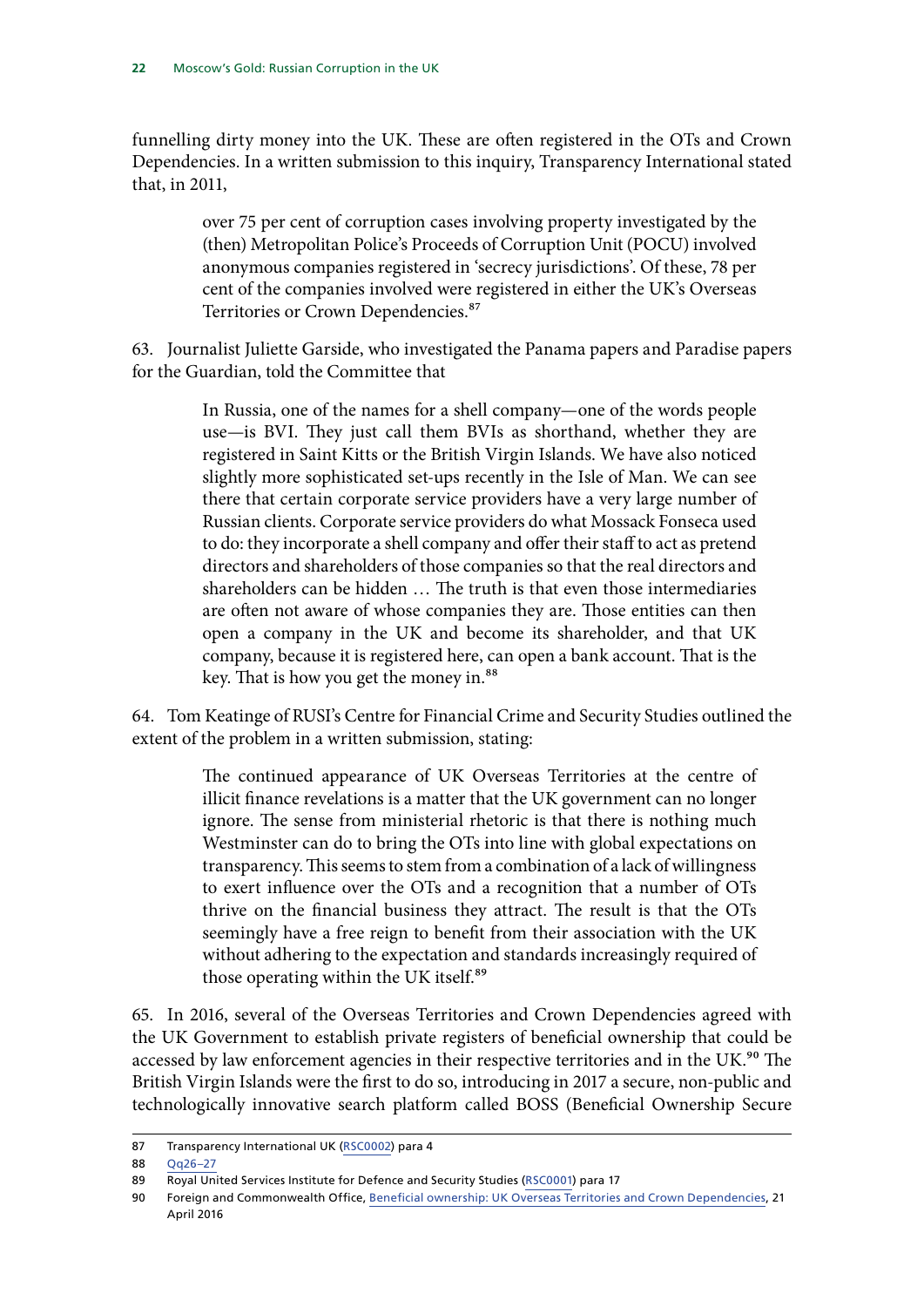Search System). BOSS is a central register of all persons who directly or indirectly own 25% or more of companies registered in the BVI or under BVI law, and is accessible by competent authorities in the BVI and the UK. However, companies registered elsewhere that own more than 25% of BVI-registered companies do not have to be included in the database.

66. The Government has been reluctant to consider introducing legislation to compel the OTs and Crown Dependencies to make beneficial ownership registers, such as BOSS, publicly accessible.91 During the Report stage of the Sanctions and Anti-Money Laundering Bill on 1 May, however, the Government accepted a cross-party amendment that requires it to "provide all reasonable assistance" to enable the governments of the OTs to establish a publicly accessible register of the beneficial ownership of companies registered in each government's jurisdiction. The new clause also requires the UK Government to prepare a draft Order in Council by 31 December 2020, requiring any OTs that have not yet introduced such a register to do so.

67. In our March 2018 Report on the UK's response to hurricanes in its Overseas Territories, we asked the FCO to be more active in assisting in their economic recovery, and to provide us, by 1 September 2018, with a strategy for widening their economic bases.<sup>92</sup> The FCO committed to doing so in its response to that Report.<sup>93</sup>

68. **While the Government should continue to respect the autonomy and constitutional integrity of the Overseas Territories and Crown Dependencies on devolved matters, money laundering is now a matter of national security, and therefore constitutionally under the jurisdiction of the UK. The Overseas Territories and Crown Dependencies are important routes through which dirty money enters the UK. This cannot continue. While we recognise the important innovations that Overseas Territories such as the British Virgin Islands have made in making registers of beneficial ownership available to UK law enforcement, the scale of the problem and the implications for the UK's security now demand a greater response. We welcome the Government's commitment, now included in the Sanctions and Anti-Money Laundering Bill, to assist the Overseas Territories in establishing publicly accessible registers of beneficial ownership. The Government should do everything in its power to enable the Overseas Territories to put these registers in place voluntarily, before the end of 2020.**

69. The Government should also recognise the potential impact that the creation of **publicly accessible beneficial ownership registers could have on the economies of the Overseas Territories, particularly for those continuing to rebuild after the devastation of Hurricane Irma. The UK should share the burden of reconstruction, just as they are sharing the burden of keeping our financial systems clean. We look forward to receiving the Government's detailed strategy for widening the economic bases of the Overseas Territories, as promised in its response to our March 2018 Report on the UK's response to hurricanes, by 1 September 2018.**

<sup>91</sup> HC Deb, 6 March 2018, [col 140](https://hansard.parliament.uk/Commons/2018-03-06/debates/57c3bd4b-0291-4c56-881a-a8ba128c6739/SanctionsAndAnti-MoneyLaunderingBill(Lords)(SixthSitting)) [Commons chamber]

<sup>92</sup> Foreign Affairs Committee, Fifth Report of Session 2017–19, [The UK's response to hurricanes in its Overseas](https://publications.parliament.uk/pa/cm201719/cmselect/cmfaff/722/722.pdf)  [Territories](https://publications.parliament.uk/pa/cm201719/cmselect/cmfaff/722/722.pdf), HC 722, para 18

<sup>93</sup> Foreign Affairs Committee, Ninth Special Report of Session 2017–19, [The UK's response to hurricanes in its](https://publications.parliament.uk/pa/cm201719/cmselect/cmfaff/722/722.pdf)  [Overseas Territories](https://publications.parliament.uk/pa/cm201719/cmselect/cmfaff/722/722.pdf): Government response to the Committee's 5th Report of Session 2017–19, HC 1052, para 26 [\(publication imminent\)](https://www.parliament.uk/business/committees/committees-a-z/commons-select/foreign-affairs-committee/)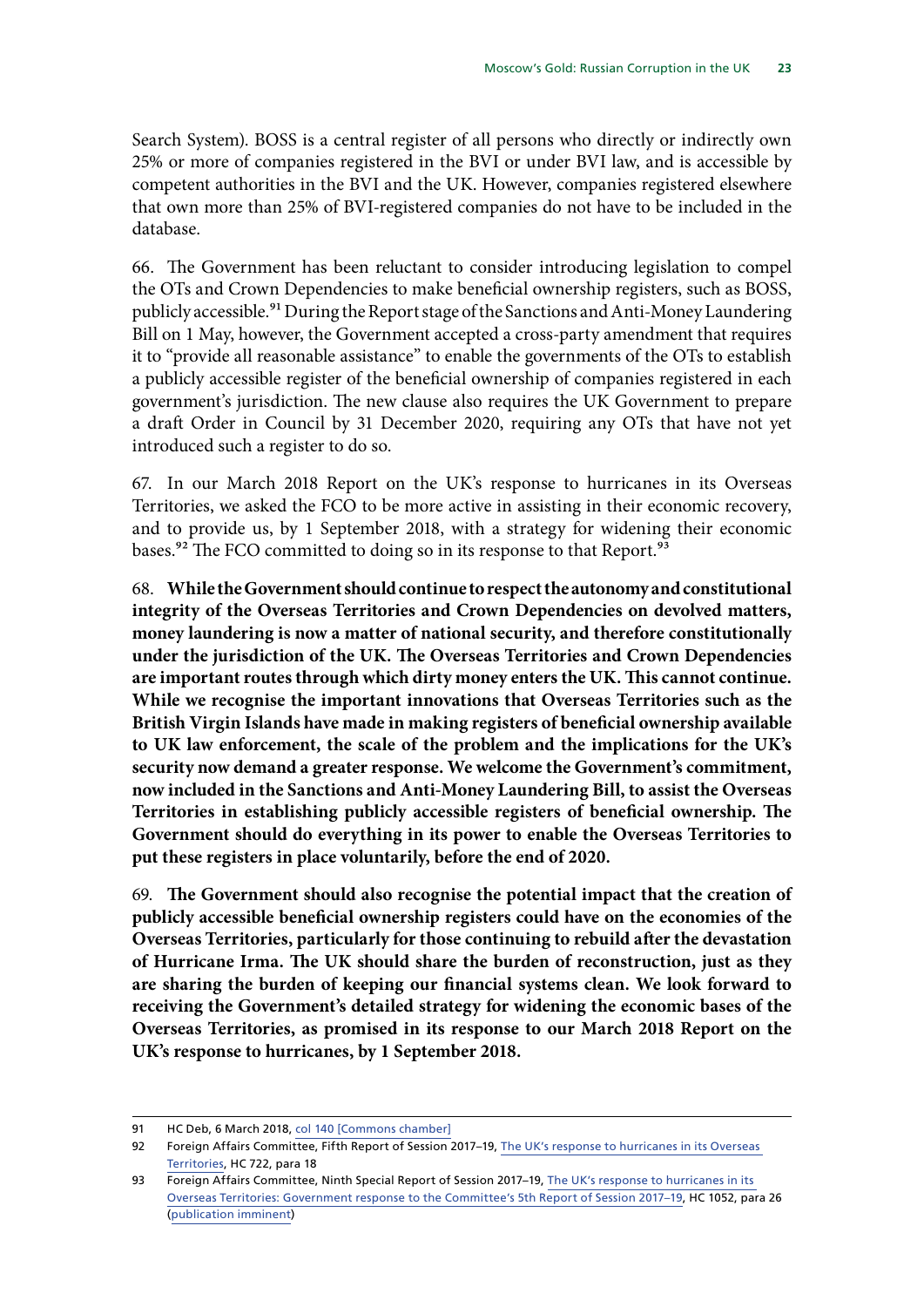70. *In its response to this report, the Government should set out its plans for assisting the governments of the Overseas Territories to establish publicly accessible beneficial ownership registers before 31 December 2020. We also call on the Government to provide the same level of assistance to the Crown Dependencies, and to encourage them to take steps to meet the same standard of transparency.*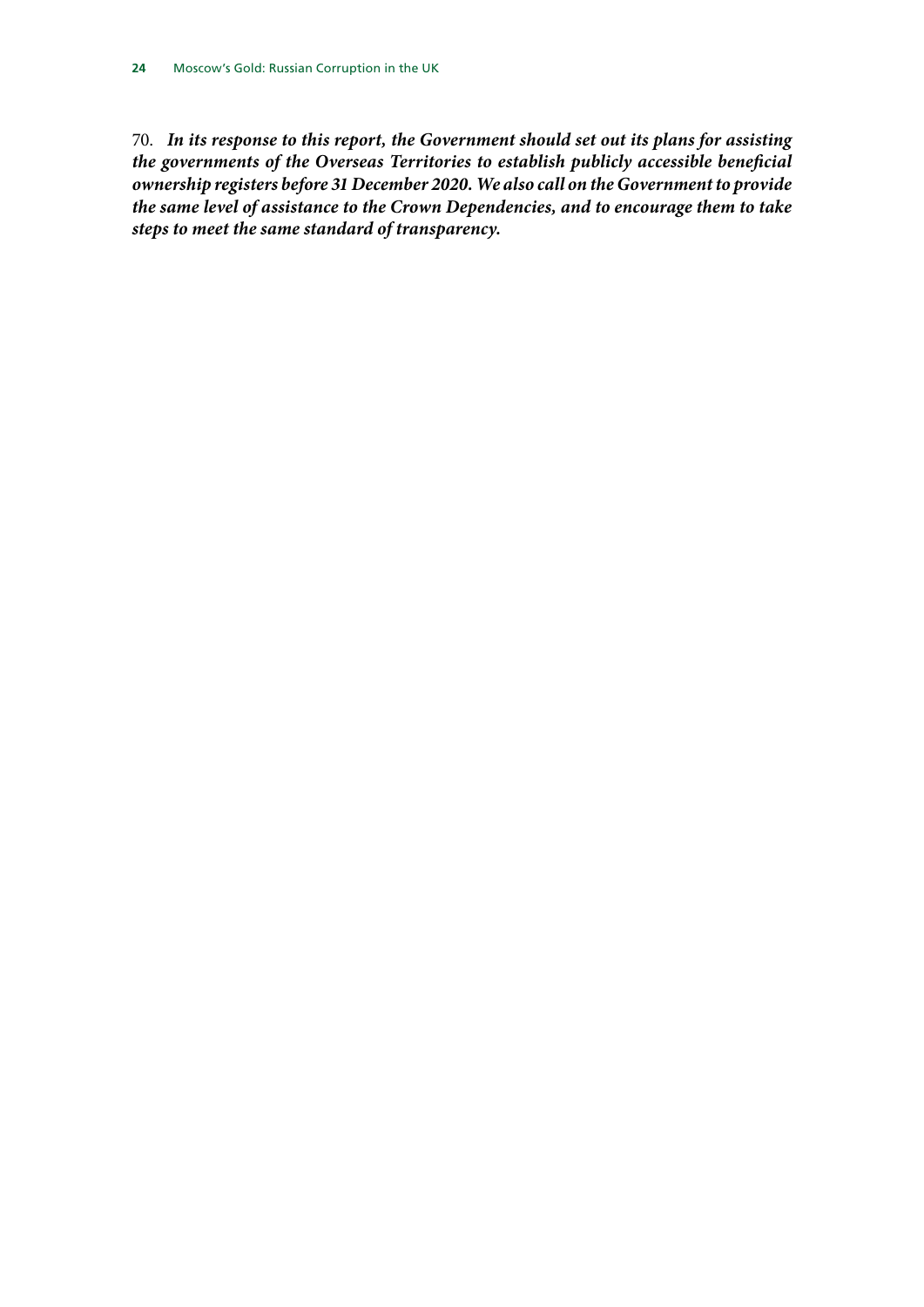## <span id="page-28-0"></span>Conclusion: towards a coherent strategy on the Kremlin's loot

71. The proportion of dirty money in London is estimated to be small, relative to the size of the entire financial sector.94 The damage that this money can do to UK foreign policy interests, by corrupting our friends, weakening our alliances, and eroding trust in our institutions is, however, potentially enormous. The Government cannot afford to turn a blind eye as kleptocrats and human rights abusers use the City of London to launder their ill-gotten funds and to circumvent sanctions, putting that money directly into the hands of regimes that would harm the UK, its interests and its allies.

72. We asked the Foreign Secretary to outline the Government's strategic objectives for UK-Russia relations. He told us:

> The UK wants Russia to play a role as a responsible international partner in upholding the rules based international system. Regrettably, a pattern of Russian aggression over the past decade, from the murder of Alexander Litvinenko to its actions in Crimea and Ukraine and the recent attack in Salisbury, suggests that this is not Russia's aim. The Kremlin has consistently flouted the values and norms that make the freedoms we enjoy possible. In December, I held out the hand of engagement, but we have been given every signal to beware.<sup>95</sup>

73. The Government is right to respond robustly to the aggressive actions of President **Putin's regime. But reacting in an ad hoc way to the Kremlin's behaviour has led to a disjointed approach. Despite the Government's strong rhetoric, President Putin's allies have been able to exploit gaps in the sanctions and anti-money laundering regimes that allow them to hide and launder assets in London. This undermines the strength and unity of the global diplomatic response to Russian state actions, threatens UK national security, and helps to enable corrupt kleptocrats to steal from the Russian people.**

74. **As a nuclear-armed, permanent member of the United Nations Security Council, Russia remains a major player in global affairs with an important voice and a seat at the table. It has the potential to be a force for security and stability. But instead of participating in the international rules-based system, President Putin's regime uses asymmetric methods to achieve its goals, and others—so-called useful idiots magnify that effect by supporting its propaganda. Russia's economy—which, it is worth recalling, is approximately the size of Spain's—is deeply interconnected to the Western financial system. This gives the US, EU and other G7 countries, acting together, significant leverage in seeking to counter the Kremlin's aggressive behaviour.**

75. The UK must set out a coherent and pro-active strategy on Russia, led by the *Foreign and Commonwealth Office and co-ordinated across the whole of Government, that clearly links together the diplomatic, military and financial tools that the UK can use to counter Russian state aggression.*

94 [Q98](http://data.parliament.uk/writtenevidence/committeeevidence.svc/evidencedocument/foreign-affairs-committee/russian-corruption-and-the-uk/oral/81007.html)

<sup>95</sup> Foreign and Commonwealth Office [\(RSC0010\)](http://data.parliament.uk/writtenevidence/committeeevidence.svc/evidencedocument/foreign-affairs-committee/russian-corruption-and-the-uk/written/82534.html) para 2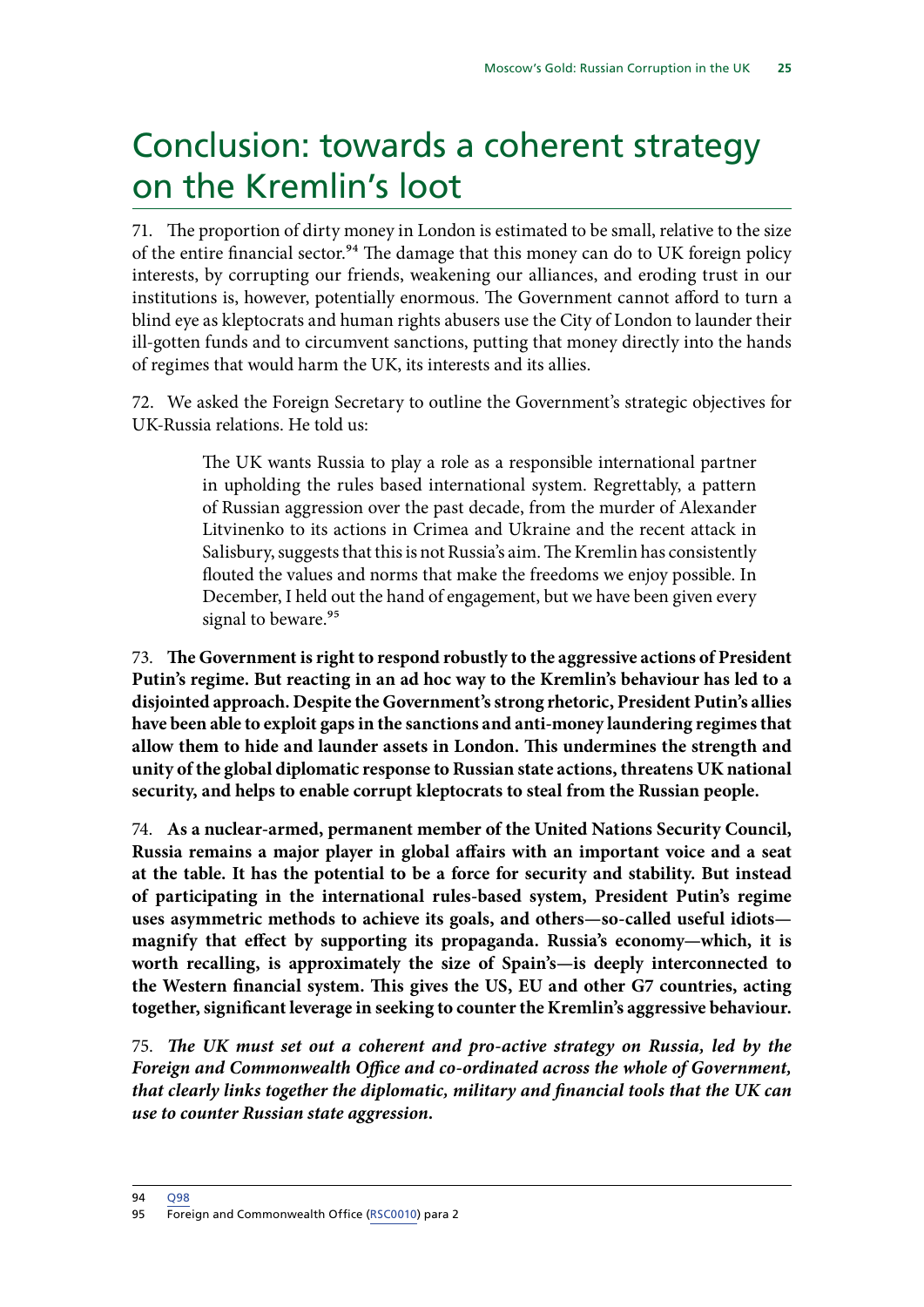76. There are a number of concerns that we have not addressed in this report, including the role of Tier 1 investor visas and the purchasing of EU and UK citizenship. We may return to these issues in future inquiries, and may also investigate other aspects of the UK sanctions regime, and of UK-Russia relations.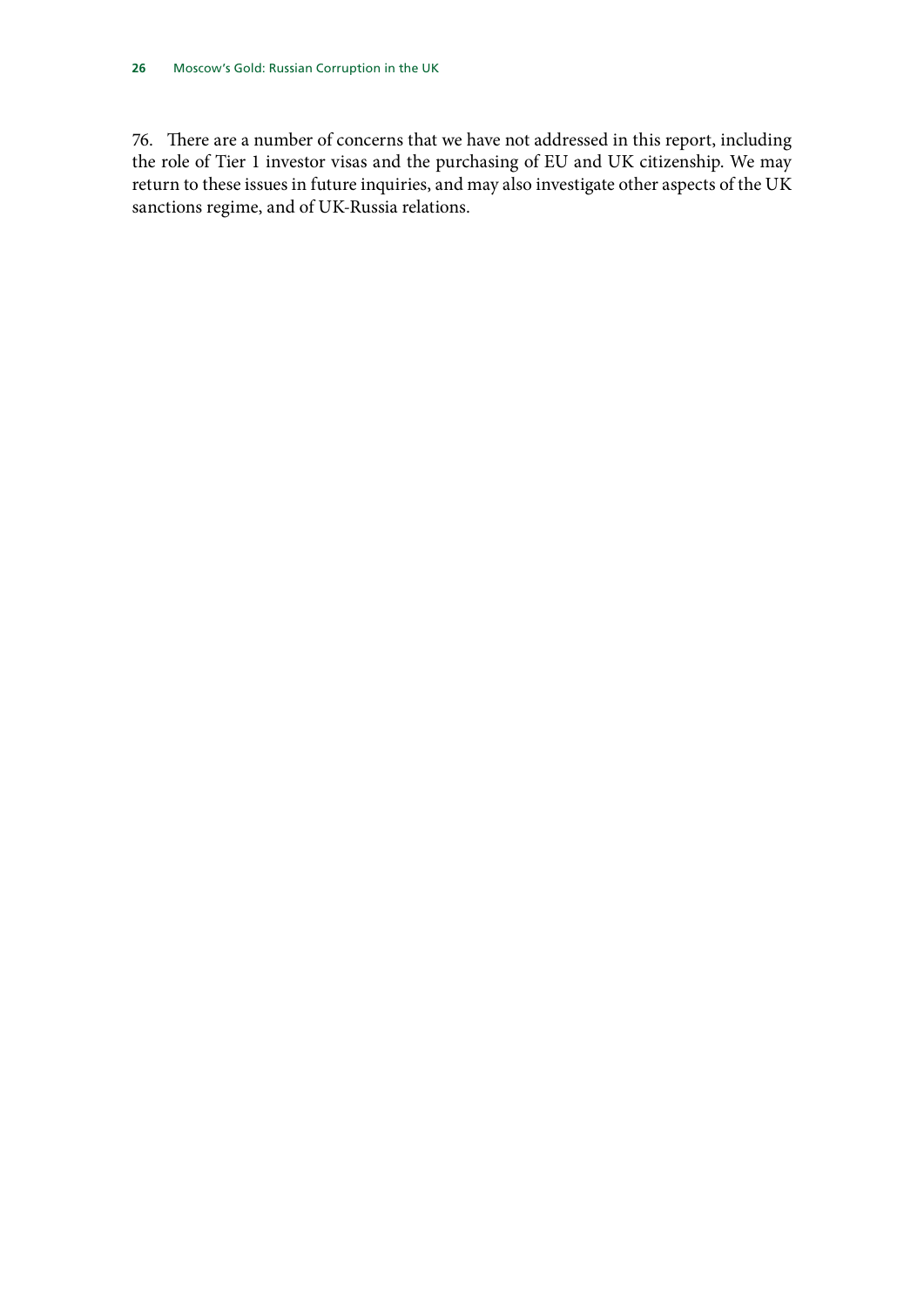### <span id="page-30-0"></span>Conclusions and recommendations

#### London and the oligarchs

- 1. The use of London as a base for the corrupt assets of Kremlin-connected individuals is now clearly linked to a wider Russian strategy and has implications for our national security. Combating it should be a major UK foreign policy priority. The assets stored and laundered in London both directly and indirectly support President Putin's campaign to subvert the international rules-based system, undermine our allies, and erode the mutually-reinforcing international networks that support UK foreign policy. The size of London's financial markets and their importance to Russian investors gives the UK considerable leverage over the Kremlin. But turning a blind eye to London's role in hiding the proceeds of Kremlin-connected corruption risks signalling that the UK is not serious about confronting the full spectrum of President Putin's offensive measures. (Paragraph 20)
- 2. *We call on the Government to investigate the gaps in the sanctions regime that allowed a company such as En+ to float on the London Stock Exchange, and to work with the G7, whose markets dominate the financial world, and other international partners, to close those gaps as soon as possible.* (Paragraph 21)

#### Making sanctions more effective

- 3. At the time of publication of this report, the Sanctions and Anti-Money Laundering Bill (2018) is entering the final stages of its passage through Parliament. The passage of the Bill marks an important opportunity for Parliament and the Government to assess the strengths and weaknesses of our existing sanctions regime, and to ensure that sanctions remain an effective part of the UK's foreign policy toolkit. We welcome the Bill's broad definition of the purpose of sanctions regulations, which will give the Government the power to introduce sanctions for a range of reasons including to further UK foreign policy objectives, to promote national and international peace and security, and to promote respect for human rights, democracy, the rule of law and good governance. (Paragraph 29)
- 4. The significant impact of the newest US sanctions on Russia demonstrates the potential value in targeting Kremlin-linked individuals as a way of putting pressure on the regime to change its aggressive and destabilising behaviour. At the same time, making sanctions relief conditional on specific actions enables the EU to send clearer signals than the US does about how that behaviour should change. Since sanctions are most effective when the US and EU act together, the UK should make it a priority to identify ways to encourage and adopt best practices from both types of sanctions regime. The Government should also use the G7 format to encourage unity of action among the world's largest economies, in order to exert maximum financial and economic leverage over the Kremlin. (Paragraph 30)
- 5. *We call on the Government to broaden its approach to sanctions by including individuals closely connected to hostile regimes, where appropriate, while retaining the practice of linking sanctions relief to specific actions. The UK should work with EU partners, both before and after leaving the EU, to identify and sanction the individuals and entities*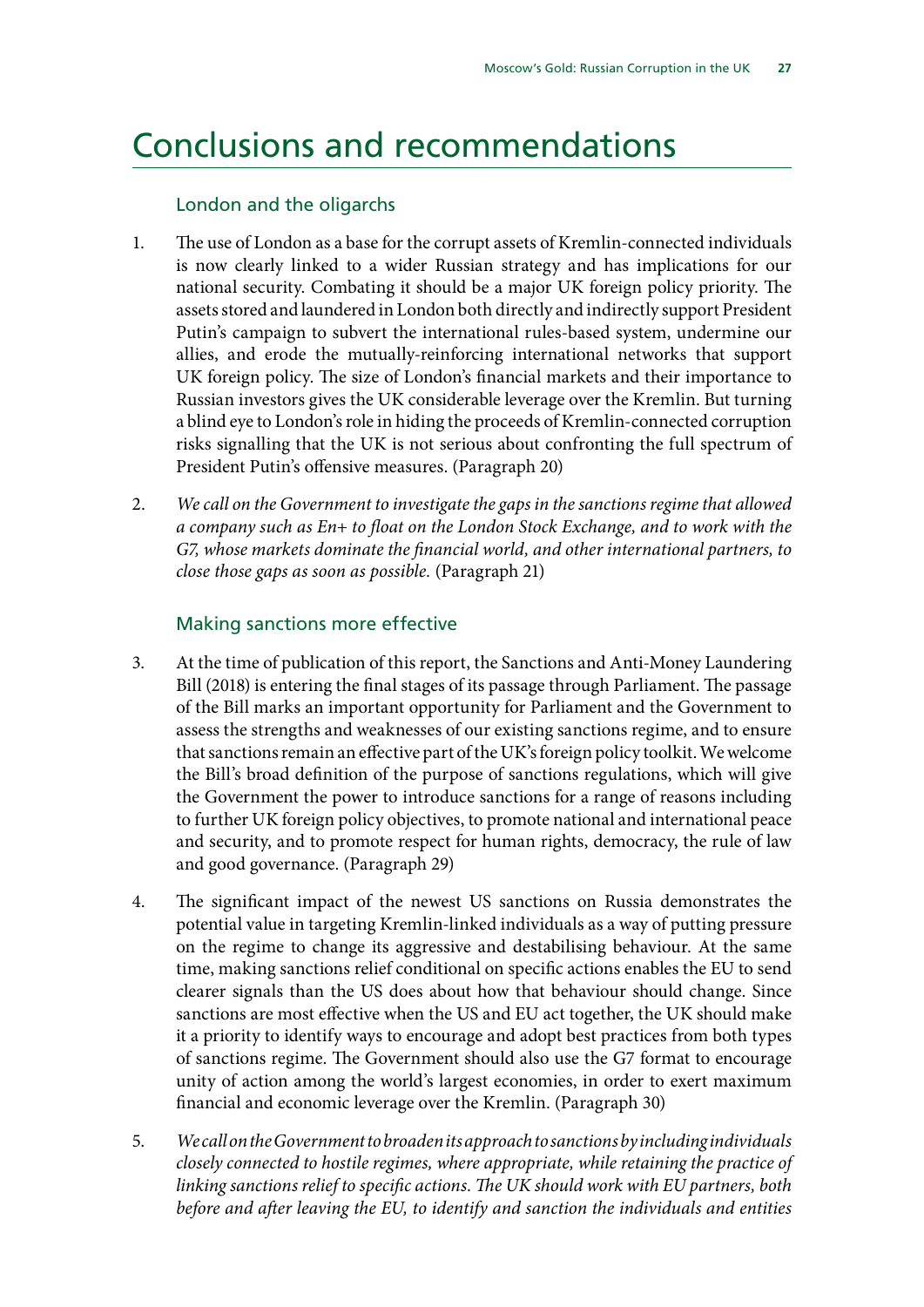*on whom the Kremlin relies in carrying out its acts of aggression—including, but not limited to, destabilisation of its neighbours, disinformation campaigns, interference in democratic processes and assassination attempts on foreign soil. This should be done in close consultation with the US Treasury and intelligence agencies. Such sanctions should be linked to specific desired changes in the Russian state's behaviour, and should be reviewed annually against progress towards those outcomes.* (Paragraph 31)

- 6. Human rights abusers and their money are not welcome in the UK. We applaud the inclusion of a Magnitsky clause in the Sanctions and Anti-Money Laundering Bill, allowing sanctions regulations to be made for the purpose of preventing, or in response to, a gross human rights abuse or violation. This long-overdue measure sends a powerful signal of support to victims of human rights abuse around the world. (Paragraph 36)
- 7. *We welcome the Government's promise to publish a list of individuals sanctioned specifically because of gross human rights violations, comparable to the US Magnitsky*  list. This list should be published and maintained by the FCO and should be distinct *from the general list of individuals under financial sanction that is maintained by HM Treasury.* (Paragraph 37)
- 8. *In determining whether to sanction specific individuals to provide accountability for or be a deterrent to gross violations of human rights, the Government should co-ordinate as closely as possible with the US, EU, G7 and other allies. Individual sanctions are most effective when a united front can be presented.* (Paragraph 38)
- 9. *We welcome the Government's recognition of the need for parliamentary scrutiny of the use of sanctions powers, and to respond to recommendations made by any committee undertaking such scrutiny. Sanctions are primarily an instrument of foreign policy, and only the FCO has the network and intelligence necessary to identify individuals and entities who should be subject to sanctions for the purposes set out in the Bill. The Foreign Affairs Committee is therefore the most appropriate committee to conduct reviews of the Government's use of sanctions and we stand ready to discuss how such reviews might most effectively be conducted*. (Paragraph 39)
- 10. Russia's ability to issue new sovereign debt on global markets with the assistance of sanctioned banks undermines the global sanctions regime and supports the aggressive behaviour of the Russian state. Any action taken to limit or prohibit the issuance of Russian debt on global markets, however, must be taken jointly by the EU, US and other international partners in order for it to be effective. (Paragraph 43)
- 11. *The Government should work with the EU, and with the US, to prohibit the purchase of bonds in which a sanctioned entity has acted as book runner. It should also seek EU agreement to bar the European clearing houses from making available Russian sovereign debt.* (Paragraph 44)

#### Closing the "laundromat"

12. We welcome the Government's commitment to establishing a register of ownership for overseas companies that own or wish to own property in the UK, or are involved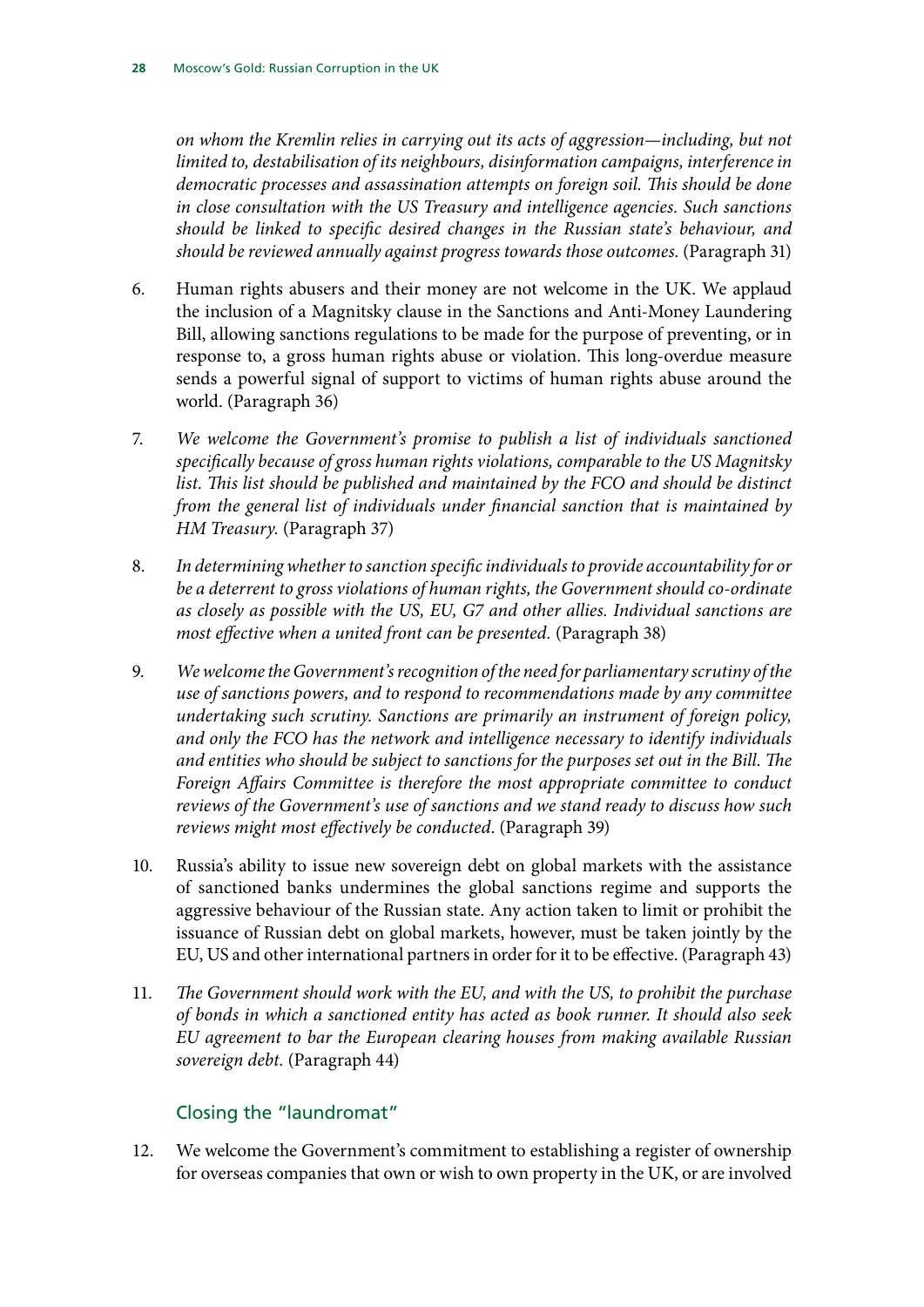in Government contracts. Such a measure will be essential in exposing individuals who purchase UK property through offshore shell companies, disguising their identities and the potentially corrupt sources of their funding. (Paragraph 52)

- 13. *The delay in introducing legislation to establish a register of ownership for overseas companies that own property in the UK is regrettable. The legislation should be put in place as early as possible, ideally enabling the register to be established before the Government's target date of 2021. We call on the Government to review this timescale, with a view to expediting it or setting out in more detail why the process needs to take so long.* (Paragraph 53)
- 14. The UK is governed by the rule of law, and Ministers are right to assert that they cannot order law enforcement agencies to investigate or prosecute individuals with no basis in evidence. But observing due process cannot be an excuse for inaction or lethargy. There is a clear need for stronger political leadership to show the Government's commitment to ending the flow of dirty money into the UK. This must be demonstrated by allocating sufficient resources and capacity to the relevant law enforcement agencies, and by ensuring that those running the agencies are able to draw on information from across Government departments. The Government also needs to consider more effective ways to share intelligence between Departments, including between the FCO and AML supervisors such as the FCA and HMRC, and with the banking sector. (Paragraph 61)
- 15. While the Government should continue to respect the autonomy and constitutional integrity of the Overseas Territories and Crown Dependencies on devolved matters, money laundering is now a matter of national security, and therefore constitutionally under the jurisdiction of the UK. The Overseas Territories and Crown Dependencies are important routes through which dirty money enters the UK. This cannot continue. While we recognise the important innovations that Overseas Territories such as the British Virgin Islands have made in making registers of beneficial ownership available to UK law enforcement, the scale of the problem and the implications for the UK's security now demand a greater response. We welcome the Government's commitment, now included in the Sanctions and Anti-Money Laundering Bill, to assist the Overseas Territories in establishing publicly accessible registers of beneficial ownership. The Government should do everything in its power to enable the Overseas Territories to put these registers in place voluntarily, before the end of 2020. (Paragraph 68)
- 16. The Government should also recognise the potential impact that the creation of publicly accessible beneficial ownership registers could have on the economies of the Overseas Territories, particularly for those continuing to rebuild after the devastation of Hurricane Irma. The UK should share the burden of reconstruction, just as they are sharing the burden of keeping our financial systems clean. We look forward to receiving the Government's detailed strategy for widening the economic bases of the Overseas Territories, as promised in its response to our March 2018 Report on the UK's response to hurricanes, by 1 September 2018. (Paragraph 69)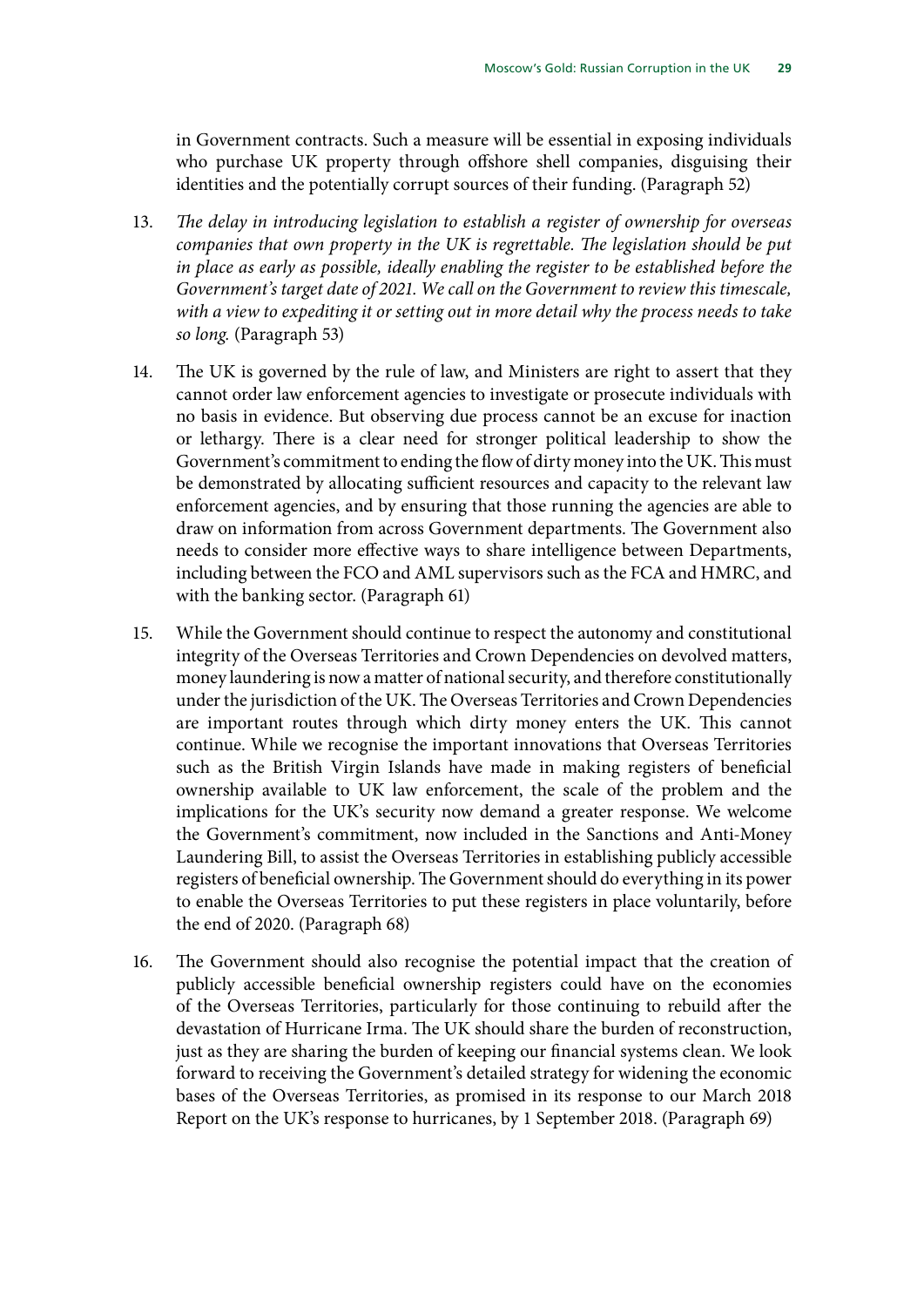17. *In its response to this report, the Government should set out its plans for assisting the governments of the Overseas Territories to establish publicly accessible beneficial ownership registers before 31 December 2020. We also call on the Government to provide the same level of assistance to the Crown Dependencies, and to encourage them to take steps to meet the same standard of transparency.* (Paragraph 70)

#### Conclusion: towards a coherent strategy on the Kremlin's loot

- 18. The Government is right to respond robustly to the aggressive actions of President Putin's regime. But reacting in an ad hoc way to the Kremlin's behaviour has led to a disjointed approach. Despite the Government's strong rhetoric, President Putin's allies have been able to exploit gaps in the sanctions and anti-money laundering regimes that allow them to hide and launder assets in London. This undermines the strength and unity of the global diplomatic response to Russian state actions, threatens UK national security, and helps to enable corrupt kleptocrats to steal from the Russian people. (Paragraph 73)
- 19. As a nuclear-armed, permanent member of the United Nations Security Council, Russia remains a major player in global affairs with an important voice and a seat at the table. It has the potential to be a force for security and stability. But instead of participating in the international rules-based system, President Putin's regime uses asymmetric methods to achieve its goals, and others—so-called useful idiots magnify that effect by supporting its propaganda. Russia's economy—which, it is worth recalling, is approximately the size of Spain's—is deeply interconnected to the Western financial system. This gives the US, EU and other G7 countries, acting together, significant leverage in seeking to counter the Kremlin's aggressive behaviour. (Paragraph 74)
- 20. *The UK must set out a coherent and pro-active strategy on Russia, led by the Foreign*  and Commonwealth Office and co-ordinated across the whole of Government, that *clearly links together the diplomatic, military and financial tools that the UK can use to counter Russian state aggression.* (Paragraph 75)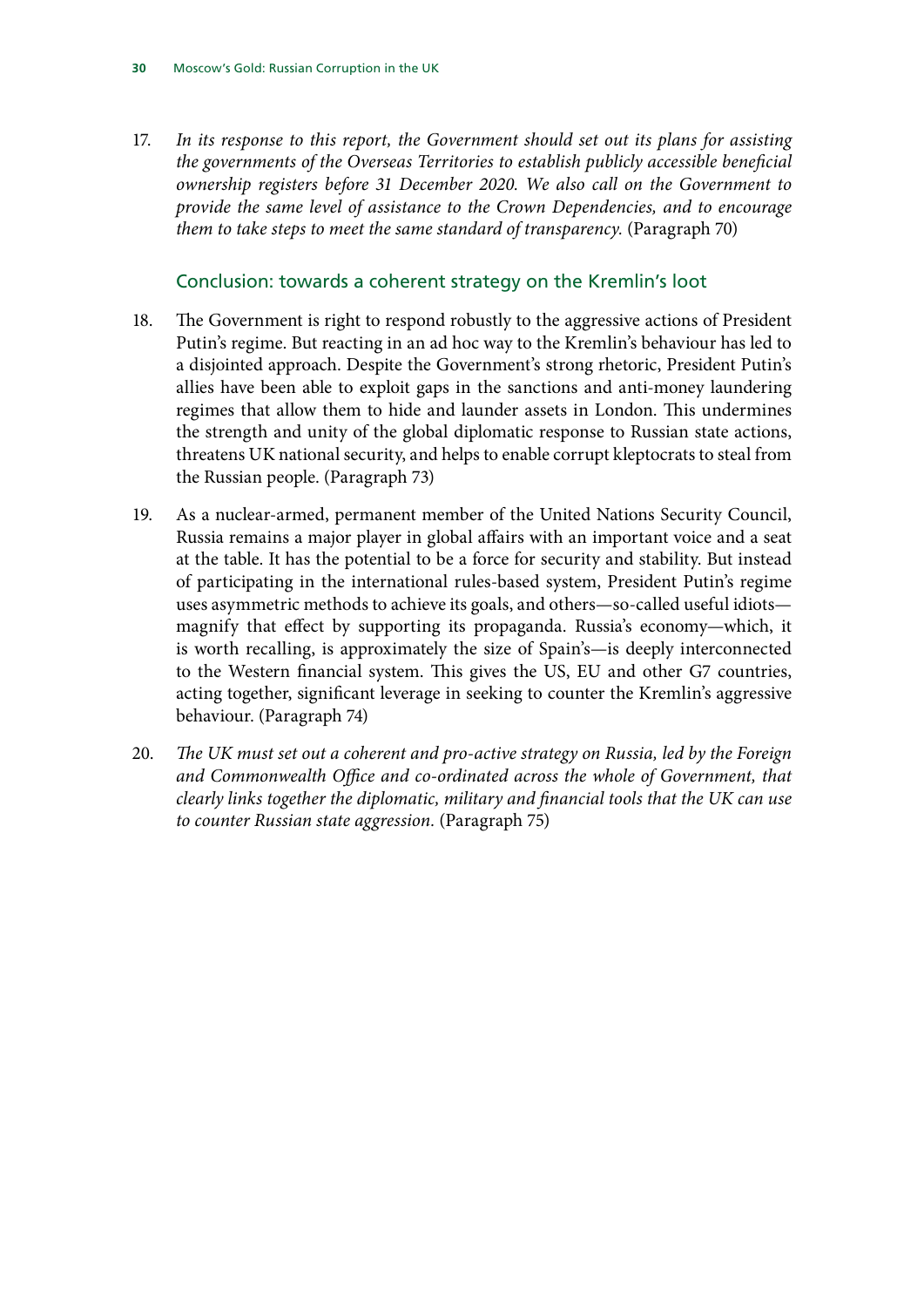### <span id="page-34-0"></span>Formal minutes

#### **Tuesday 15 May 2018**

Members present:

Tom Tugendhat, in the Chair

Chris Bryant Priti Patel Mike Gapes Andrew Rosindell Stephen Gethins Mr Bob Seely Ian Murray Royston Smith

Draft Report (*Moscow's gold: Russian corruption in the UK*), proposed by the Chair, brought up and read.

*Ordered*, That the draft Report be read a second time, paragraph by paragraph.

Paragraphs 1 to 76 read and agreed to.

Summary agreed to.

*Resolved*, That the Report be the Eighth Report of the Committee to the House.

*Ordered*, That the Chair make the Report to the House.

*Ordered*, That embargoed copies of the Report be made available, in accordance with the provisions of Standing Order No. 134.

[Adjourned till Tuesday 22 May at 2.15pm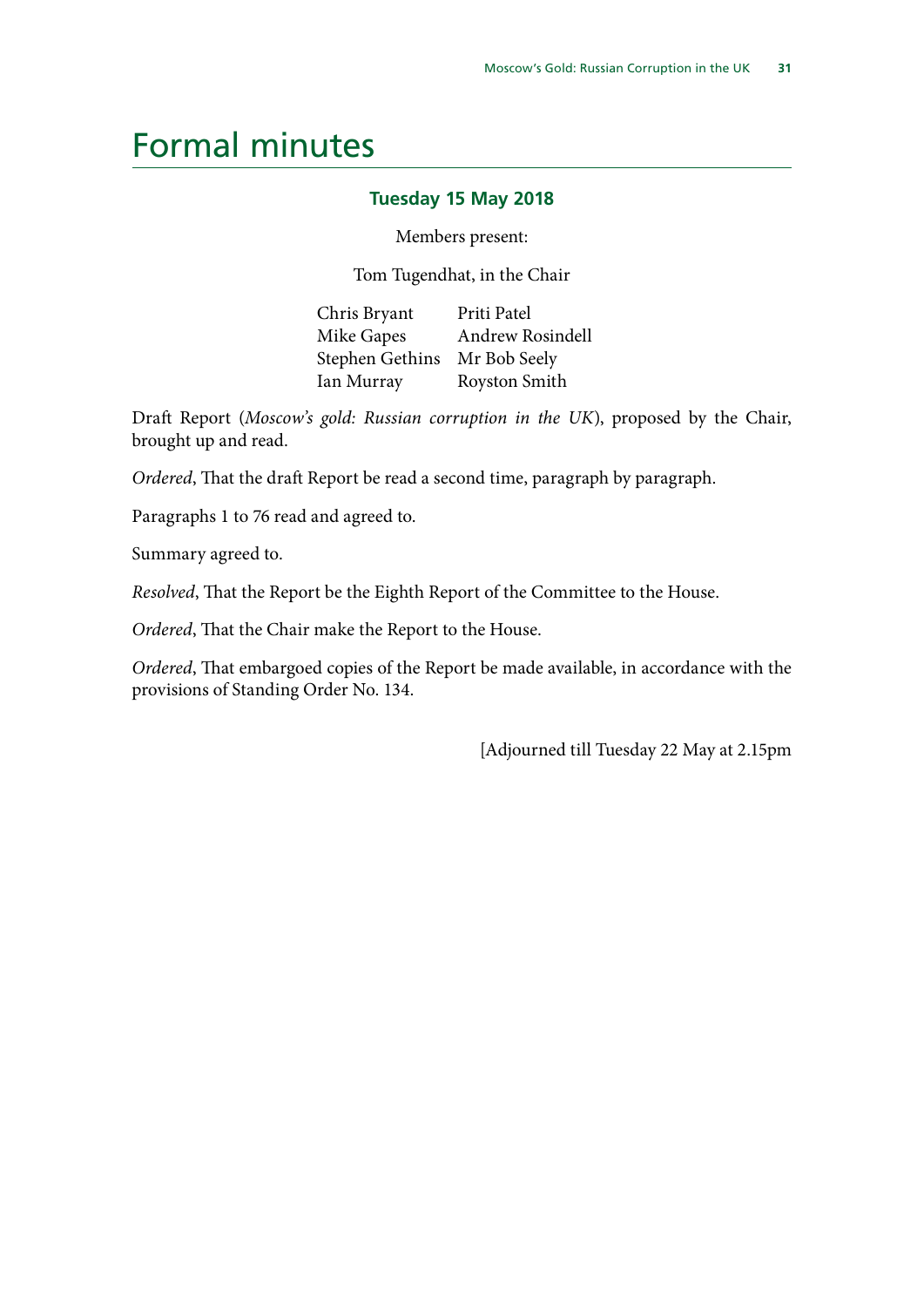### <span id="page-35-0"></span>**Witnesses**

The following witnesses gave evidence. Transcripts can be viewed on the [inquiry publications](https://www.parliament.uk/business/committees/committees-a-z/commons-select/foreign-affairs-committee/inquiries1/parliament-2017/inquiry7/publications/) [page](https://www.parliament.uk/business/committees/committees-a-z/commons-select/foreign-affairs-committee/inquiries1/parliament-2017/inquiry7/publications/) of the Committee's website.

| <b>Wednesday 28 March 2018</b>                                                                                                                                                                                                      | <b>Ouestion number</b> |
|-------------------------------------------------------------------------------------------------------------------------------------------------------------------------------------------------------------------------------------|------------------------|
| Oliver Bullough, Journalist and Author on Russia; Juliette Garside, Financial<br>Correspondent; Luke Harding, Journalist and Author on Russia; and Tom<br>Keatinge, Director, Centre for Financial Crime and Security Studies, RUSI |                        |
|                                                                                                                                                                                                                                     | $Q1 - 91$              |
| Vladimir Ashurkov, Executive Director, Anti-Corruption Foundation; and<br>Roman Borisovich, Co-founder, ClampK                                                                                                                      |                        |
|                                                                                                                                                                                                                                     | Q <sub>92–132</sub>    |
| <b>Tuesday 17 April 2018</b>                                                                                                                                                                                                        |                        |
| Emile Simpson, Research Fellow, Harvard University, and Dr Mark Galeotti,<br>Senior Research Fellow, Institute of International Relations, and author                                                                               | O <sub>133</sub> -176  |

Garry Kasparov, Author and political activist **Garry Kasparov**, Author and political activist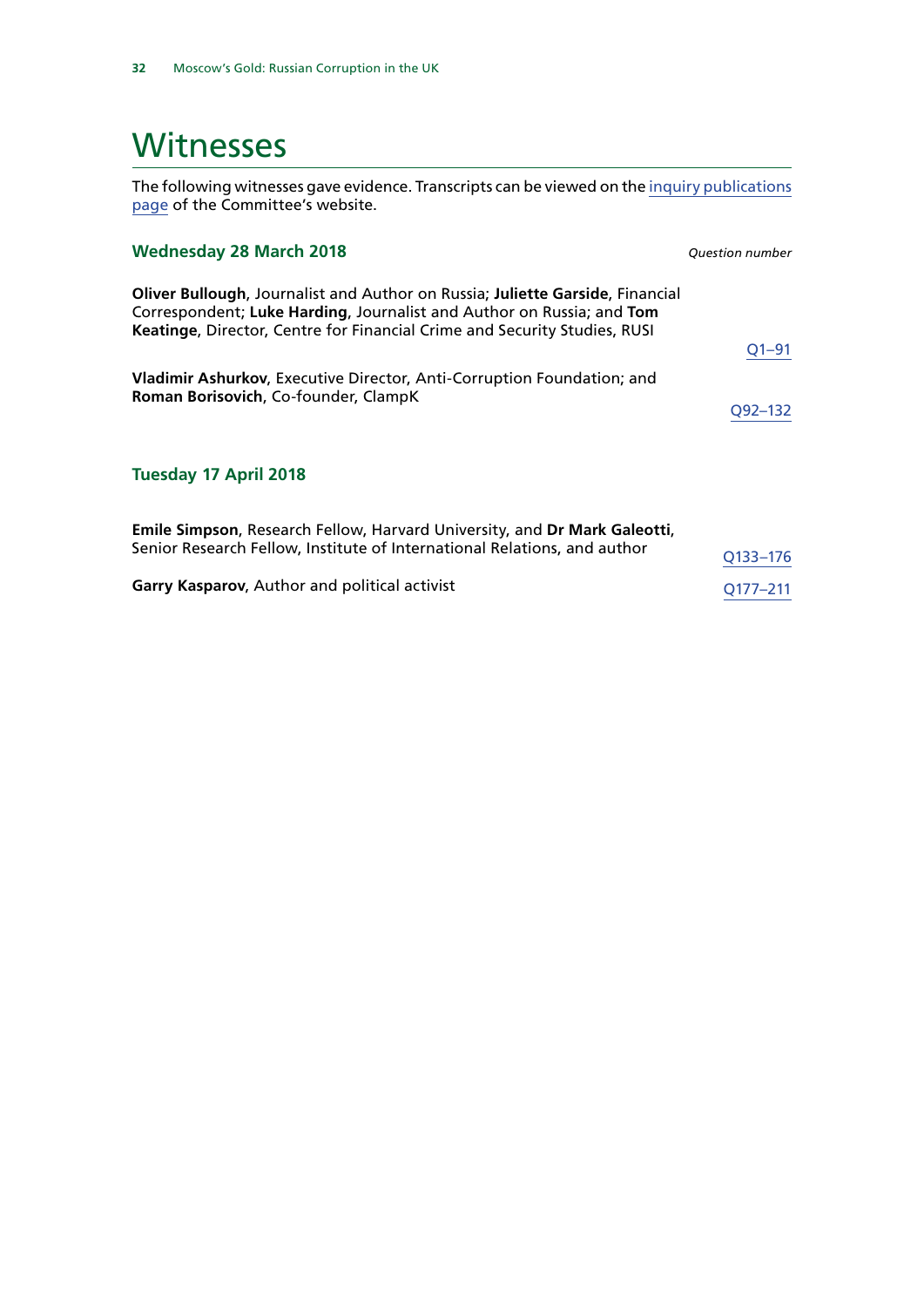## <span id="page-36-0"></span>Published written evidence

The following written evidence was received and can be viewed on the [inquiry publications](https://www.parliament.uk/business/committees/committees-a-z/commons-select/foreign-affairs-committee/inquiries1/parliament-2017/inquiry7/publications/) [page](https://www.parliament.uk/business/committees/committees-a-z/commons-select/foreign-affairs-committee/inquiries1/parliament-2017/inquiry7/publications/) of the Committee's website.

RSC numbers are generated by the evidence processing system and so may not be complete.

- Deloitte LLP [\(RSC0013](http://data.parliament.uk/WrittenEvidence/CommitteeEvidence.svc/EvidenceDocument/Foreign%20Affairs/Russian%20corruption%20and%20the%20UK/written/82546.html))
- Dr Andrew Foxall ([RSC0012\)](http://data.parliament.uk/WrittenEvidence/CommitteeEvidence.svc/EvidenceDocument/Foreign%20Affairs/Russian%20corruption%20and%20the%20UK/written/82545.html)
- Embassy of the Russian Federation [\(RSC0014](http://data.parliament.uk/WrittenEvidence/CommitteeEvidence.svc/EvidenceDocument/Foreign%20Affairs/Russian%20corruption%20and%20the%20UK/written/82553.html))
- Emile Simpson ([RSC0008](http://data.parliament.uk/WrittenEvidence/CommitteeEvidence.svc/EvidenceDocument/Foreign%20Affairs/Russian%20corruption%20and%20the%20UK/written/82277.html))
- Ernst & Young [\(RSC0004\)](http://data.parliament.uk/WrittenEvidence/CommitteeEvidence.svc/EvidenceDocument/Foreign%20Affairs/Russian%20corruption%20and%20the%20UK/written/81855.html)
- Foreign and Commonwealth Office ([RSC0010](http://data.parliament.uk/WrittenEvidence/CommitteeEvidence.svc/EvidenceDocument/Foreign%20Affairs/Russian%20corruption%20and%20the%20UK/written/82534.html))
- Garry Kasparov [\(RSC0011\)](http://data.parliament.uk/WrittenEvidence/CommitteeEvidence.svc/EvidenceDocument/Foreign%20Affairs/Russian%20corruption%20and%20the%20UK/written/82543.html)
- GML [\(RSC0006\)](http://data.parliament.uk/WrittenEvidence/CommitteeEvidence.svc/EvidenceDocument/Foreign%20Affairs/Russian%20corruption%20and%20the%20UK/written/82109.html)
- 9 John Whittingdale MP ([RSC0005](http://data.parliament.uk/WrittenEvidence/CommitteeEvidence.svc/EvidenceDocument/Foreign%20Affairs/Russian%20corruption%20and%20the%20UK/written/81964.html))
- KPMG ([RSC0003\)](http://data.parliament.uk/WrittenEvidence/CommitteeEvidence.svc/EvidenceDocument/Foreign%20Affairs/Russian%20corruption%20and%20the%20UK/written/81827.html)
- Oliver Bullough [\(RSC0009\)](http://data.parliament.uk/WrittenEvidence/CommitteeEvidence.svc/EvidenceDocument/Foreign%20Affairs/Russian%20corruption%20and%20the%20UK/written/82279.html)
- Price Waterhouse Coopers [\(RSC0007\)](http://data.parliament.uk/WrittenEvidence/CommitteeEvidence.svc/EvidenceDocument/Foreign%20Affairs/Russian%20corruption%20and%20the%20UK/written/82276.html)
- Royal United Services Institute for Defence and Security Studies ([RSC0001](http://data.parliament.uk/WrittenEvidence/CommitteeEvidence.svc/EvidenceDocument/Foreign%20Affairs/Russian%20corruption%20and%20the%20UK/written/81824.html))
- 14 Transparency International UK ([RSC0002](http://data.parliament.uk/WrittenEvidence/CommitteeEvidence.svc/EvidenceDocument/Foreign%20Affairs/Russian%20corruption%20and%20the%20UK/written/81825.html))